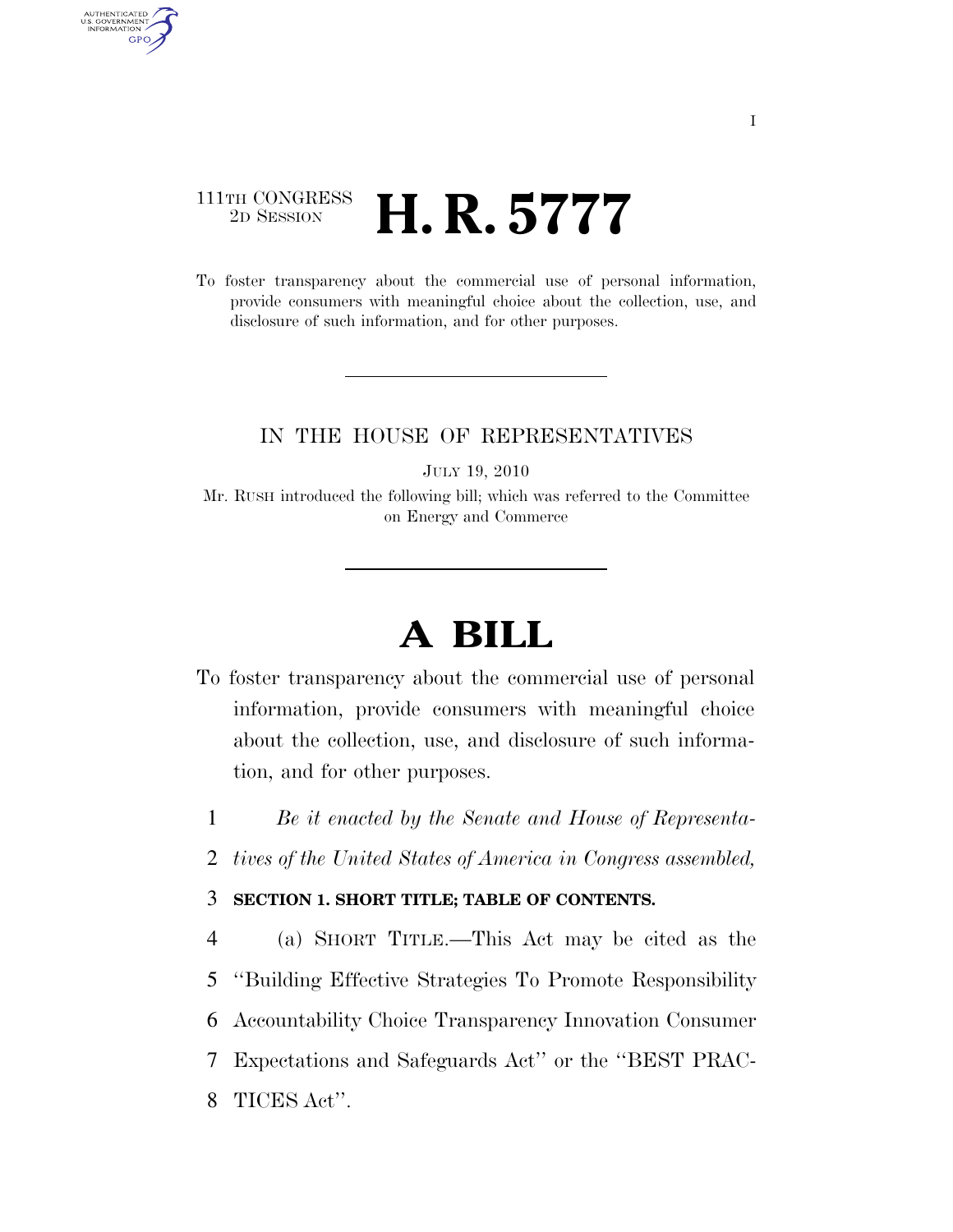#### 1 (b) TABLE OF CONTENTS.—The table of contents for

## 2 this Act is as follows:

Sec. 1. Short title; table of contents.

Sec. 2 Definitions.

#### TITLE I—TRANSPARENCY, NOTICE, AND INDIVIDUAL CHOICE

- Sec. 101. Information to be made available.
- Sec. 102. Provision of notice or notices.
- Sec. 103. Opt-out consent required for collection and use of covered information by a covered entity.
- Sec. 104. Express affirmative consent.
- Sec. 105. Material changes to privacy practices.
- Sec. 106. Exceptions.

#### TITLE II—ACCURACY, ACCESS, AND DISPUTE RESOLUTION

- Sec. 201. Accuracy.
- Sec. 202. Access and dispute resolution.

#### TITLE III—DATA SECURITY, DATA MINIMIZATION, AND ACCOUNTABILITY

- Sec. 301. Data security.
- Sec. 302. Accountability.
- Sec. 303. Data minimization obligations.

#### TITLE IV—SAFE HARBOR AND SELF-REGULATORY CHOICE PROGRAM

- Sec. 401. Safe harbor.
- Sec. 402. Approval by the Federal Trade Commission.
- Sec. 403. Requirements of self-regulatory program.
- Sec. 404. Rulemaking.

#### TITLE V—EXEMPTIONS

- Sec. 501. Use of aggregate or deidentified information.
- Sec. 502. Activities covered by other Federal privacy laws.

#### TITLE VI—APPLICATION AND ENFORCEMENT

- Sec. 601. General application.
- Sec. 602. Enforcement by the Federal Trade Commission.
- Sec. 603. Enforcement by State attorneys general.
- Sec. 604. Private right of action.
- Sec. 605. Effect on other laws.

#### TITLE VII—MISCELLANEOUS PROVISIONS

- Sec. 701. Review.
- Sec. 702. Consumer and business education campaign.
- Sec. 703. Effective date.
- Sec. 704. Severability.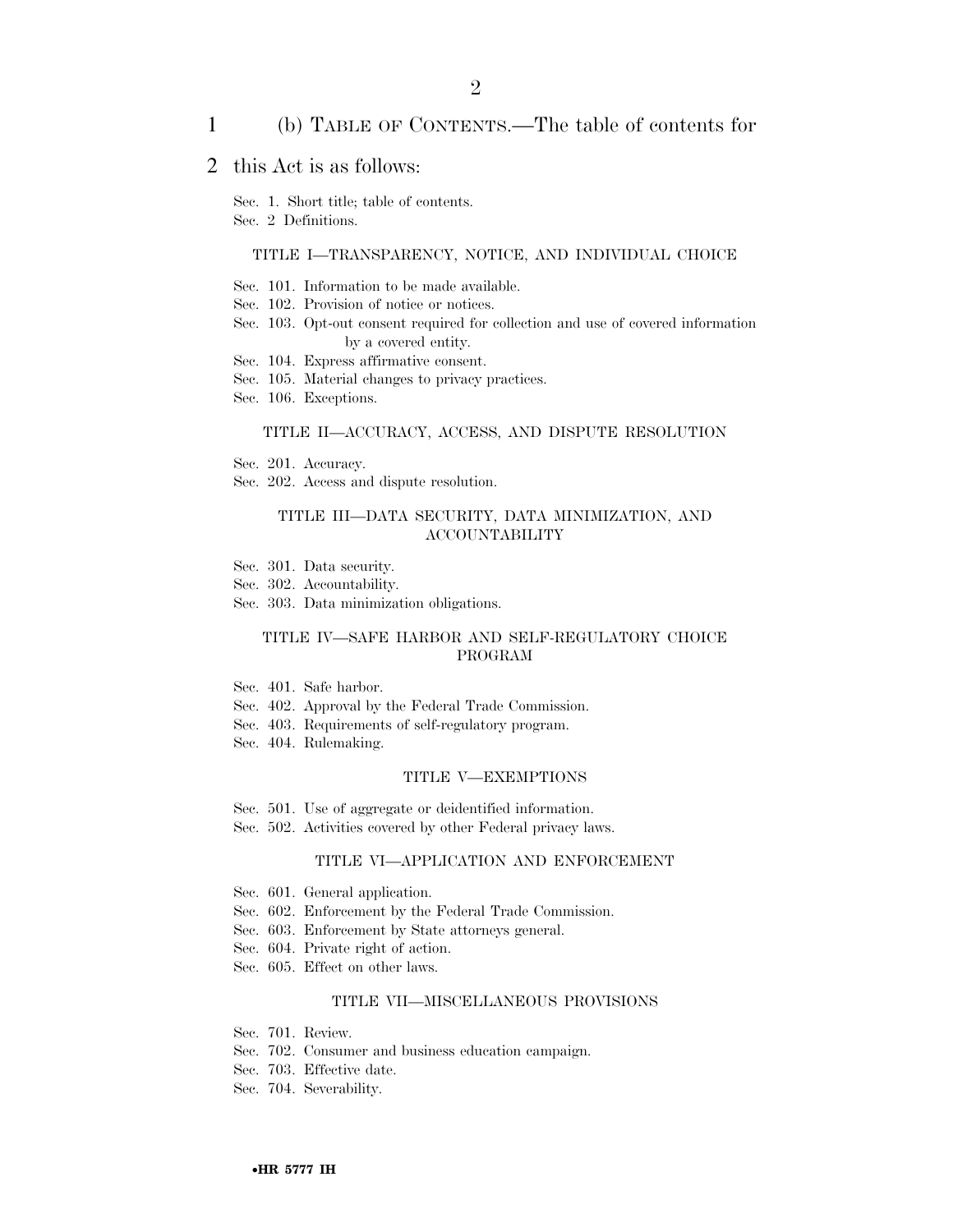## **SEC. 2. DEFINITIONS.**

| $\overline{2}$ | As used in this Act, the following definitions apply: |
|----------------|-------------------------------------------------------|
| 3              | (1) AGGREGATE INFORMATION.—The term "ag-              |
| $\overline{4}$ | gregate information" means data that relates to a     |
| 5              | group or category of services or individuals, from    |
| 6              | which all information identifying an individual has   |
| 7              | been removed.                                         |
| 8              | (2) COMMISSION.—The term "Commission"                 |
| 9              | means the Federal Trade Commission.                   |
| 10             | (3) COVERED ENTITY.—The term "covered en-             |
| 11             | tity" means a person engaged in interstate com-       |
| 12             | merce that collects or stores data containing covered |
| 13             | information or sensitive information. Such term does  |
| 14             | not include—                                          |
| 15             | (A) the Federal Government or any instru-             |
| 16             | mentality of the Federal Government, nor the          |
| 17             | government of any State or political subdivision      |
| 18             | of a State; or                                        |
| 19             | (B) any person that can demonstrate that              |
| 20             | such person—                                          |
| 21             | (i) stores covered information from or                |
| 22             | about fewer than 15,000 individuals;                  |
| 23             | (ii) collects covered information from                |
| 24             | or about fewer than 10,000 individuals                |
| 25             | during any 12-month period;                           |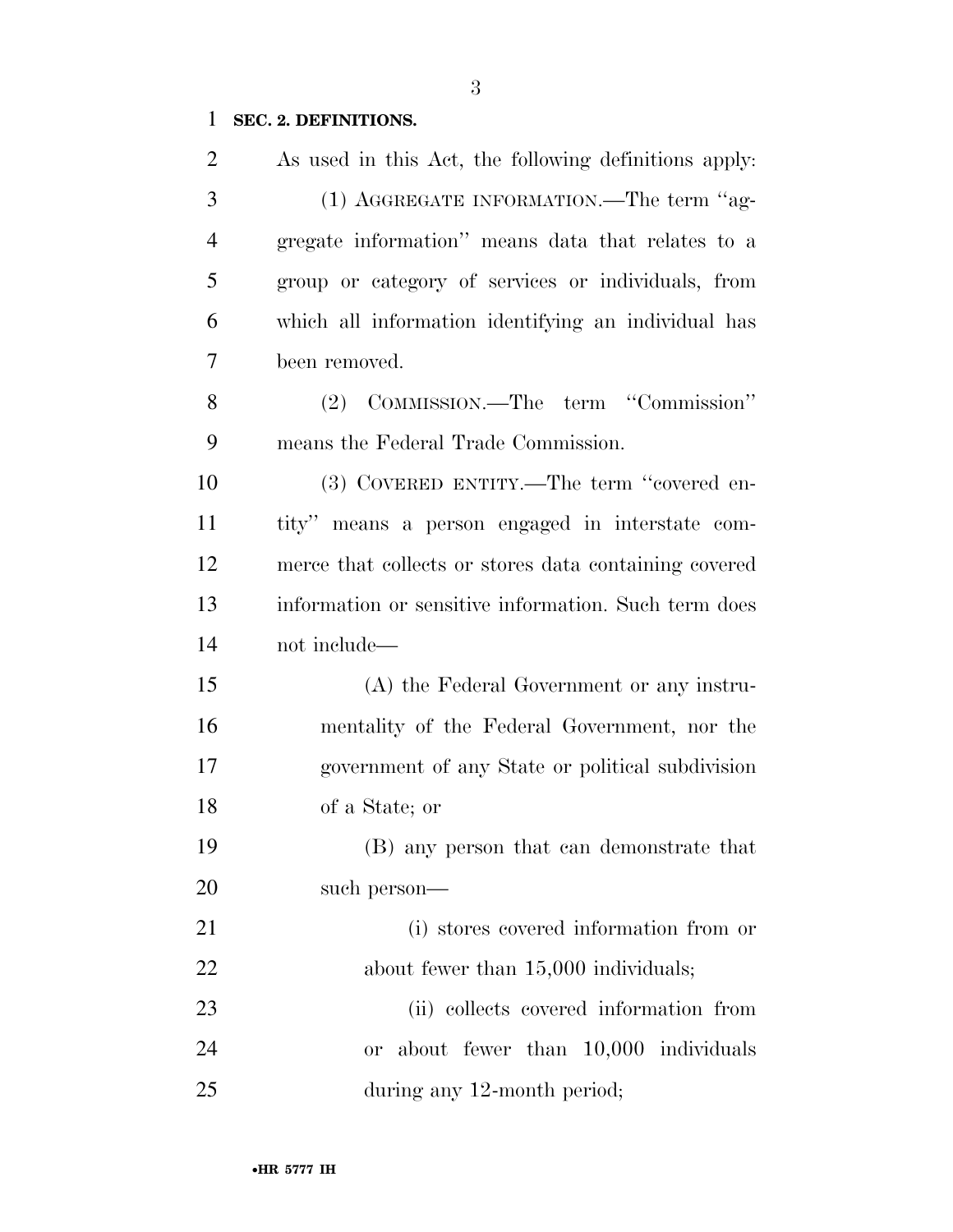| $\mathbf{1}$   | (iii) does not collect or store sensitive    |
|----------------|----------------------------------------------|
| $\overline{2}$ | information; and                             |
| 3              | (iv) does not use covered information        |
| $\overline{4}$ | to study, monitor, or analyze the behavior   |
| 5              | of individuals as the person's primary busi- |
| 6              | ness.                                        |
| $\overline{7}$ | (4) COVERED INFORMATION.—                    |
| 8              | (A) IN GENERAL.—The term "covered in-        |
| 9              | formation" means, with respect to an indi-   |
| 10             | vidual, any of the following:                |
| 11             | (i) the first name or initial and last       |
| 12             | name;                                        |
| 13             | (ii) a postal address;                       |
| 14             | (iii) an email address;                      |
| 15             | (iv) a telephone or fax number;              |
| 16             | (v) a tax identification number, pass-       |
| 17             | port number, driver's license number, or     |
| 18             | any other unique government-issued identi-   |
| 19             | fication number;                             |
| 20             | (vi) a financial account number, or          |
| 21             | eredit card or debit card number, or any     |
| 22             | required security code, access code, or      |
| 23             | password that is necessary to permit ac-     |
| 24             | cess to an individual's financial account;   |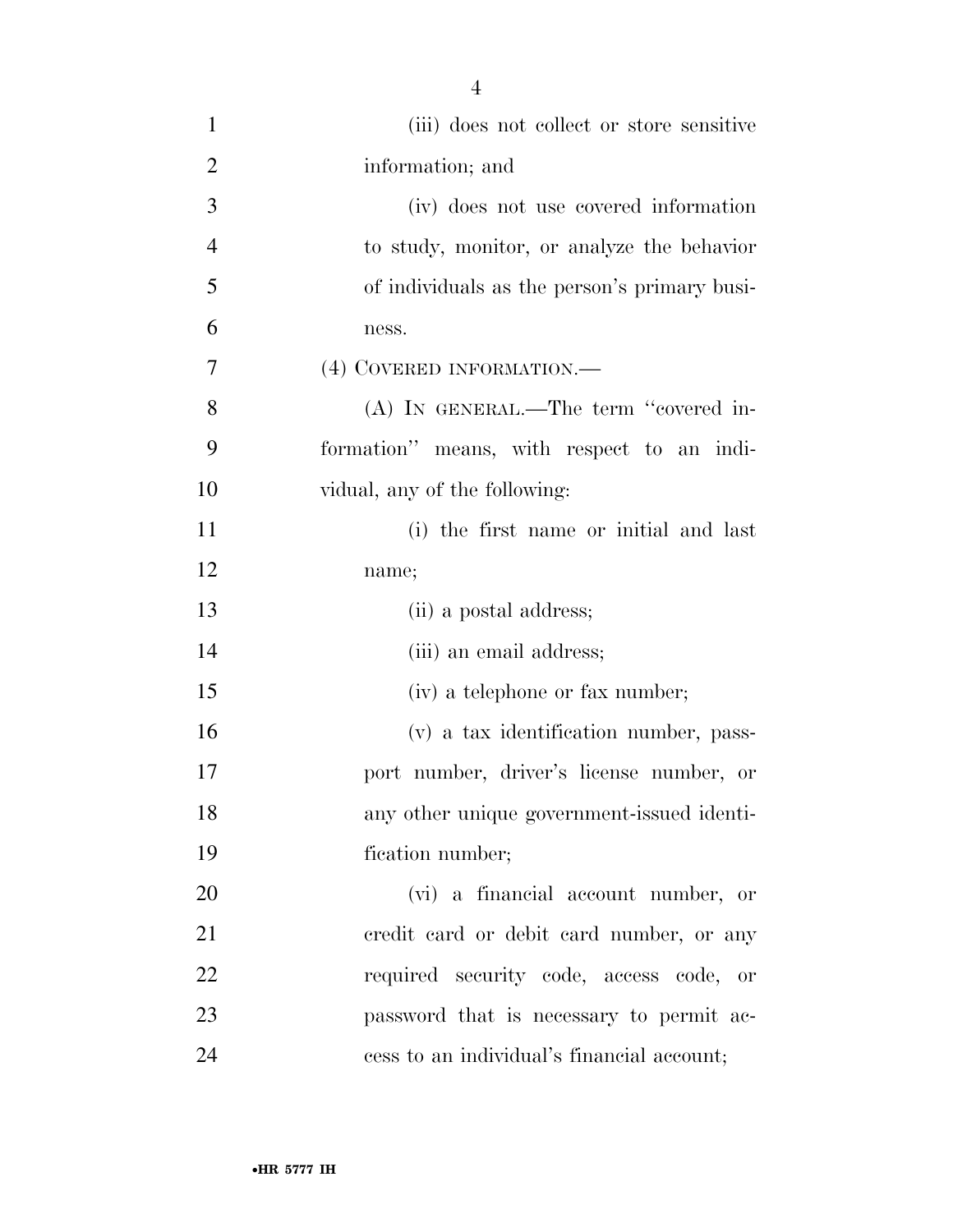| $\mathbf{1}$   | (vii) any unique persistent identifier,       |
|----------------|-----------------------------------------------|
| $\overline{2}$ | such as a customer number, unique pseu-       |
| 3              | donym or user alias, IP address, or other     |
| $\overline{4}$ | unique identifier, where such identifier is   |
| 5              | used to collect, store or identify informa-   |
| 6              | tion about a specific individual or to create |
| 7              | or maintain a preference profile; or          |
| 8              | (viii) any other information that is          |
| 9              | collected, stored, used, or disclosed in con- |
| 10             | nection with any covered information de-      |
| 11             | scribed in clauses (i) through (vii).         |
| 12             | (B) EXCLUSION.—Such term shall not in-        |
| 13             | clude—                                        |
| 14             | (i) the title, business address, business     |
| 15             | email address, business telephone number,     |
| 16             | or business fax number associated with an     |
| 17             | individual's status as an employee of an or-  |
| 18             | ganization, or an individual's name when      |
| 19             | collected, stored, used, or disclosed in con- |
| 20             | nection with such employment status; or       |
| 21             | (ii) any information collected from or        |
| 22             | about an employee by an employer, pro-        |
| 23             | spective employer, or former employer that    |
| 24             | directly relates to the employee-employer     |
| 25             | relationship.                                 |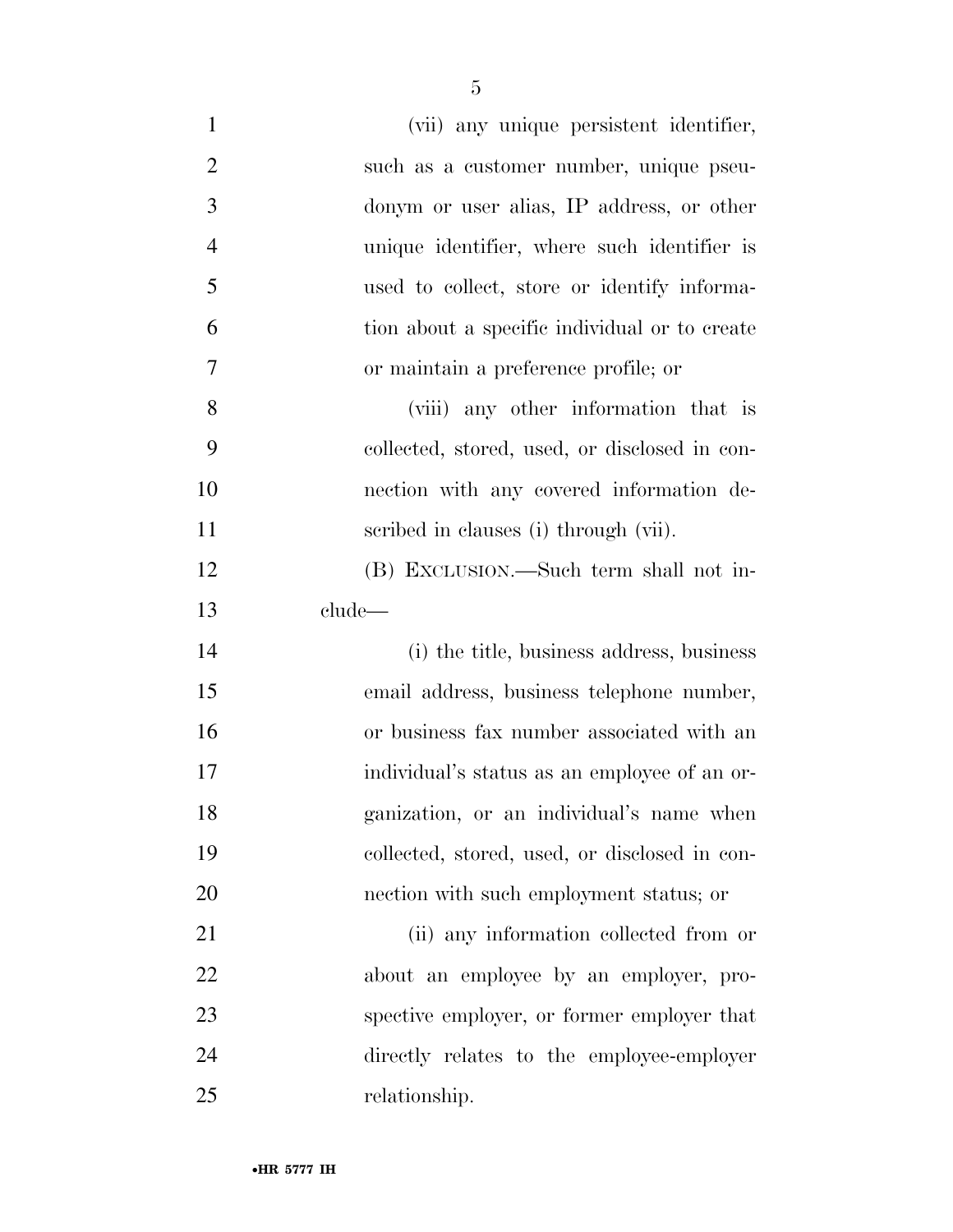## 1 (5) OPERATIONAL PURPOSE.—

| $\overline{2}$ | (A) IN GENERAL.—The term "operational               |
|----------------|-----------------------------------------------------|
| 3              | purpose" means a purpose reasonably necessary       |
| $\overline{4}$ | to facilitate, improve, or safeguard the logistical |
| 5              | or technical ability of a covered entity to pro-    |
| 6              | vide goods or services, manage its operations,      |
| $\overline{7}$ | comply with legal obligations, or protect against   |
| 8              | risks and threats, including—                       |
| 9              | (i) providing, operating, or improving              |
| 10             | a product or service used, requested, or au-        |
| 11             | thorized by an individual, including the on-        |
| 12             | going provision of customer service and             |
| 13             | support;                                            |
| 14             | (ii) analyzing data related to use of               |
| 15             | the product or service for purposes of im-          |
| 16             | proving the covered entity's products, serv-        |
| 17             | ices, or operations;                                |
|                |                                                     |

 (iii) basic business functions such as accounting, inventory and supply chain management, quality assurance, and inter-nal auditing;

 (iv) protecting or defending the rights or property, including intellectual property, of the covered entity against actual or po-tential security threats, fraud, theft, unau-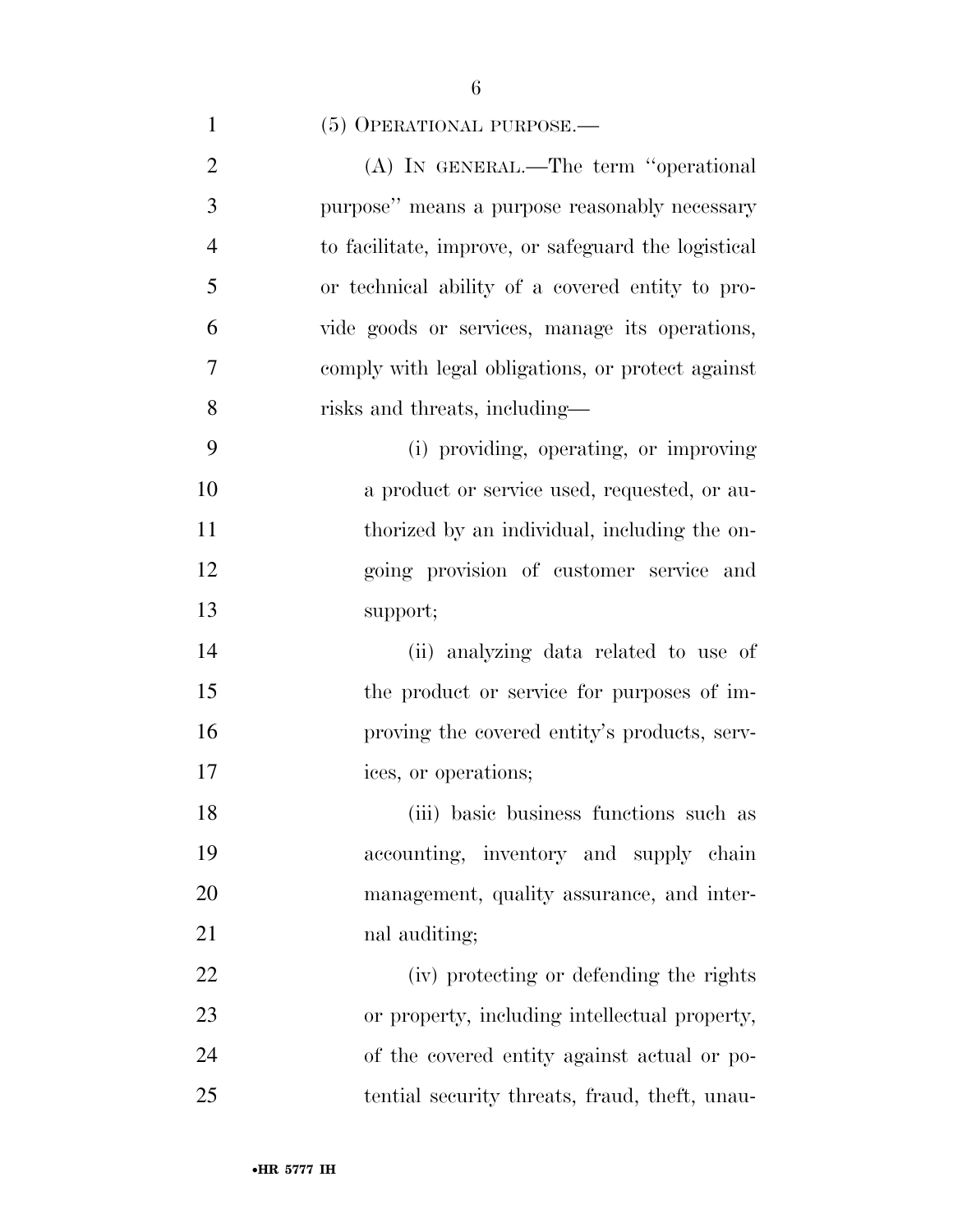| $\mathbf{1}$   | thorized transactions, or other illegal ac-   |
|----------------|-----------------------------------------------|
| $\overline{2}$ | tivities;                                     |
| 3              | (v) preventing imminent danger to the         |
| $\overline{4}$ | personal safety of an individual or group of  |
| 5              | individuals;                                  |
| 6              | (vi) complying with a Federal, State,         |
| 7              | or local law, rule, or other applicable legal |
| 8              | requirement, including disclosures pursu-     |
| 9              | ant to a court order, subpoena, summons,      |
| 10             | or other properly executed compulsory         |
| 11             | process; and                                  |
| 12             | (vii) any other category of operational       |
| 13             | use specified by the Commission by regula-    |
| 14             | tion that is consistent with the purposes of  |
| 15             | this Act.                                     |
| 16             | (B) EXCLUSION.—Such term shall not in-        |
| 17             | clude—                                        |
| 18             | (i) the use of covered information for        |
| 19             | marketing or advertising purposes, or any     |
| 20             | use of or disclosure of covered information   |
| 21             | to a third party for such purposes; or        |
| 22             | (ii) the use of covered information for       |
| 23             | a purpose that an individual acting reason-   |
| 24             | ably under the circumstances would not ex-    |
| 25             | pect based on the product or service used,    |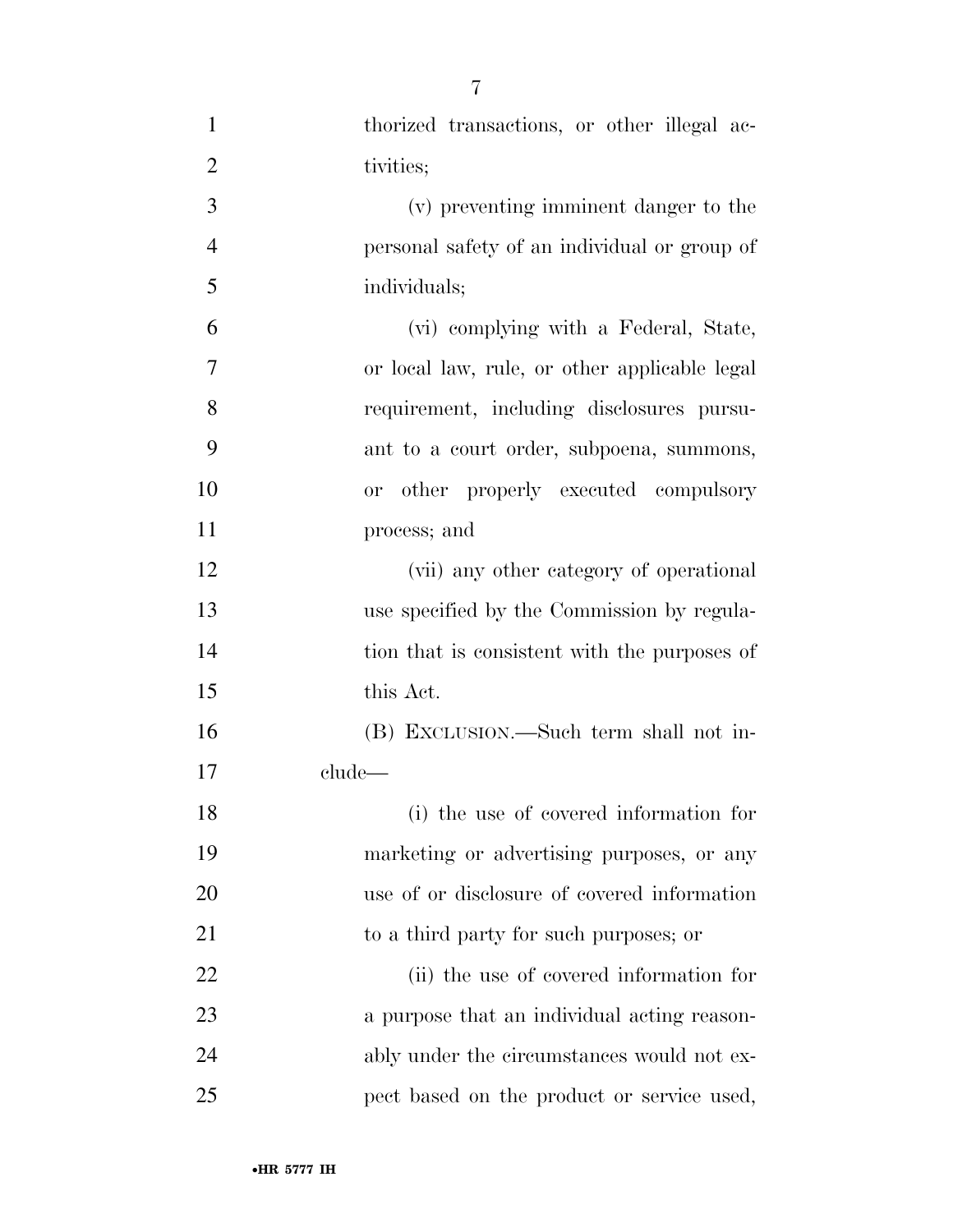| $\mathbf{1}$   | requested, or authorized by the individual         |
|----------------|----------------------------------------------------|
| $\overline{2}$ | and, if known to the individual, would like-       |
| 3              | ly affect the individual's conduct or deci-        |
| $\overline{4}$ | sions with respect to the covered entity's         |
| 5              | products or services.                              |
| 6              | (6) PREFERENCE PROFILE.—The term "pref-            |
| $\overline{7}$ | erence profile" means a list of preferences, cat-  |
| 8              | egories of information, or interests—              |
| 9              | (A) associated with an individual or with          |
| 10             | an individual's computer or other device;          |
| 11             | (B) inferred from the actual behavior of           |
| 12             | the individual, the actual use of the individual's |
| 13             | computer or other device, or information sup-      |
| 14             | plied directly by the individual or other user of  |
| 15             | a computer or other device; and                    |
| 16             | (C) compiled and maintained for the pur-           |
| 17             | pose of marketing or purposes related to mar-      |
| 18             | keting, advertising, or sales.                     |
| 19             | (7) PUBLICLY AVAILABLE INFORMATION.—               |
| 20             | (A) IN GENERAL.—The term "publicly                 |
| 21             | available information" means any covered infor-    |
| 22             | mation or sensitive information that a covered     |
| 23             | entity has a reasonable basis to believe is law-   |
| 24             | fully made available to the general public         |
| 25             | $from-$                                            |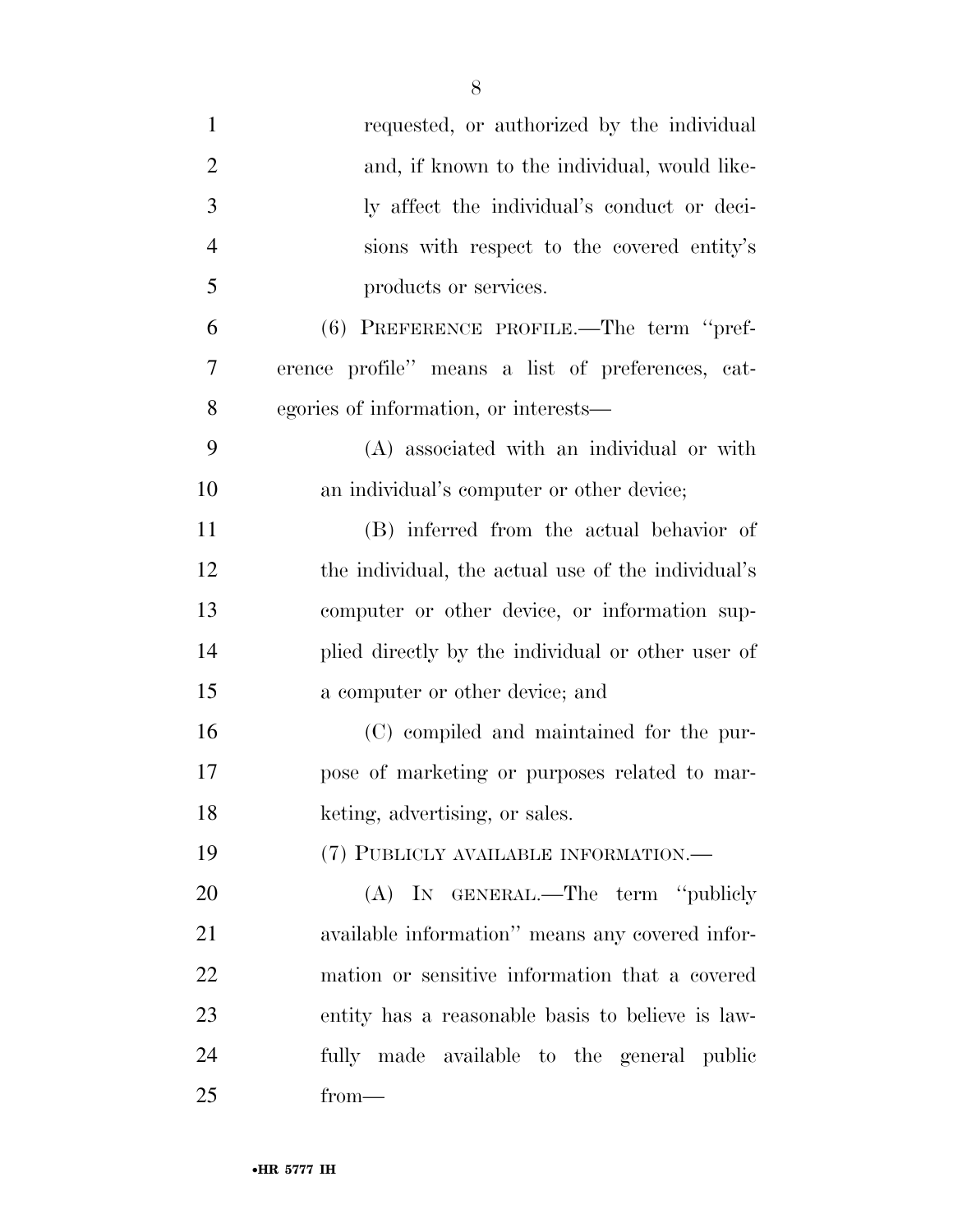| 1              | (i) Federal, State, or local government           |
|----------------|---------------------------------------------------|
| $\overline{2}$ | records;                                          |
| 3              | (ii) widely distributed media; or                 |
| $\overline{4}$ | (iii) disclosures to the general public           |
| 5              | that are required to be made by Federal,          |
| 6              | State, or local law.                              |
| $\overline{7}$ | (B) CONSTRUCTION.—A covered entity has            |
| 8              | a reasonable basis to believe that information is |
| 9              | lawfully made available to the general public if  |
| 10             | the covered entity has taken steps to deter-      |
| 11             | $mine$ —                                          |
| 12             | (i) that the information is of a type             |
| 13             | that is available to the general public; and      |
| 14             | (ii) whether an individual can direct             |
| 15             | that the information not be made available        |
| 16             | to the general public and, if so, that the        |
| 17             | individual has not done so.                       |
| 18             | (8) SENSITIVE INFORMATION.-                       |
| 19             | (A) DEFINITION.—The term "sensitive in-           |
| <b>20</b>      | formation" means—                                 |
| 21             | (i) any information that is associated            |
| 22             | with covered information of an individual         |
| 23             | and relates directly to that individual's—        |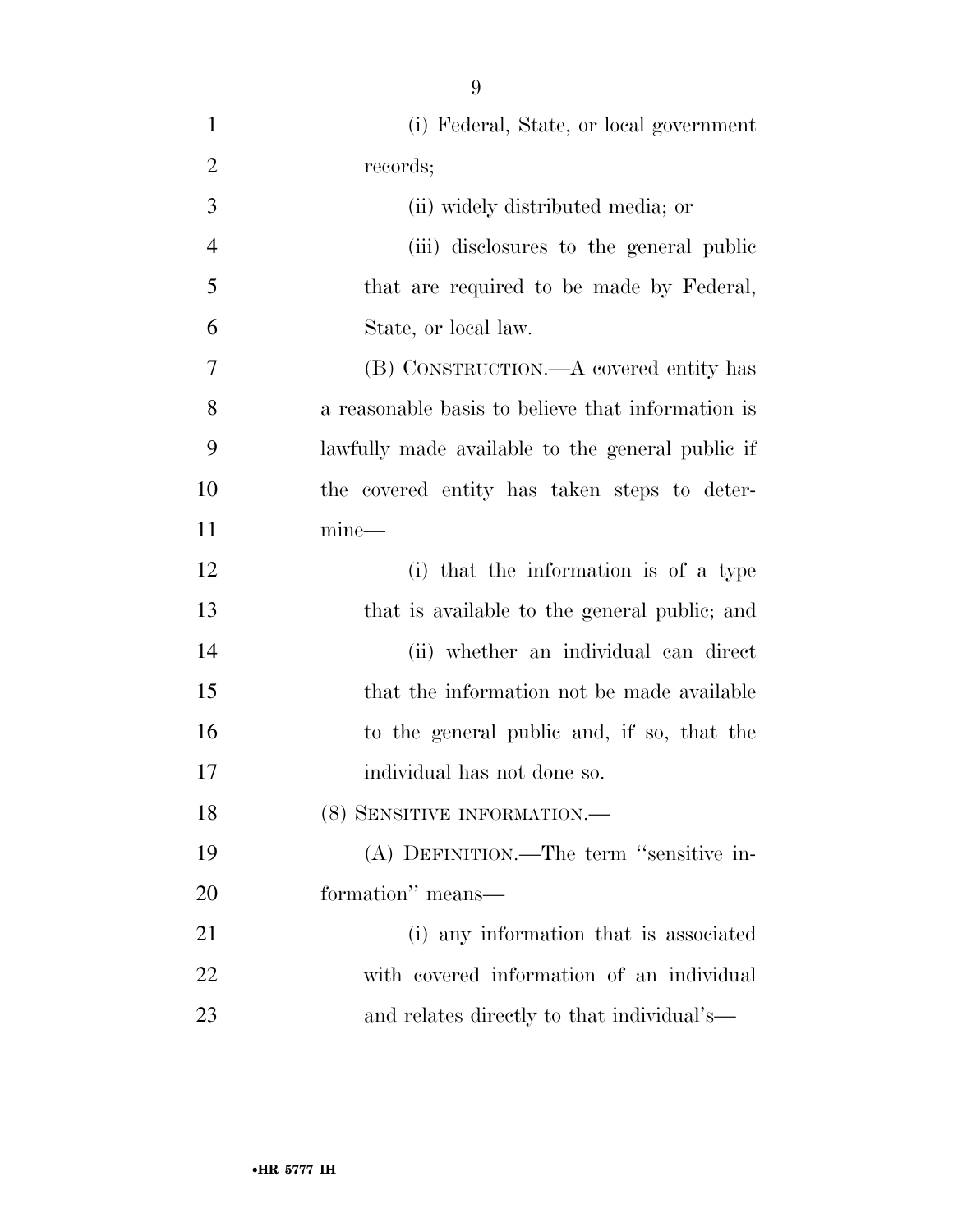| $\mathbf{1}$   | (I) medical history, physical or          |
|----------------|-------------------------------------------|
| $\overline{2}$ | mental health, or the provision of        |
| 3              | health care to the individual;            |
| $\overline{4}$ | (II) race or ethnicity;                   |
| 5              | (III) religious beliefs and affili-       |
| 6              | ation;                                    |
| 7              | (IV) sexual orientation or sexual         |
| 8              | behavior;                                 |
| 9              | (V) income, assets, liabilities, or       |
| 10             | financial records, and other financial    |
| 11             | information associated with a finan-      |
| 12             | cial account, including balances and      |
| 13             | other financial information, except       |
| 14             | when financial account information is     |
| 15             | provided by the individual and is used    |
| 16             | only to process an authorized credit or   |
| 17             | debit to the account; or                  |
| 18             | (VI) precise geolocation informa-         |
| 19             | tion and any information about the        |
| 20             | individual's activities and relationships |
| 21             | associated with such geolocation; or      |
| 22             | (ii) an individual's—                     |
| 23             | (I) unique biometric data, includ-        |
| 24             | ing a fingerprint or retina scan; or      |
| 25             | (II) Social Security number.              |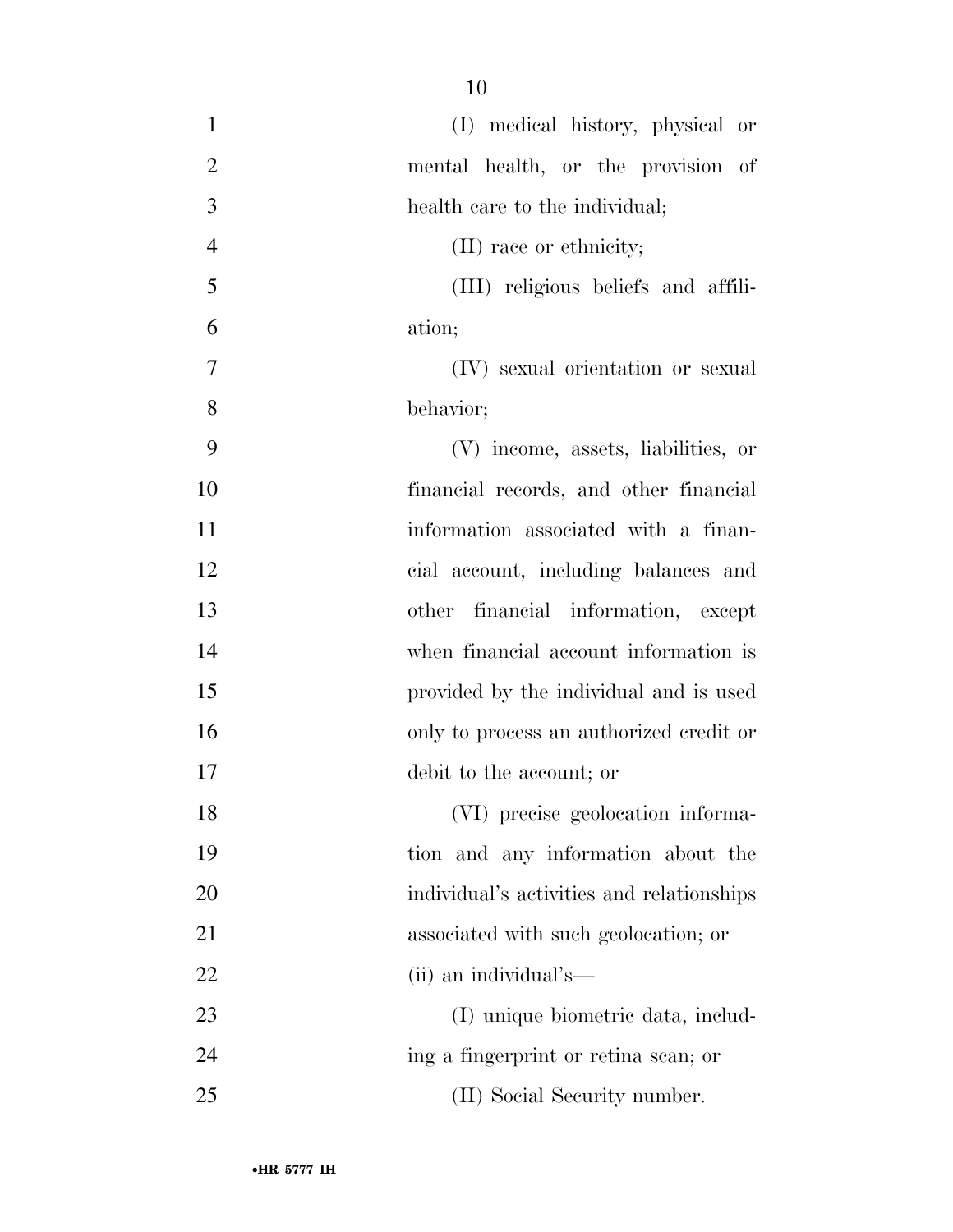| $\mathbf{1}$   | (B) MODIFIED DEFINITION BY RULE-                       |
|----------------|--------------------------------------------------------|
| $\overline{2}$ | MAKING.—The Commission may, by regulations             |
| 3              | promulgated under section 553 of title 5,              |
| $\overline{4}$ | United States Code, modify the scope or appli-         |
| 5              | cation of the definition of "sensitive informa-        |
| 6              | tion" for purposes of this Act. In promulgating        |
| $\overline{7}$ | such regulations, the Commission shall con-            |
| 8              | sider—                                                 |
| 9              | (i) the purposes of the collection of                  |
| 10             | the information and the context of the use             |
| 11             | of the information;                                    |
| 12             | (ii) how easily the information can be                 |
| 13             | used to identify a specific individual;                |
| 14             | (iii) the nature and extent of author-                 |
| 15             | ized access to the information;                        |
| 16             | (iv) an individual's reasonable expec-                 |
| 17             | tations under the circumstances; and                   |
| 18             | (v) adverse effects that may be experi-                |
| 19             | enced by an individual if the information is           |
| 20             | disclosed to an unauthorized person.                   |
| 21             | (9) SERVICE PROVIDER.—The term "service                |
| 22             | provider" means an entity that collects, maintains,    |
| 23             | processes, stores, or otherwise handles covered infor- |
| 24             | mation or sensitive information on behalf of a cov-    |
| 25             | ered entity, including, for the purposes of serving as |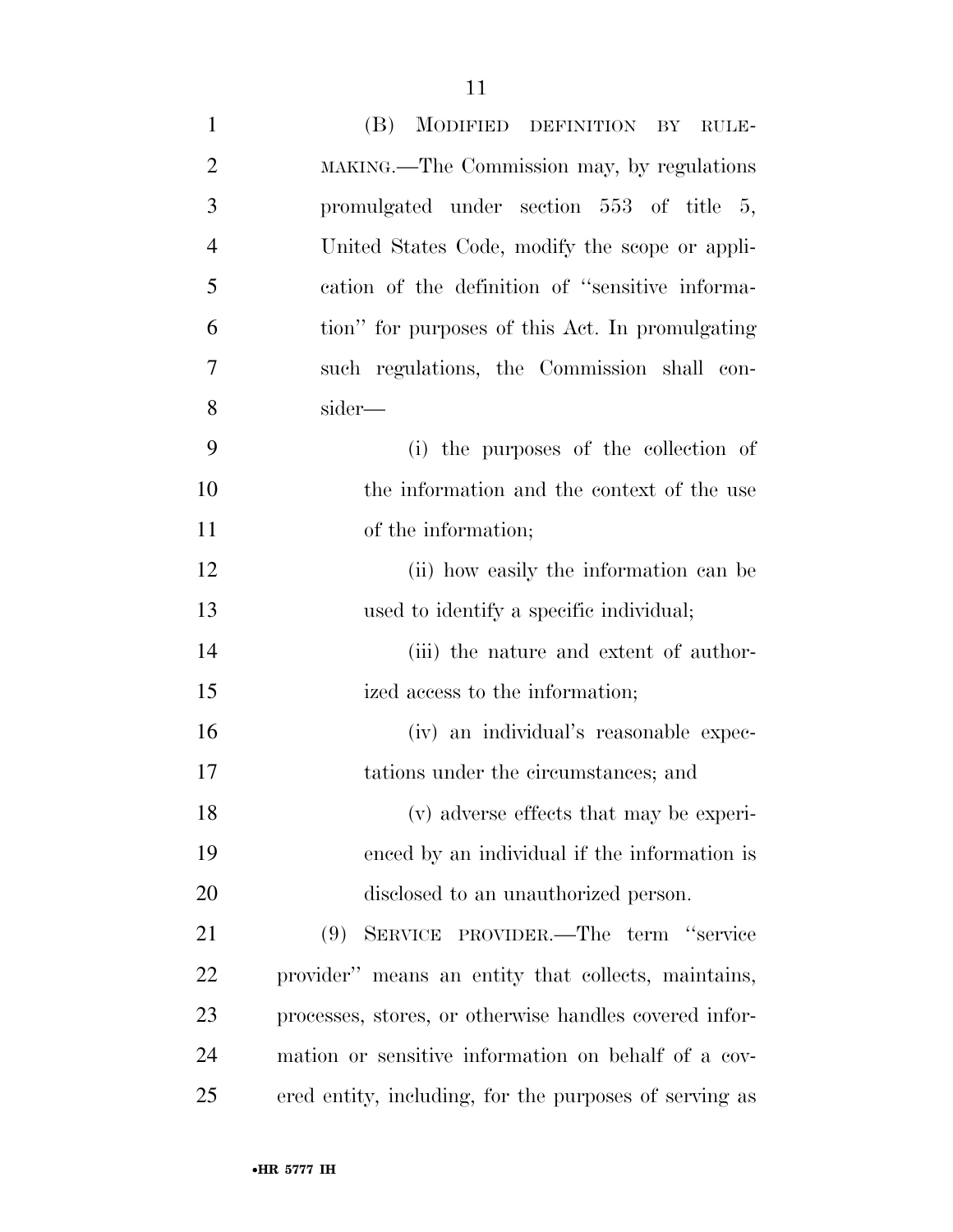| $\mathbf{1}$   | a data processing center, distributing the informa-     |
|----------------|---------------------------------------------------------|
| $\overline{2}$ | tion, providing customer support, maintaining the       |
| 3              | covered entity's records, information technology        |
| $\overline{4}$ | management, website or other hosting service, fraud     |
| 5              | detection, authentication, and other verification serv- |
| 6              | ices, or performing other administrative support        |
| 7              | functions for the covered entity.                       |
| 8              | $(10)$ THIRD PARTY.—                                    |
| 9              | (A) IN GENERAL.—The term "third party"                  |
| 10             | means, with respect to any covered entity, a            |
| 11             | person that—                                            |
| 12             | (i) is not related to the covered entity                |
| 13             | by common ownership or corporate control;               |
| 14             | <b>or</b>                                               |
| 15             | (ii) is a business unit or corporate en-                |
| 16             | tity that holds itself out to the public as             |
| 17             | separate from the covered entity, such that             |
| 18             | an individual acting reasonably under the               |
| 19             | circumstances would not expect it to be re-             |
| 20             | lated to the covered entity or to have ac-              |
| 21             | cess to covered information the individual              |
| 22             | provides to that covered entity.                        |
| 23             | (B) COLLECTION OF INFORMATION<br>BY                     |
| 24             | MULTIPLE SOURCES.—For the purpose of this               |
| 25             | definition, where multiple persons collect cov-         |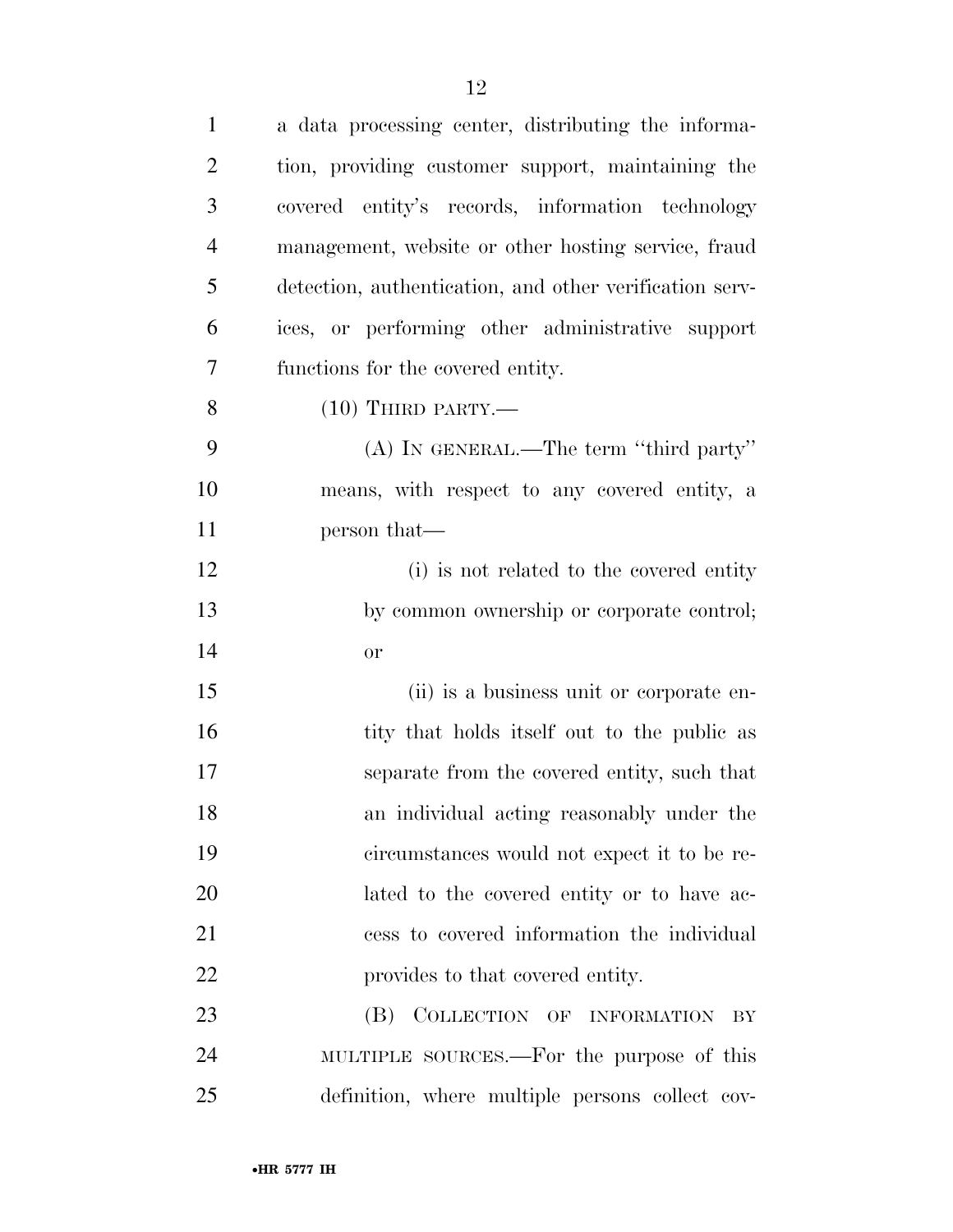| $\mathbf{1}$   | ered information or sensitive information from     |
|----------------|----------------------------------------------------|
| $\overline{2}$ | or about visitors to an online or mobile service,  |
| 3              | including a website, all such persons other than   |
| $\overline{4}$ | the operator or publisher of the online or mobile  |
| 5              | service or website shall be considered third par-  |
| 6              | ties unless—                                       |
| 7              | (i) the person meets the requirements              |
| 8              | of the service provider exception in section       |
| 9              | $106(1);$ or                                       |
| 10             | (ii) the person otherwise does not sat-            |
| 11             | isfy the requirements for a third party pur-       |
| 12             | suant to the regulations implemented pur-          |
| 13             | suant to subparagraph $(C)$ .                      |
| 14             | (C) RULEMAKING.—Not later than 18                  |
| 15             | months after the date of the enactment of this     |
| 16             | Act, the Commission shall promulgate regula-       |
| 17             | tions under section 553 of title 5, United States  |
| 18             | Code, to clarify or modify the definition of third |
| 19             | party for purposes of this Act. In promulgating    |
| 20             | such regulations, the Commission shall con-        |
| 21             | sider—                                             |
| 22             | the brand or brands associated<br>(i)              |
| 23             | with a covered entity;                             |
| 24             | (ii) the scope and nature of the busi-             |
| 25             | nesses engaged in by a covered entity and          |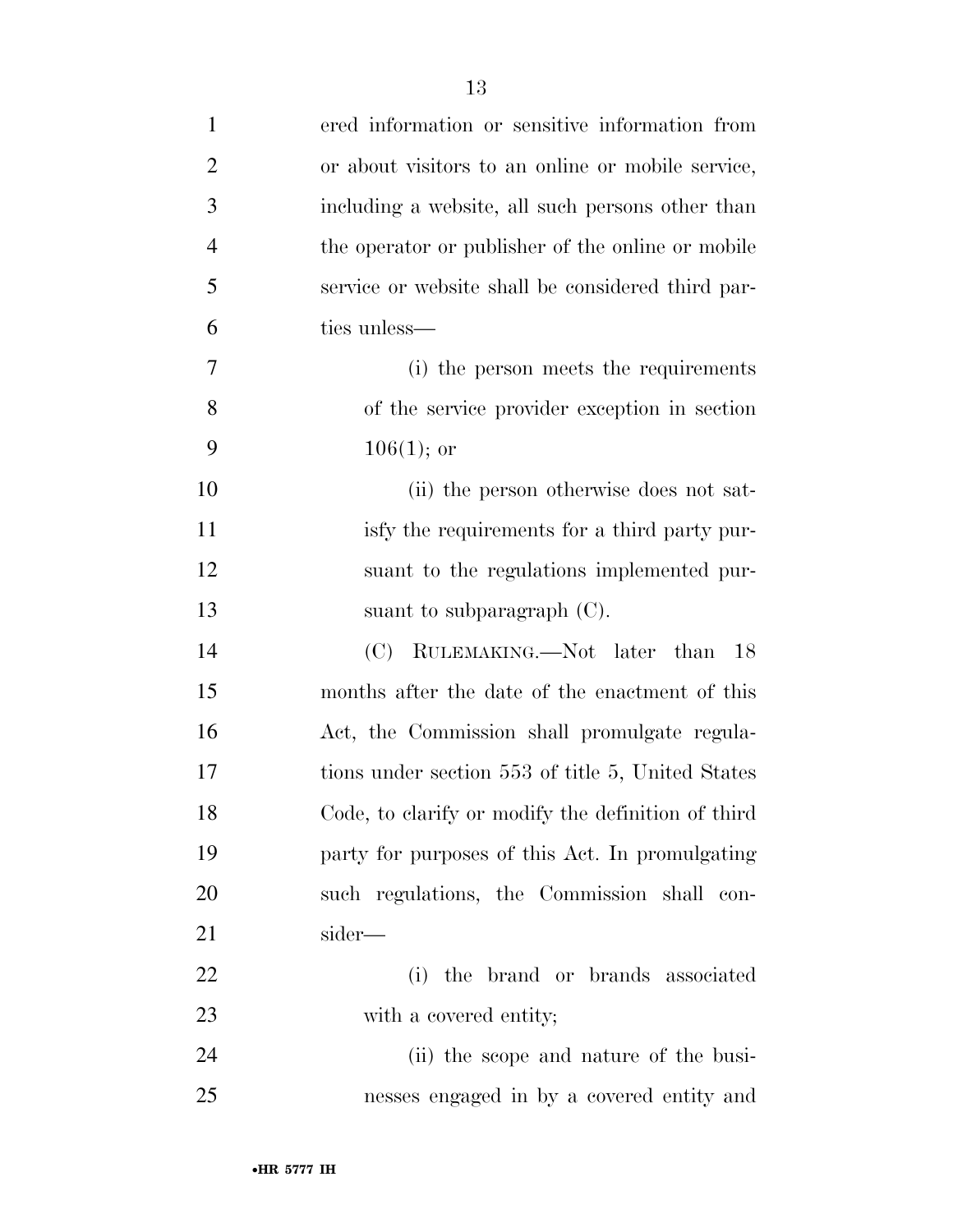a third party, including the nature of the products or services offered by the covered entity and third party; and (iii) the relationship between a cov- ered entity and a third party, taking into account such factors as ownership and con-7 trol.

## **TITLE I—TRANSPARENCY, NO- TICE, AND INDIVIDUAL CHOICE**

## **SEC. 101. INFORMATION TO BE MADE AVAILABLE.**

 A covered entity shall, in accordance with the regula- tions issued under section 102, make available to individ- uals whose covered information or sensitive information it collects or maintains the following information about its information privacy practices and an individual's options with regard to such practices:

(1) The identity of the covered entity.

 (2) A description of any covered information or sensitive information collected or stored by the cov-ered entity.

 (3) The specific purposes for which the covered entity collects and uses the covered information or sensitive information, including disclosure as to whether and how the covered entity customizes prod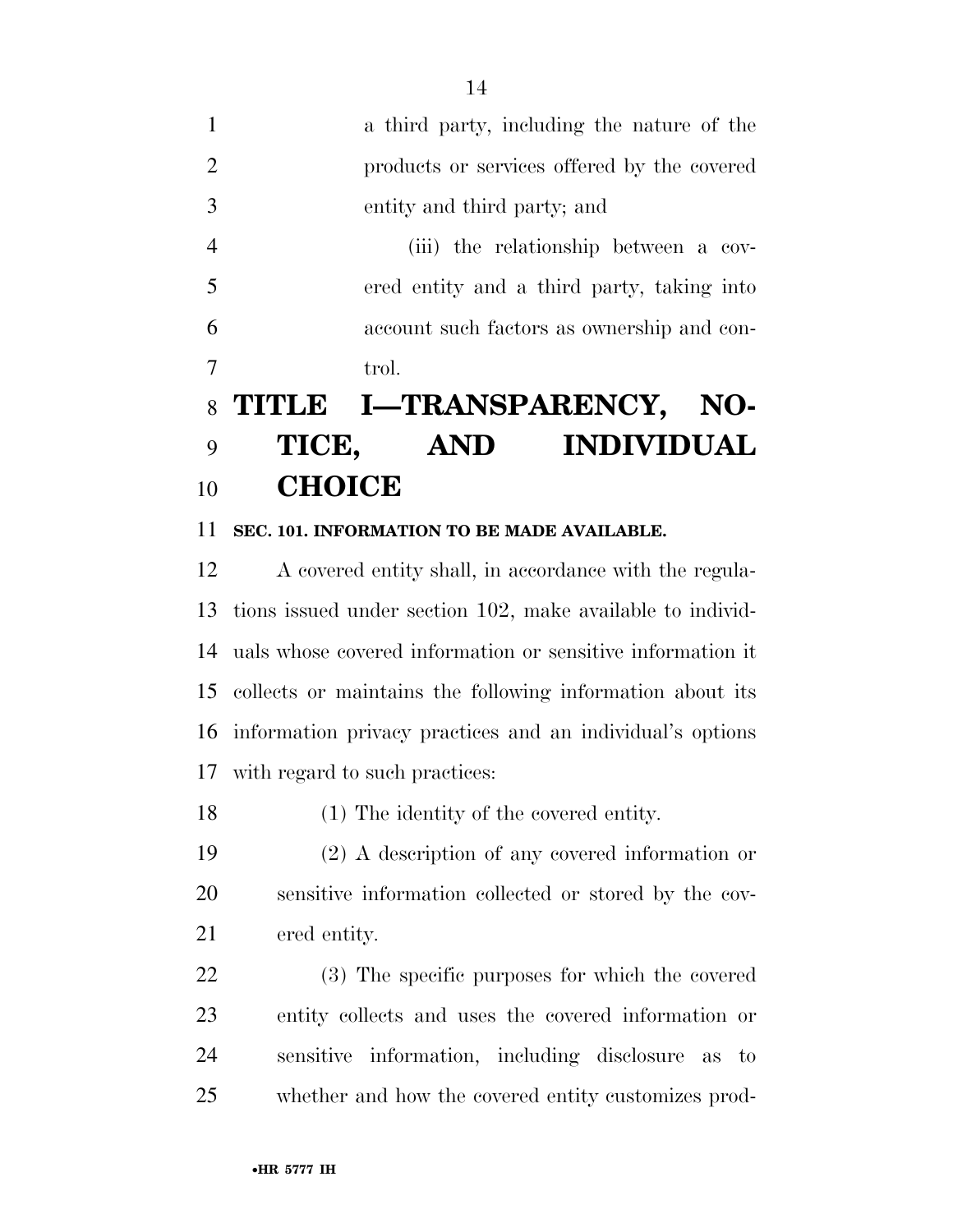ucts or services or changes the prices of products or services based, in whole or in part, on covered infor- mation or sensitive information about individual cus-tomers or users.

 (4) The specific purposes for which covered in- formation or sensitive information may be disclosed to a third party and the categories of third parties who may receive such information for each such pur-pose.

 (5) The choice and means the covered entity of- fers individuals for limiting the collection, use, and disclosure of covered information or sensitive infor-mation, in accordance with sections 103 and 104.

 (6) A description of the information for which an individual may request access and the means to request such access, in accordance with section 202.

 (7) How the covered entity may merge, link, or combine covered information or sensitive information collected from the individual with other information about the individual that the covered entity may ac-21 quire from third parties.

 (8) The retention schedule for covered informa- tion and sensitive information in days, months, or years, or a statement that the covered entity will re-tain such information indefinitely or permanently.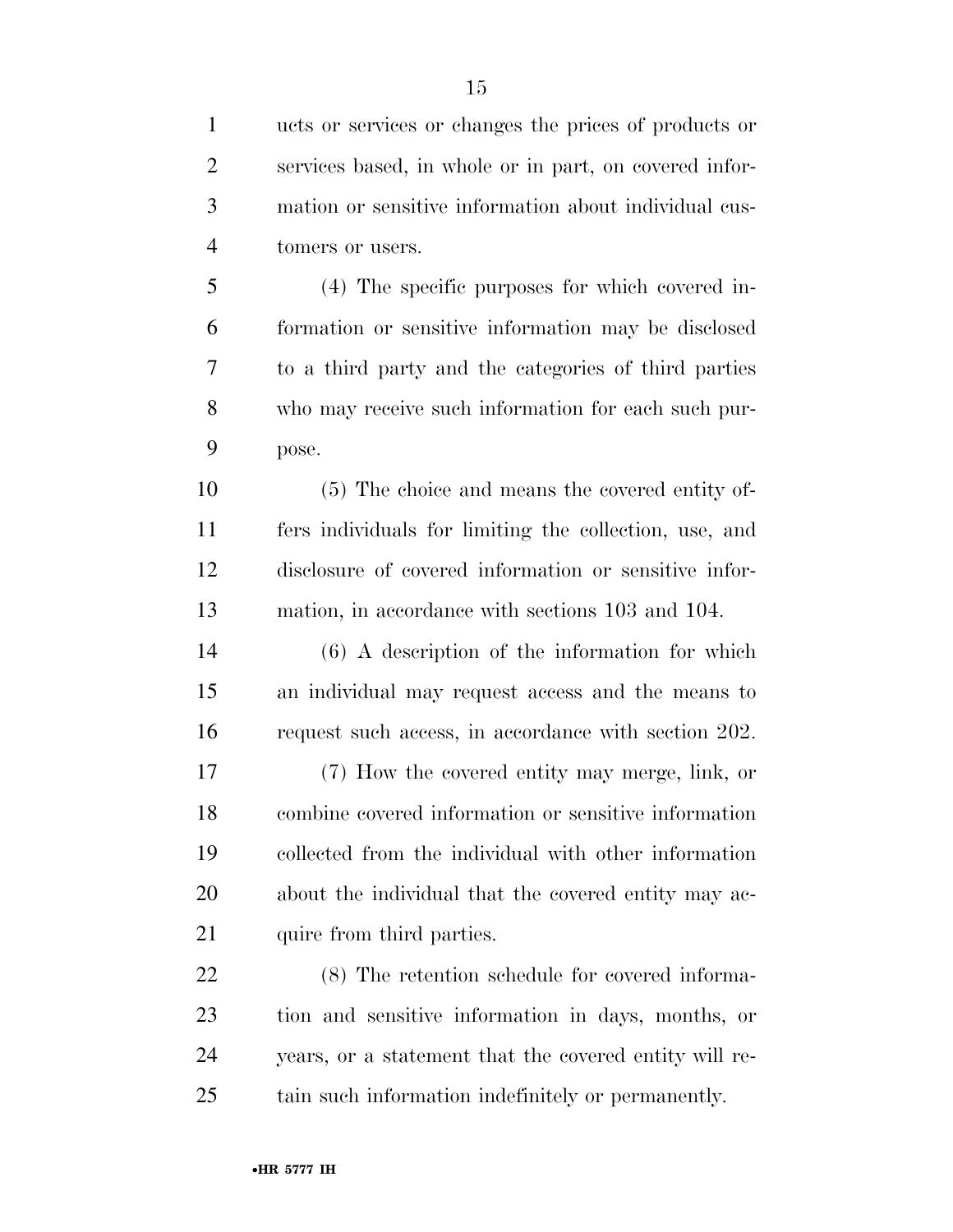| $\mathbf{1}$   | (9) Whether or not an individual has the right               |
|----------------|--------------------------------------------------------------|
| $\overline{2}$ | to direct the covered entity to delete information col-      |
| 3              | lected from or about the individual.                         |
| $\overline{4}$ | $(10)$ A reasonable means by which an individual             |
| 5              | may contact the covered entity with any inquiries or         |
| 6              | complaints regarding the covered entity's practices          |
| 7              | concerning the collection, use, disclosure, or handling      |
| 8              | of the individual's covered information or sensitive         |
| 9              | information in accordance with section $302(a)$ .            |
| 10             | (11) The process by which the covered entity                 |
| 11             | notifies individuals of material changes to its policies     |
| 12             | and practices.                                               |
| 13             | $(12)$ A hyperlink to or a listing of the Commis-            |
| 14             | sion's online consumer complaint form or the toll-           |
| 15             | free number for the Commission's Consumer Re-                |
| 16             | sponse Center.                                               |
| 17             | (13) The effective date of the privacy notice.               |
| 18             | SEC. 102. PROVISION OF NOTICE OR NOTICES.                    |
| 19             | (a) IN GENERAL.—It shall be unlawful for a covered           |
| 20             | entity to collect, use, or disclose covered information or   |
| 21             | sensitive information unless it provides the information set |
| 22             | forth in section 101 in concise, meaningful, timely, promi-  |
| 23             | nent, and easy-to-understand notice or notices, in accord-   |
| 24             | ance with the regulations issued by the Commission under     |
| 25             | subsection (b).                                              |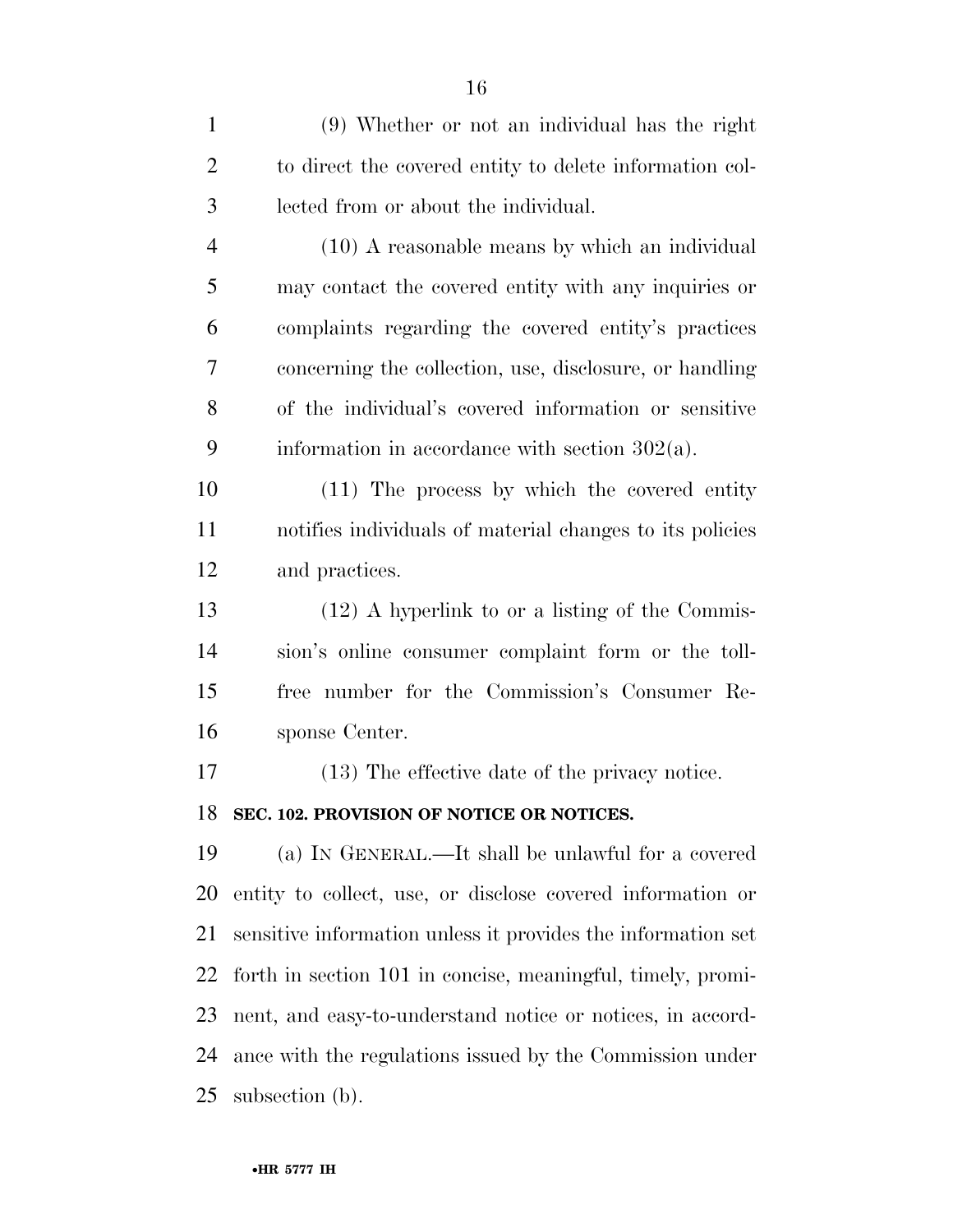(b) RULEMAKING.—Not later than 18 months after the date of the enactment of this Act, the Commission shall promulgate regulations under section 553 of title 5, United States Code, to implement this section. In promul-gating such regulations, the Commission—

 (1) shall determine the means and timing of the notices required under this section, taking into ac- count the different media, devices, or methods through which the covered entity collects covered in-formation or sensitive information;

 (2) shall have the authority to allow for, or re- quire, the provision of short notices or limited disclo- sures that do not include all of the information set forth in section 101, if the Commission by regula-tion—

 (A) requires the information to be other- wise clearly and conspicuously disclosed or available to individuals; and

 (B) determines that the provision of such short notices or limited disclosures will accom- plish the purposes of this Act to enhance trans- parency and provide individuals with meaning- ful choice regarding the collection, use, and dis- closure of their covered information or sensitive information;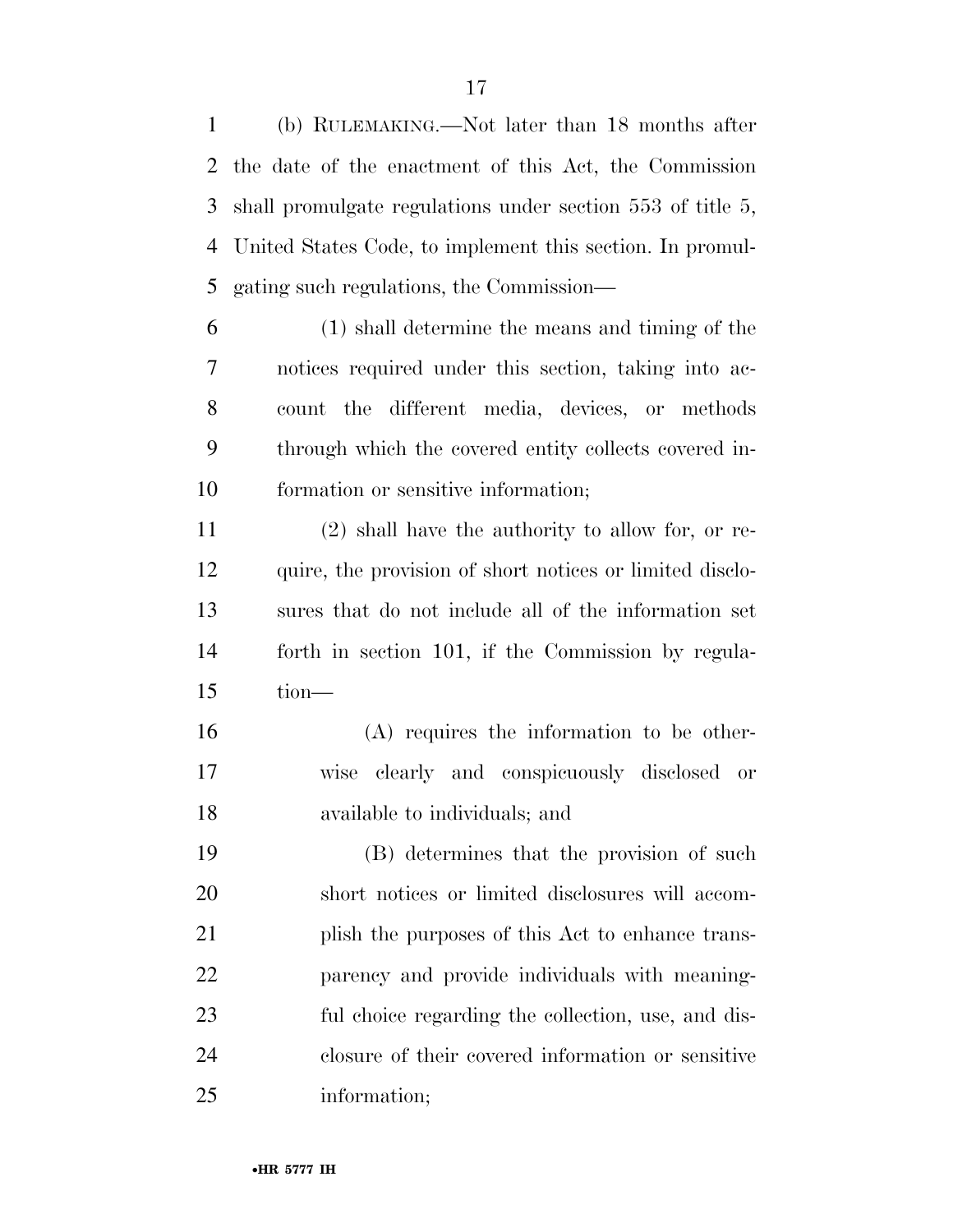| $\mathbf{1}$   | $(3)$ shall consider—                            |
|----------------|--------------------------------------------------|
| $\overline{2}$ | (A) whether the notice or notices provide        |
| 3              | individuals with timely, effective, and meaning- |
| $\overline{4}$ | ful notice that will enable an individual to un- |
| 5              | derstand relevant information and make in-       |
| 6              | formed choices;                                  |
| 7              | (B) whether providing notice to individuals      |
| 8              | prior to or contemporaneously with the collec-   |
| 9              | tion of covered information is practical or rea- |
| 10             | sonable under the circumstances;                 |
| 11             | (C) the costs of implementing the pre-           |
| 12             | scribed notice or notices;                       |
| 13             | (D) the different media and context              |
| 14             | through which covered information is collected;  |
| 15             | (E) whether it is reasonable and appro-          |
| 16             | priate under the circumstances for a third party |
| 17             | or a service provider to be responsible for pro- |
| 18             | viding notice and obtaining consent as required  |
| 19             | by this title in lieu of a covered entity; and   |
| 20             | $(F)$ the risk to consumers and commerce of      |
| 21             | over-notification; and                           |
| 22             | (4) may issue model notices.                     |
| 23             | (c) EXCLUSION FROM NOTICE REQUIREMENTS.-         |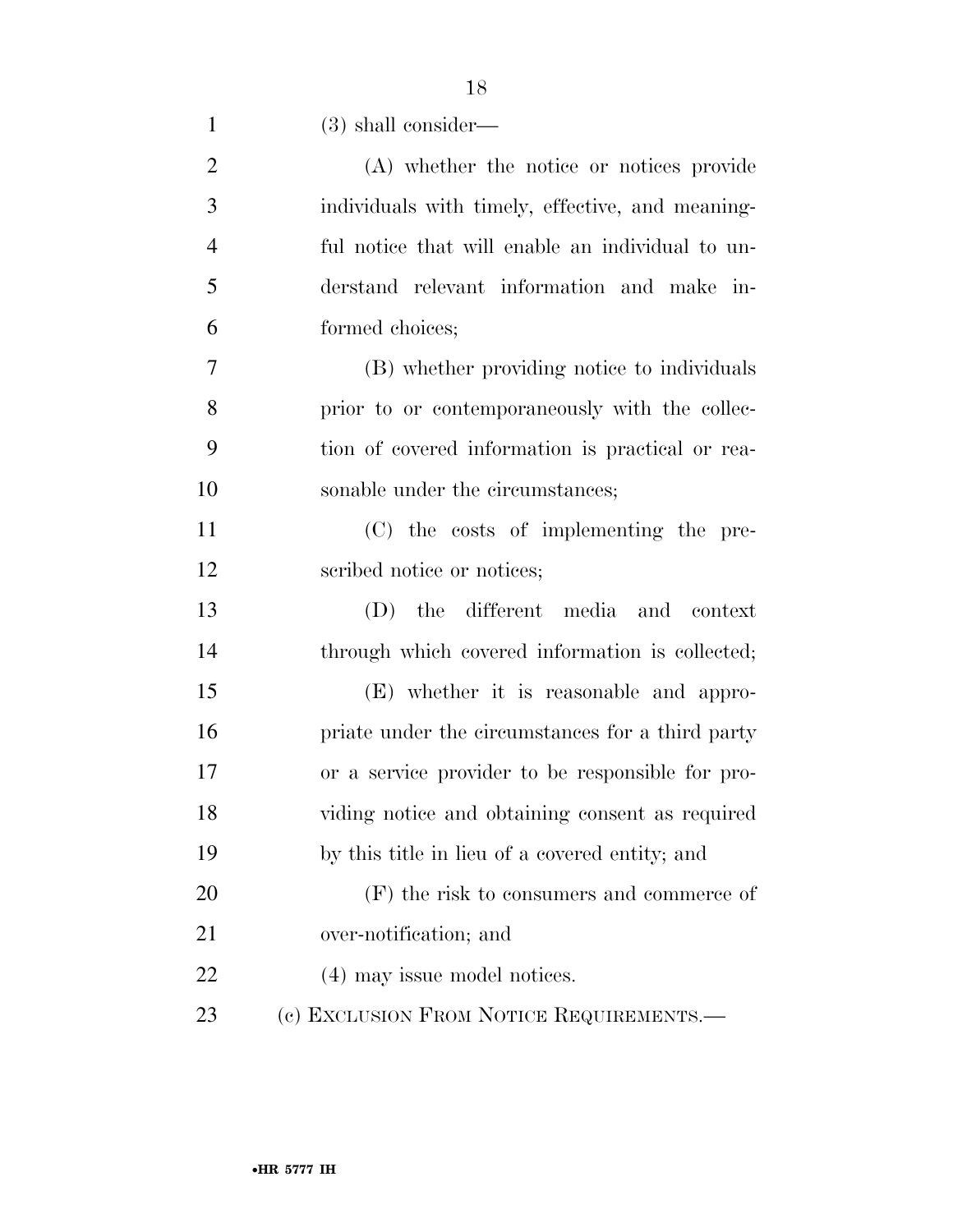| $\mathbf{1}$   | (1) TRADE SECRET INFORMATION.—Nothing in                     |
|----------------|--------------------------------------------------------------|
| $\overline{2}$ | this section shall require a covered entity to reveal        |
| 3              | confidential, trade secret, or proprietary information.      |
| $\overline{4}$ | (2) IN-PERSON TRANSACTIONS.—Notice under                     |
| 5              | this section shall not be required for in-person collec-     |
| 6              | tion of covered information if—                              |
| 7              | $(A)$ the covered information is collected for               |
| 8              | an operational purpose; or                                   |
| 9              | (B) the covered entity only is collecting the                |
| 10             | name, address, email address, telephone or fax               |
| 11             | number of an individual and does not—                        |
| 12             | (i) share the covered information with                       |
| 13             | third parties; or                                            |
| 14             | (ii) use the covered information to ac-                      |
| 15             | quire additional information about the in-                   |
| 16             | dividual from third parties.                                 |
| 17             | (d) RETENTION.—A covered entity shall retain copies          |
| 18             | of the notice or notices issued pursuant to this section for |
| 19             | a period of 6 years after the date on which such notice      |
| 20             | was issued or the date when it was last in effect, whichever |
| 21             | is later, unless the Commission determines pursuant to the   |
| 22             | rulemaking required under subsection (b) that such reten-    |
| 23             | tion is not practical under the circumstances.               |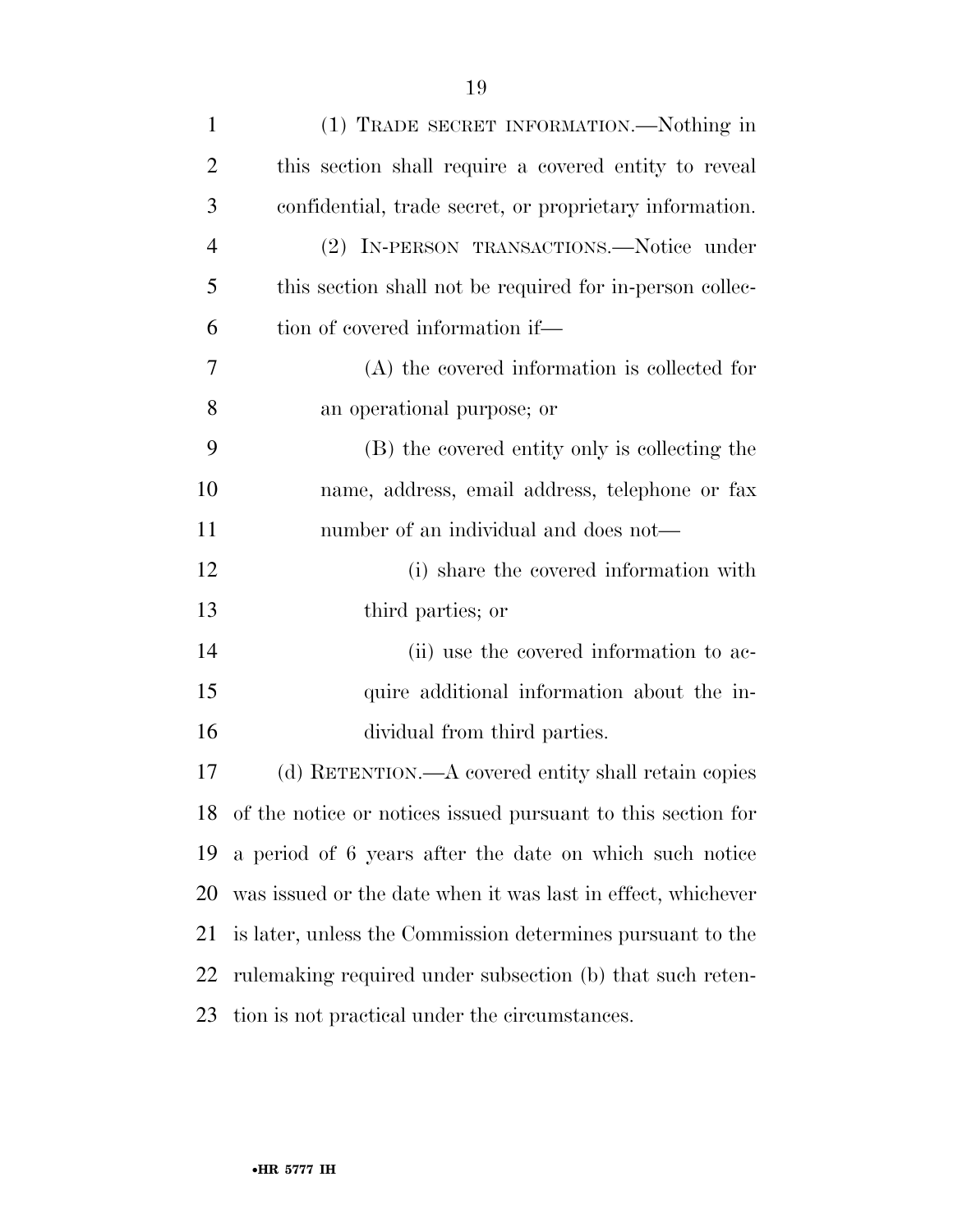## **SEC. 103. OPT-OUT CONSENT REQUIRED FOR COLLECTION AND USE OF COVERED INFORMATION BY A COVERED ENTITY.**

 (a) IN GENERAL.—Except as provided in subsections (e) and (f) and section 106, it shall be unlawful for a cov- ered entity to collect or use covered information about an individual without the consent of that individual, as set forth in this section. A covered entity shall be considered to have the consent of an individual for the collection and use of covered information about the individual if—

 (1) the covered entity has provided to the indi- vidual notice required under section 102 and its im-plementing regulations;

 (2) the covered entity provides the individual with a reasonable means to exercise an opt-out right and decline consent for such collection and use; and (3) the individual either affirmatively grants consent for such collection and use or does not de- cline consent at the time notice is presented or made available to the individual.

 (b) DURATION OF INDIVIDUAL'S OPT-OUT.—An indi- vidual's direction to opt out under this section is effective permanently, unless otherwise directed by the individual. (c) SUBSEQUENT OPT-OUT.—A covered entity shall provide an individual with a reasonable means to decline consent or revoke previously granted consent at any time.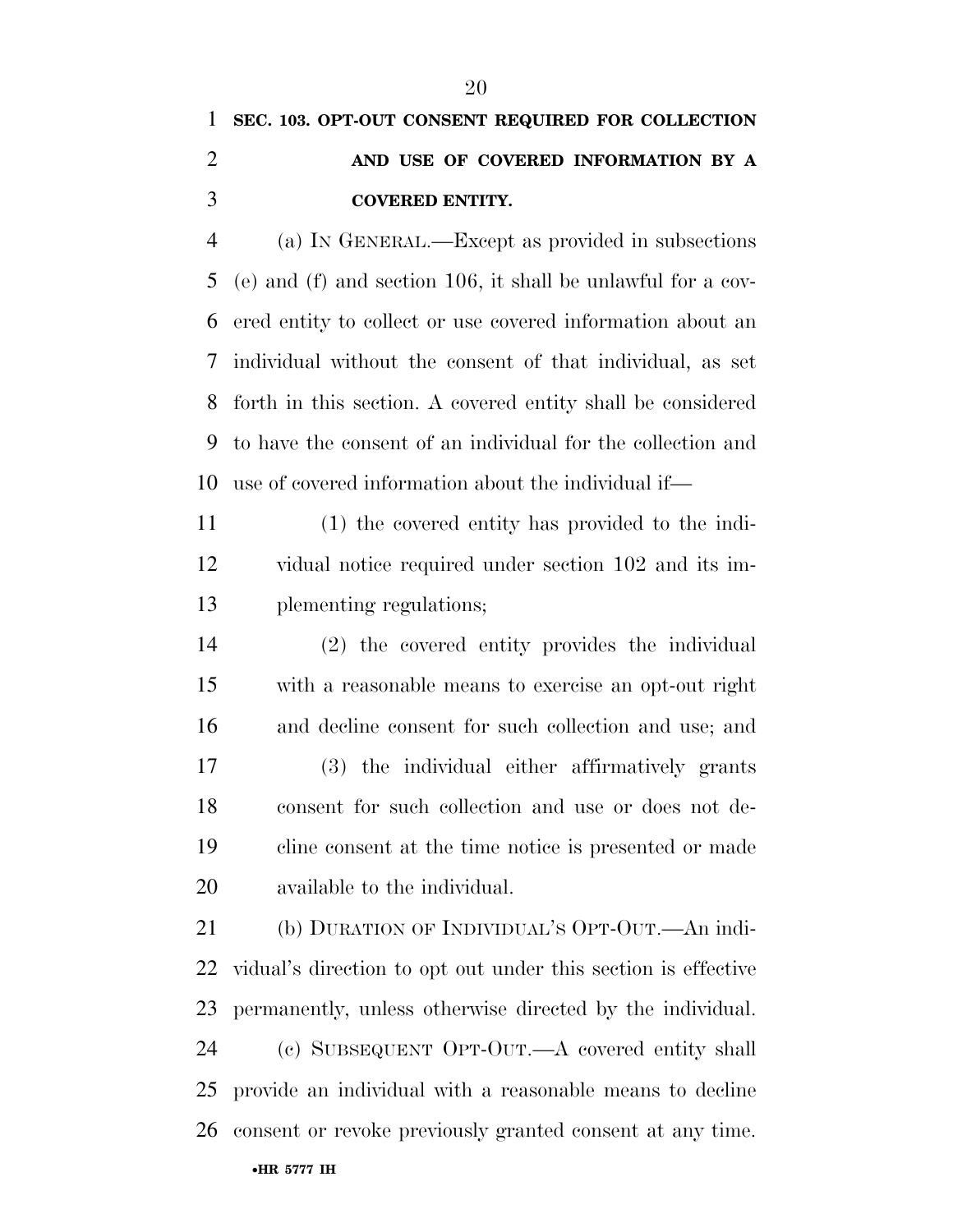(d) MORE DETAILED OPTIONS.—A covered entity may comply with this section by enabling an individual to decline consent for specific uses of his or her covered information, provided the individual has been given the op- portunity to decline consent for the collection and use of covered information for all purposes, other than for an operational purpose excepted by subsection (e), for which covered information may be collected and used by the cov-ered entity.

 (e) EXCEPTION FOR OPERATIONAL PURPOSES.— This section shall not apply to the collection or use of cov-ered information for an operational purpose.

 (f) COLLECTION AND USE AS A CONDITION OF SERV- ICE.—Nothing in this section shall prohibit a covered enti- ty from requiring, as a condition of an individual's receipt of a service or other benefit, including the receipt of an enhanced or premium version of a product or service oth- erwise available, the reasonable collection and use of cov-ered information about the individual, provided that—

 (1) the covered entity has a direct relationship with the individual;

 (2) the covered information is not shared with any third party except with the express affirmative consent as set forth in section 104;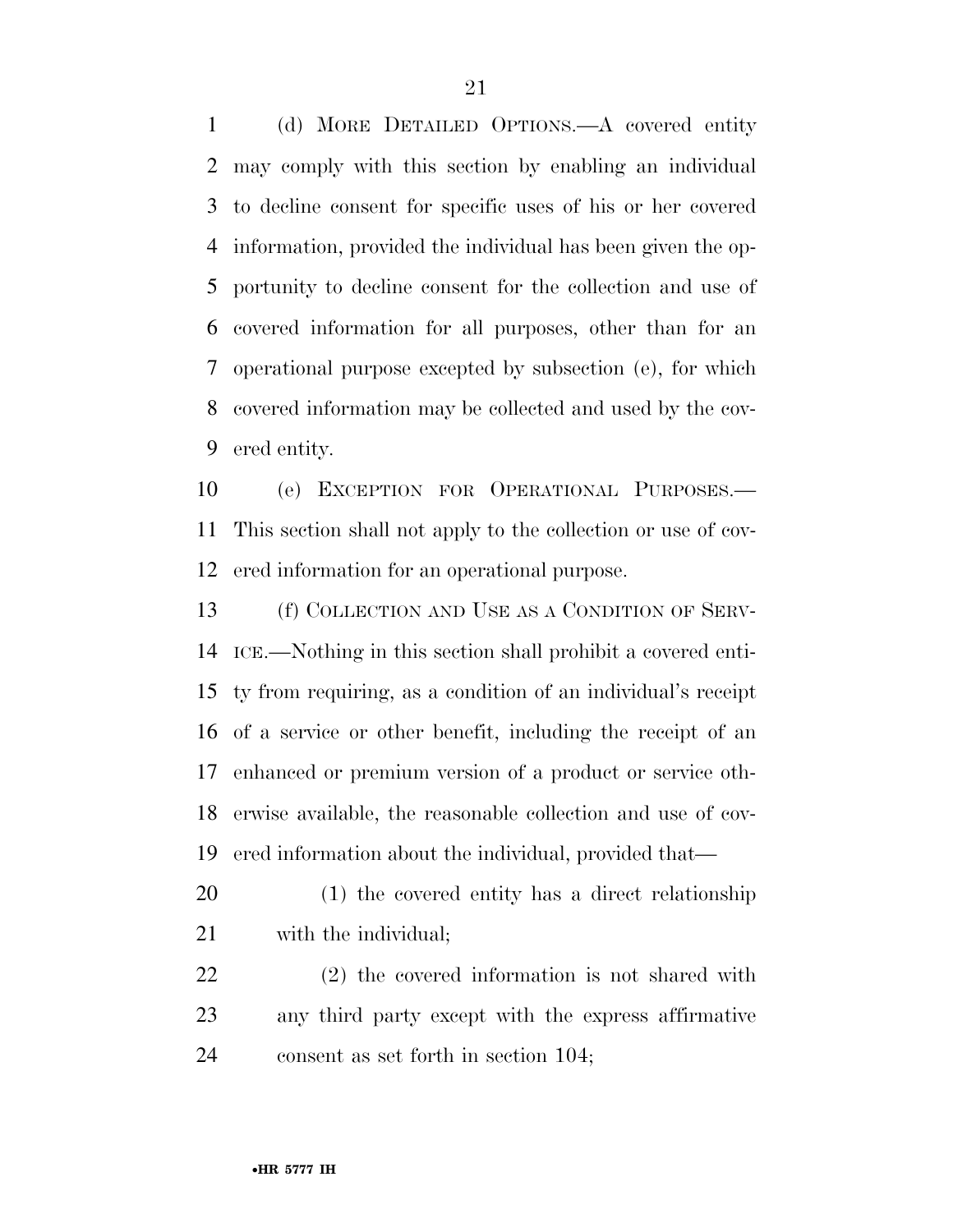| $\mathbf{1}$   | (3) the covered entity provides a clear, promi-        |
|----------------|--------------------------------------------------------|
| $\overline{2}$ | nent, and specific statement describing the specific   |
| 3              | purpose or purposes for which covered information      |
| $\overline{4}$ | may be used pursuant to section 101;                   |
| 5              | (4) the individual provides consent by acknowl-        |
| 6              | edging the specific uses set forth in the clear and    |
| 7              | prominent statement required under paragraph (3)       |
| 8              | as part of receiving the service or other benefit from |
| 9              | the covered entity; and                                |
| 10             | (5) the individual is able to later withdraw con-      |
| 11             | sent for the use by canceling the service or otherwise |
| 12             | indicating that he or she no longer wishes to receive  |
|                |                                                        |
| 13             | the service or other benefit.                          |
| 14             | SEC. 104. EXPRESS AFFIRMATIVE CONSENT.                 |
| 15             | (a) DISCLOSURE OF COVERED INFORMATION TO               |
| 16             | THIRD PARTIES.-                                        |
| 17             | (1) DISCLOSURE PROHIBITED.—Except as pro-              |
| 18             | vided in section 106 and subject to title IV of this   |
| 19             | Act, it shall be unlawful for a covered entity to dis- |
| 20             | close covered information about an individual to a     |
| 21             | third party unless the covered entity has received ex- |
| <u>22</u>      | press affirmative consent from the individual prior    |
| 23             | to the disclosure.                                     |

press affirmative consent shall not be required for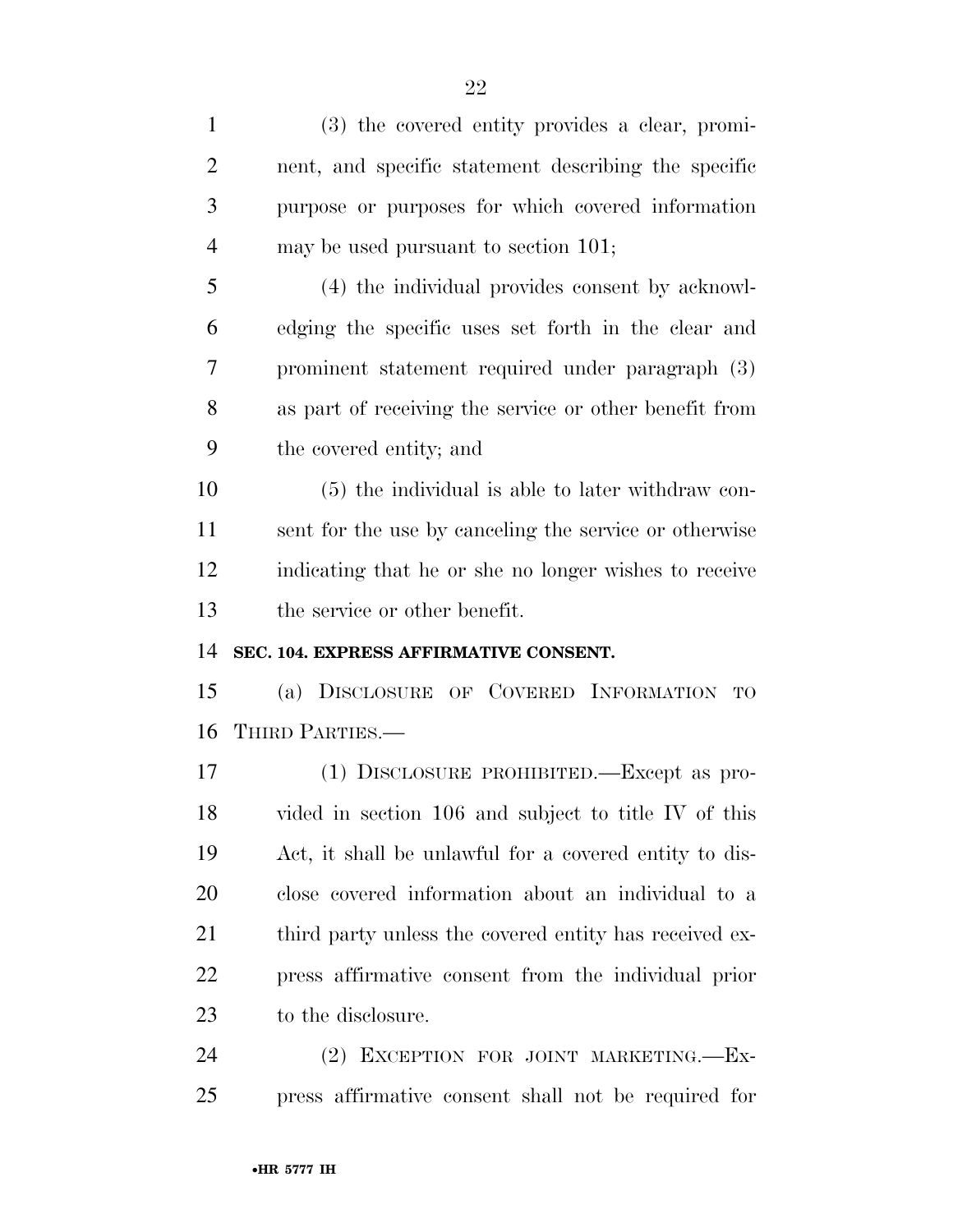any disclosure related to the performance of joint marketing, if the covered entity and the third party enter into a contractual agreement prohibiting the third party from disclosing or using the covered in- formation except as necessary to carry out the joint marketing relationship.

 (b) COLLECTION, USE, OR DISCLOSURE OF SEN- SITIVE INFORMATION.—Except as provided in section 106, a covered entity may not collect, use, or disclose sen- sitive information from or about an individual for any pur- pose unless the covered entity obtains the express affirma-tive consent of the individual.

 (c) COMPREHENSIVE ONLINE DATA COLLECTION.— A covered entity may not use hardware or software to monitor all or substantially all of the individual's Internet browsing or other significant class of Internet or computer activity and collect, use, or disclose information concerning such activity, except—

 (1) with the express affirmative consent of the individual;

 (2) for the purpose of making such information accessible to the individual or for use by the indi-vidual; or

(3) as provided in section 106.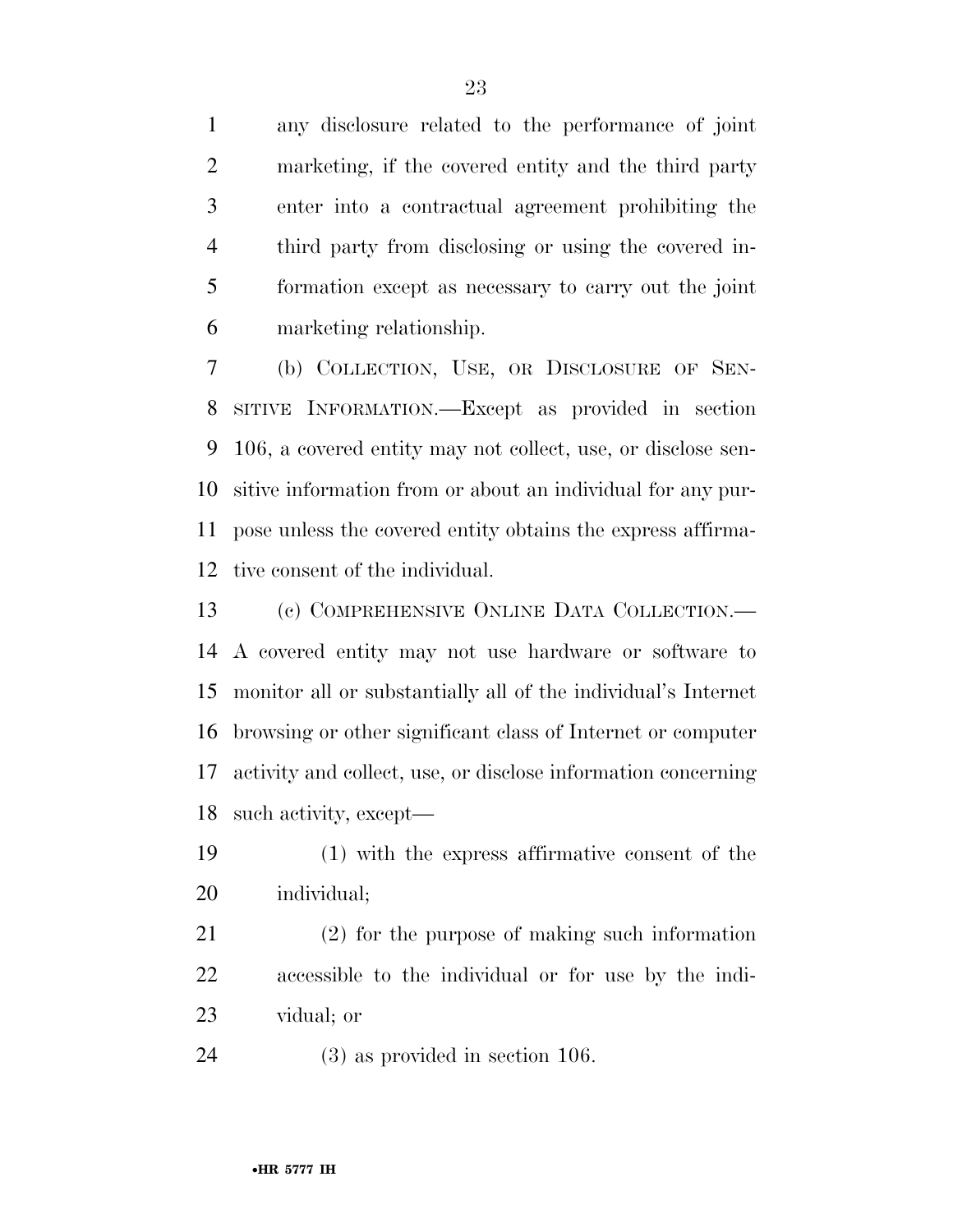(d) LIMITATION.—A third party that receives covered information or sensitive information from a covered entity pursuant to this section shall only use such information for the specific purposes authorized by the individual when the individual granted express affirmative consent for the disclosure of the information to a third party.

 (e) REVOCATION OF CONSENT.—A covered entity that has obtained the express affirmative consent of an individual pursuant to this section and section 105 shall provide the individual with a reasonable means, without charge, to withdraw consent at any time thereafter.

#### **SEC. 105. MATERIAL CHANGES TO PRIVACY PRACTICES.**

 (a) RETROACTIVE APPLICATION.—A covered entity shall provide the notice required by section 102 and obtain the express affirmative consent of the individual prior to making a material change in privacy practices governing previously collected covered information or sensitive infor-mation from that individual.

 (b) PROSPECTIVE APPLICATION.—A covered entity shall not make material changes to its privacy practices governing the collection, use, or disclosure of covered in- formation or sensitive information that has not been pre- viously collected unless, 30 days before the effective date of the material change—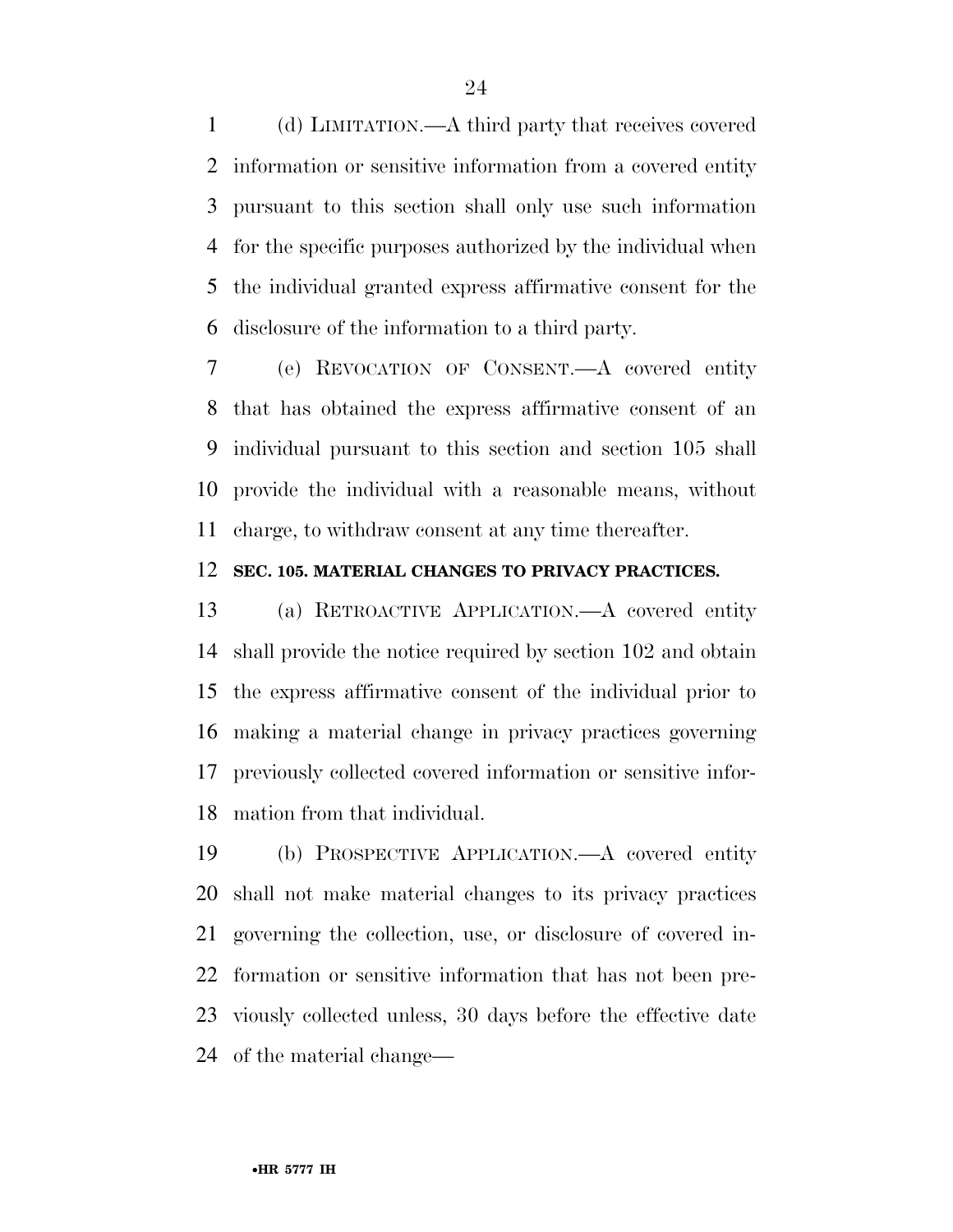(1) the covered entity provides individuals with notice of the material change in accordance with sec- tion 102; and (2) if required by sections 103 and 104, obtains the individual's consent to the material change or al- lows the individual to terminate the individual's rela- tionship with the covered entity. **SEC. 106. EXCEPTIONS.**  The consent requirements of sections 103 and 104 shall not apply to the following: (1) SERVICE PROVIDERS.— (A) When a covered entity discloses cov- ered information or sensitive information to a service provider performing services or func- tions on behalf of and under the instruction of 16 the covered entity, provided— (i) the covered entity obtained the re-18 quired consent for the initial collection of such information and provided notice as 20 required by section 102; (ii) the covered entity enters into a contractual agreement that prohibits the service provider from using or disclosing the information other than to carry out the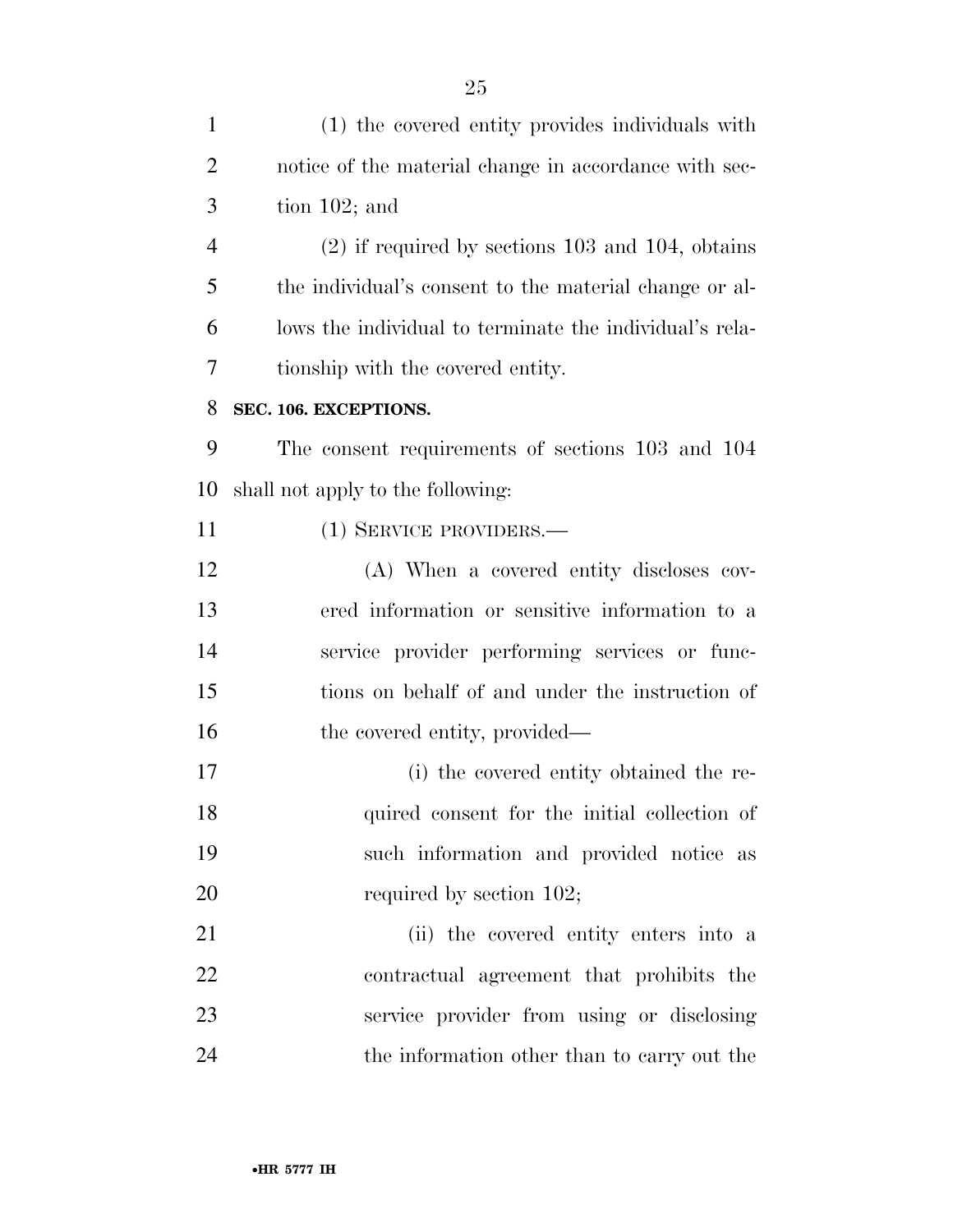| $\mathbf{1}$   | purposes for which the information was                 |
|----------------|--------------------------------------------------------|
| $\overline{2}$ | disclosed; and                                         |
| 3              | (iii) in such cases, the covered entity                |
| $\overline{4}$ | remains responsible and liable for the pro-            |
| 5              | tection of covered information and sensitive           |
| 6              | information that has been transferred to a             |
| 7              | service provider for processing.                       |
| 8              | (B) When a service provider subsequently               |
| 9              | discloses the information to another service pro-      |
| 10             | vider in order to perform the same services or         |
| 11             | functions described in paragraph (1) on behalf         |
| 12             | of the covered entity.                                 |
| 13             | (2) FRAUD DETECTION.—Collection, use, or               |
| 14             | disclosure necessary to protect or defend the rights   |
| 15             | or property, including intellectual property, of the   |
| 16             | covered entity against actual or potential security    |
| 17             | threats, fraud, theft, unauthorized transactions, or   |
| 18             | other illegal activities.                              |
| 19             | IMMINENT DANGER.-Collection, use, or<br><b>(3)</b>     |
| 20             | disclosure necessary to prevent imminent danger to     |
| 21             | the personal safety of an individual or group of indi- |
| 22             | viduals.                                               |
| 23             | (4) COMPLIANCE WITH LAW.—Collection, use,              |
| 24             | or disclosure required in order to comply with a Fed-  |
| 25             | eral, State, or local law, rule, or other applicable   |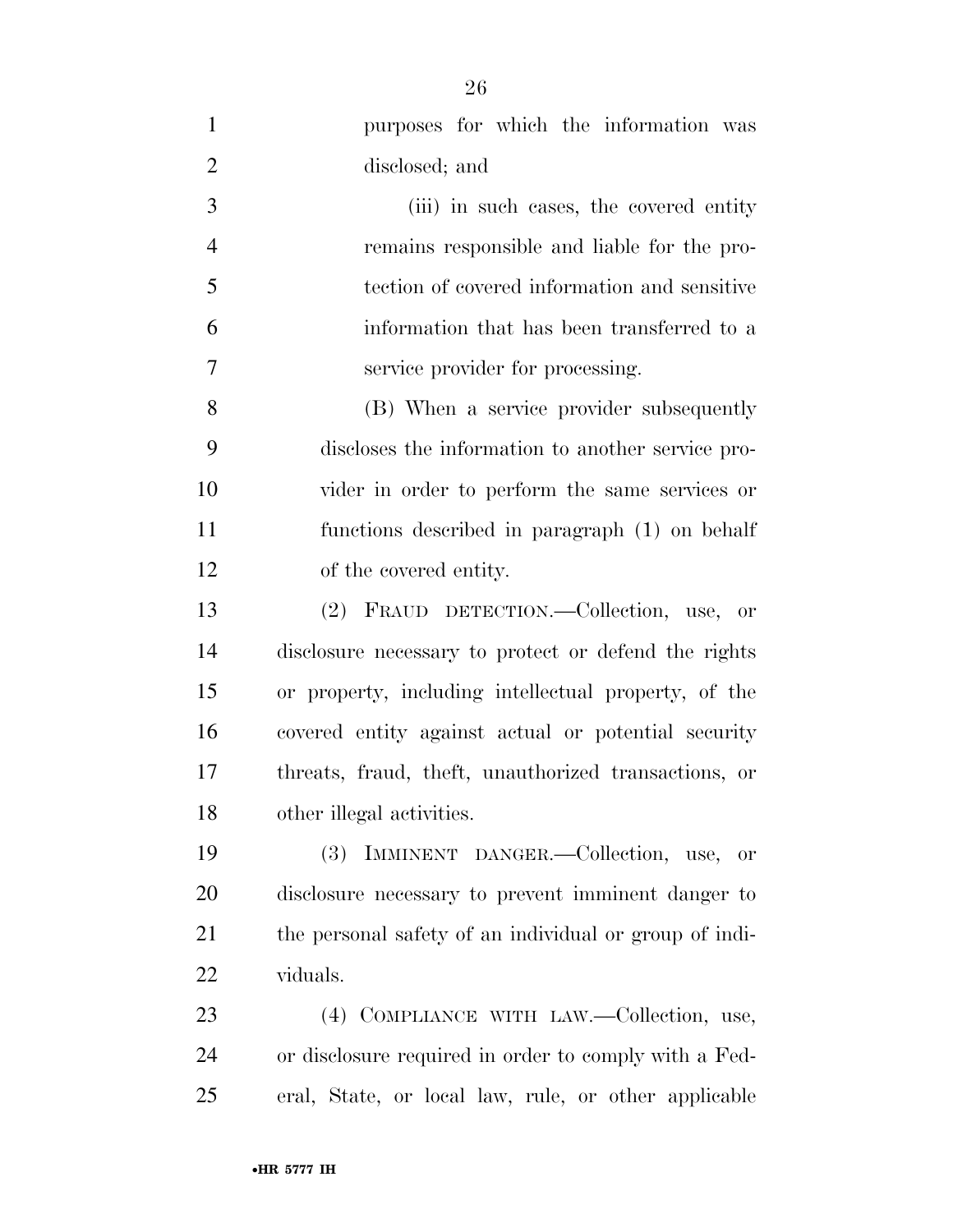legal requirement, including disclosures pursuant to subpoena, summons, or other properly executed com-pulsory process.

 (5) PUBLICLY AVAILABLE INFORMATION.—Col- lection, use, or disclosure of publicly available infor- mation, except that a covered entity may not use publicly available information about an individual for marketing purposes if the individual has opted out of the use by such covered entity of covered informa-tion or sensitive information for marketing purposes.

## **TITLE II—ACCURACY, ACCESS, AND DISPUTE RESOLUTION**

## **SEC. 201. ACCURACY.**

 (a) REASONABLE PROCEDURES.—Each covered enti- ty shall establish reasonable procedures to assure the ac- curacy of the covered information or sensitive information it collects, assembles, or maintains. Not later than 18 months after the date of the enactment of this Act, the Commission shall promulgate regulations under section 553 of title 5, United States Code, to implement this sec- tion. In promulgating such regulations, the Commission shall consider—

- (1) the costs and benefits of ensuring the accu-racy of the information;
- (2) the sensitivity of the information;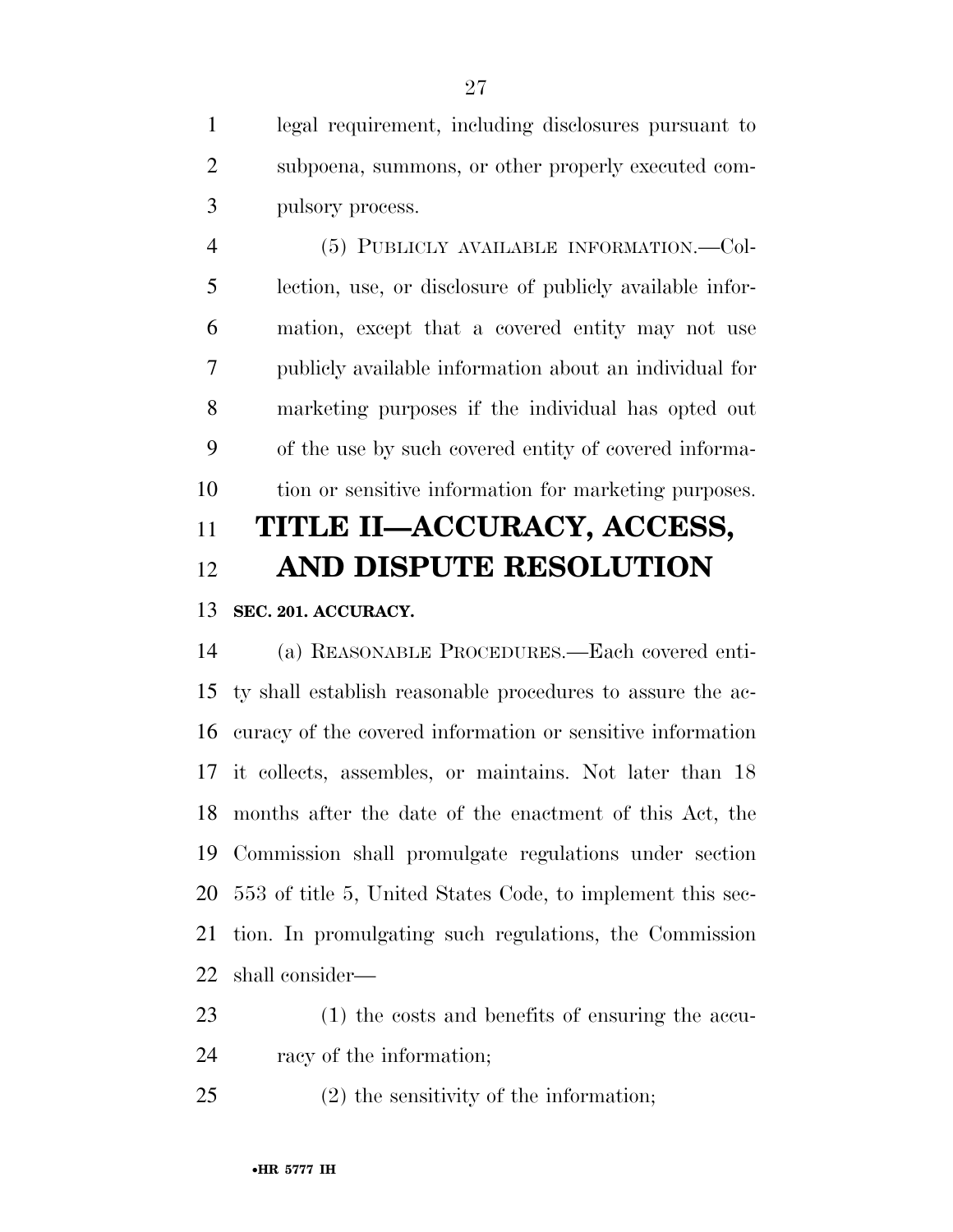| $\mathbf{1}$   | (3) the purposes for which the information will            |
|----------------|------------------------------------------------------------|
| $\overline{2}$ | be used; and                                               |
| 3              | $(4)$ the harms from misuse of the information.            |
| $\overline{4}$ | (b) LIMITED EXCEPTION FOR FRAUD DATABASES.—                |
| 5              | The requirement in subsection (a) shall not prevent the    |
| 6              | collection or maintenance of information that may be inac- |
| 7              | curate with respect to a particular individual when that   |
| 8              | information is being collected or maintained solely-       |
| 9              | (1) for the purpose of indicating whether there            |
| 10             | may be a discrepancy or irregularity in the covered        |
| 11             | information or sensitive information that is associ-       |
| 12             | ated with an individual; and                               |
| 13             | $(2)$ to help identify, or authenticate the identity       |
| 14             | of, an individual, or to protect against or investigate    |
| 15             | fraud or other unlawful conduct.                           |
| 16             | (c) LIMITED EXCEPTION FOR PUBLICLY AVAILABLE               |
| 17             | INFORMATION.—Subject to section 202, a covered entity      |
| 18             | shall not be required to verify the accuracy of publicly   |
| 19             | available information if the covered entity has reasonable |
| 20             | procedures to ensure that the publicly available informa-  |
| 21             | tion assembled or maintained by the covered entity accu-   |
| 22             | rately reflects the information available to the general   |
| 23             | public.                                                    |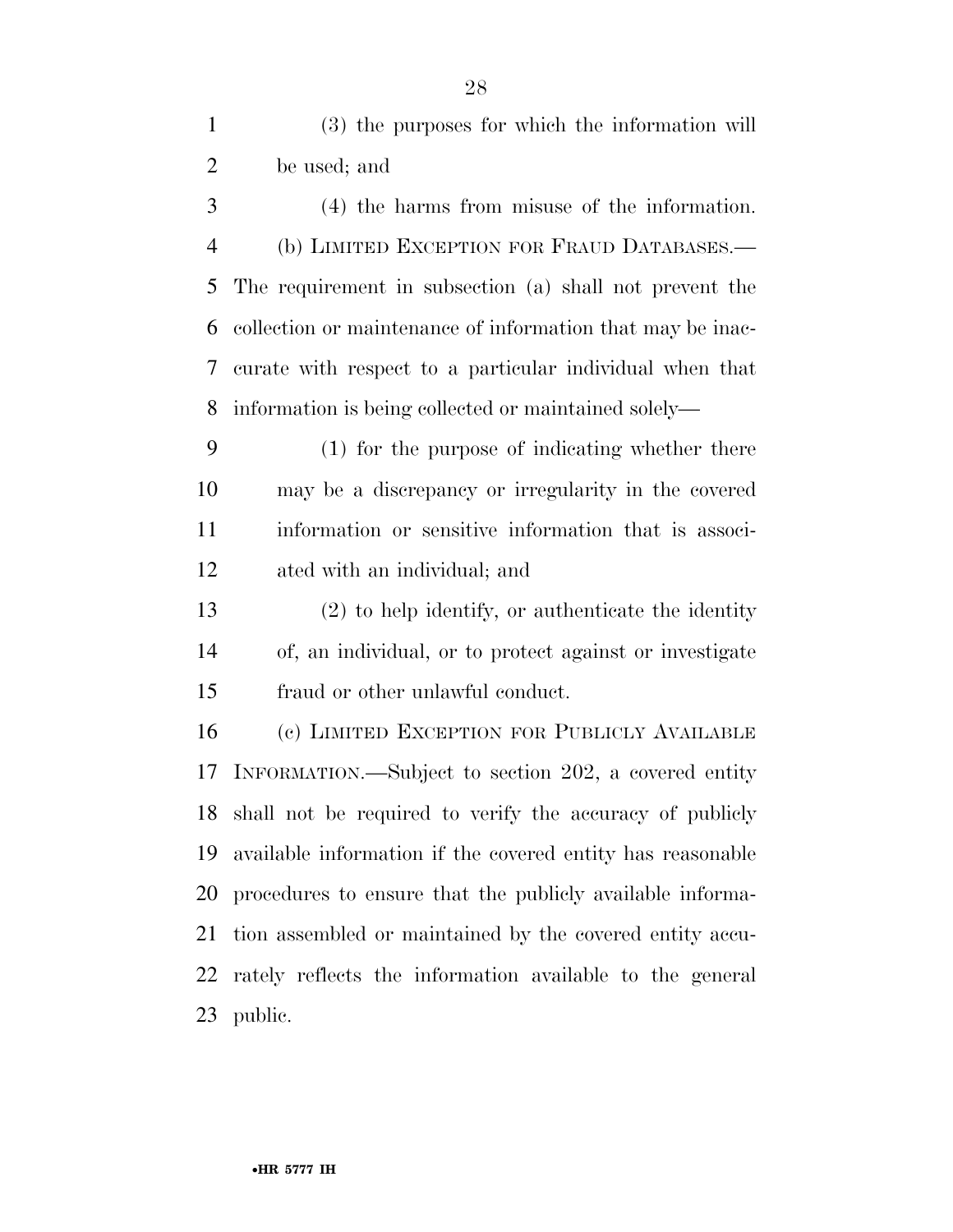### **SEC. 202. ACCESS AND DISPUTE RESOLUTION.**

 (a) ACCESS AND CORRECTION.—A covered entity shall, upon request, provide an individual with reasonable access to, and the ability to dispute the accuracy or com- pleteness of, covered information or sensitive information about that individual if such information may be used for purposes that could result in an adverse decision against the individual, including the denial of a right, benefit, or privilege.

(b) ACCESS TO PERSONAL PROFILES.—

 (1) IN GENERAL.—Subject to title IV, a covered entity shall, upon request, provide an individual with reasonable access to any personal profile about that individual that the entity stores in a manner that makes it accessible in the normal course of business.

 (2) SPECIAL RULE FOR PREFERENCE PRO- FILES.—With respect to a preference profile, the ob- ligation to provide access and correction under this section is met if the covered entity provides the abil- ity to review and change the preference information associated with a unique persistent identifier.

22 (3) PARTICIPATION IN CHOICE PROGRAM.—This subsection shall not apply to a covered entity that participates in a Choice Program under title IV.

•**HR 5777 IH** (c) NOTICE IN LIEU OF ACCESS.—Subject to sub-section (b), in those instances in which covered informa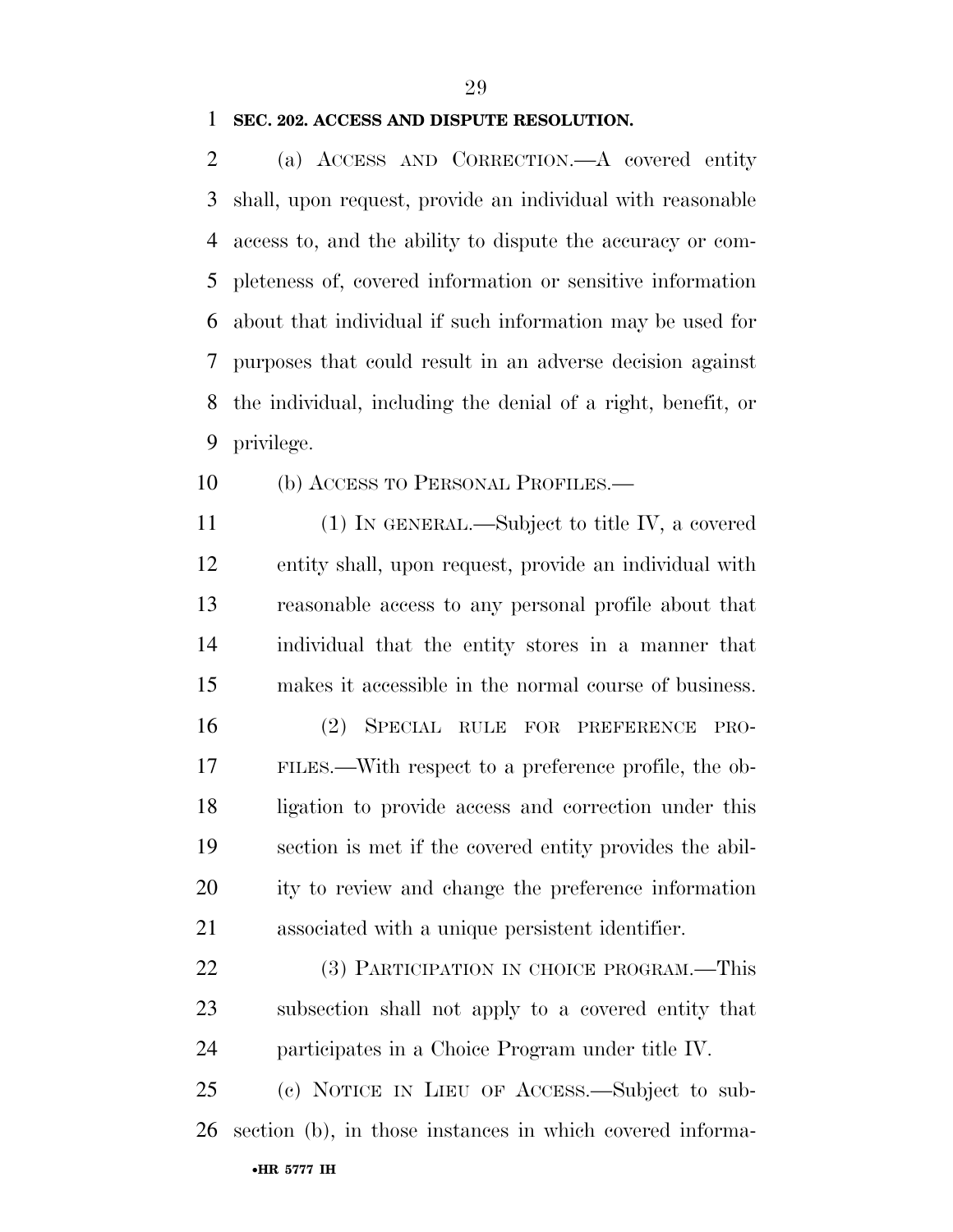tion or sensitive information is used only for purposes that could not reasonably result in an adverse decision against an individual, including the denial of a right, benefit, or privilege, a covered entity shall, upon request by an indi- vidual, provide the individual with a general notice or rep- resentative sample of the type or types of information the covered entity typically collects or stores for such pur-poses.

(d) EXCEPTIONS.—

 (1) A covered entity may decline to provide an individual with access to covered information or sen- sitive information if the covered entity reasonably believes—

 (A) the individual requesting access cannot reasonably verify his or her identity as the per-16 son to which the information relates;

 (B) access by the individual to the infor- mation is limited by law or legally recognized privilege;

 (C) the information is used for a legitimate governmental or fraud prevention purpose that would be compromised by such access;

 (D) such request for access is frivolous or vexatious;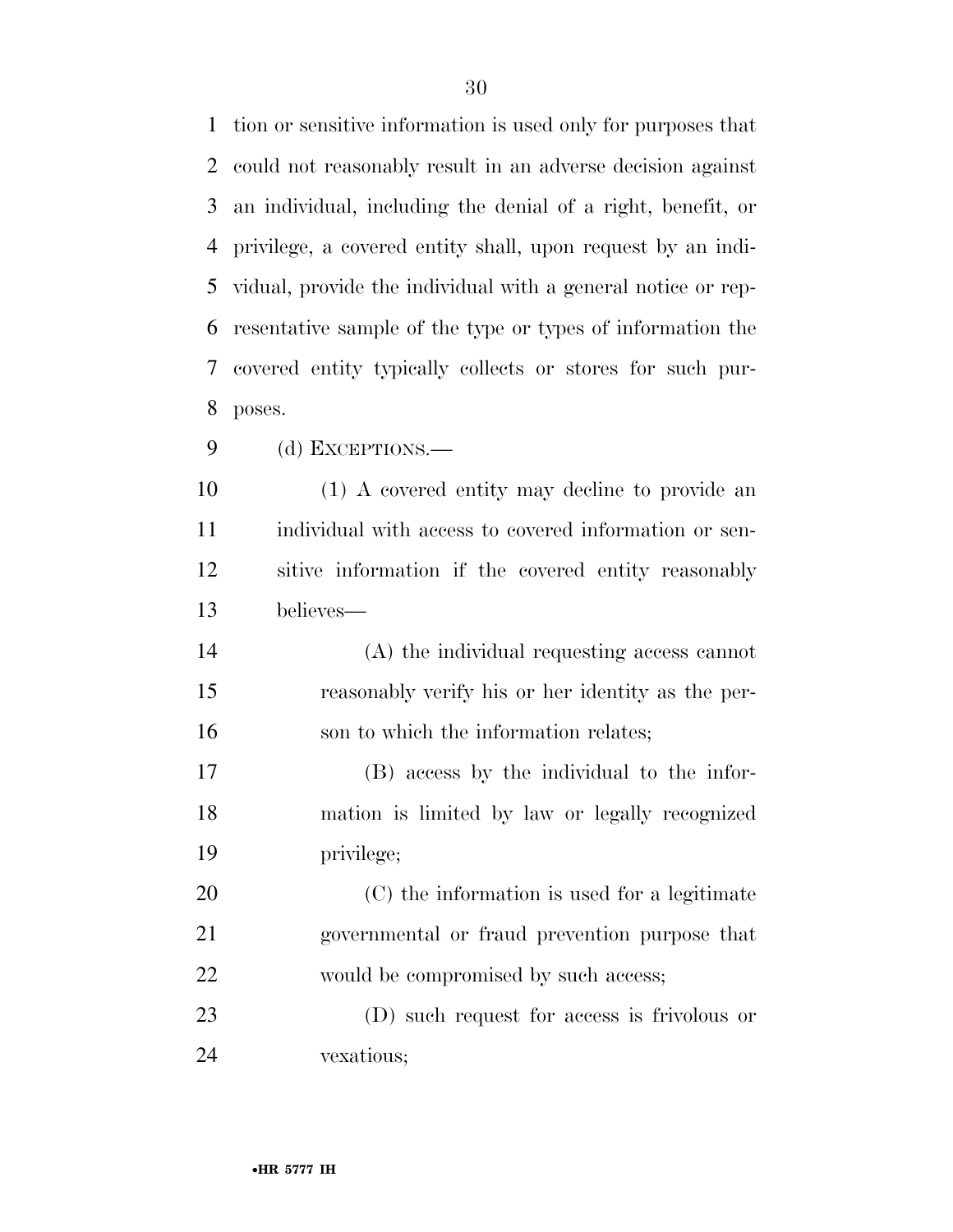| $\mathbf{1}$   | (E) the privacy or other rights of persons              |
|----------------|---------------------------------------------------------|
| $\overline{2}$ | other than the individual would be violated; or         |
| 3              | (F) proprietary or confidential information,            |
| $\overline{4}$ | technology, or business processes would be re-          |
| 5              | vealed as a result.                                     |
| 6              | (2) Where an exception described in paragraph           |
| 7              | (1) applies only to a portion of the covered informa-   |
| 8              | tion or sensitive information maintained by the cov-    |
| 9              | ered entity, the covered entity shall provide access    |
| 10             | required under subsections (a) and (b) to the infor-    |
| 11             | mation to which the exception does not apply.           |
| 12             | (3) A covered entity may decline an individual's        |
| 13             | request to correct or amend covered information or      |
| 14             | sensitive information pertaining to that individual     |
| 15             | where-                                                  |
| 16             | $(A)$ a reason for denying access to the in-            |
| 17             | formation under paragraph (1) would also apply          |
| 18             | to the request to correct or amend the informa-         |
| 19             | tion; or                                                |
| 20             | (B) doing so would be incompatible with a               |
| 21             | legal obligation, such as a requirement to retain       |
| 22             | certain information.                                    |
| 23             | (e) FEES.—A covered entity may charge a reasonable      |
| 24             | fee, as determined by the Commission, for providing ac- |
| 25             | cess in accordance with subsection (a) or (b).          |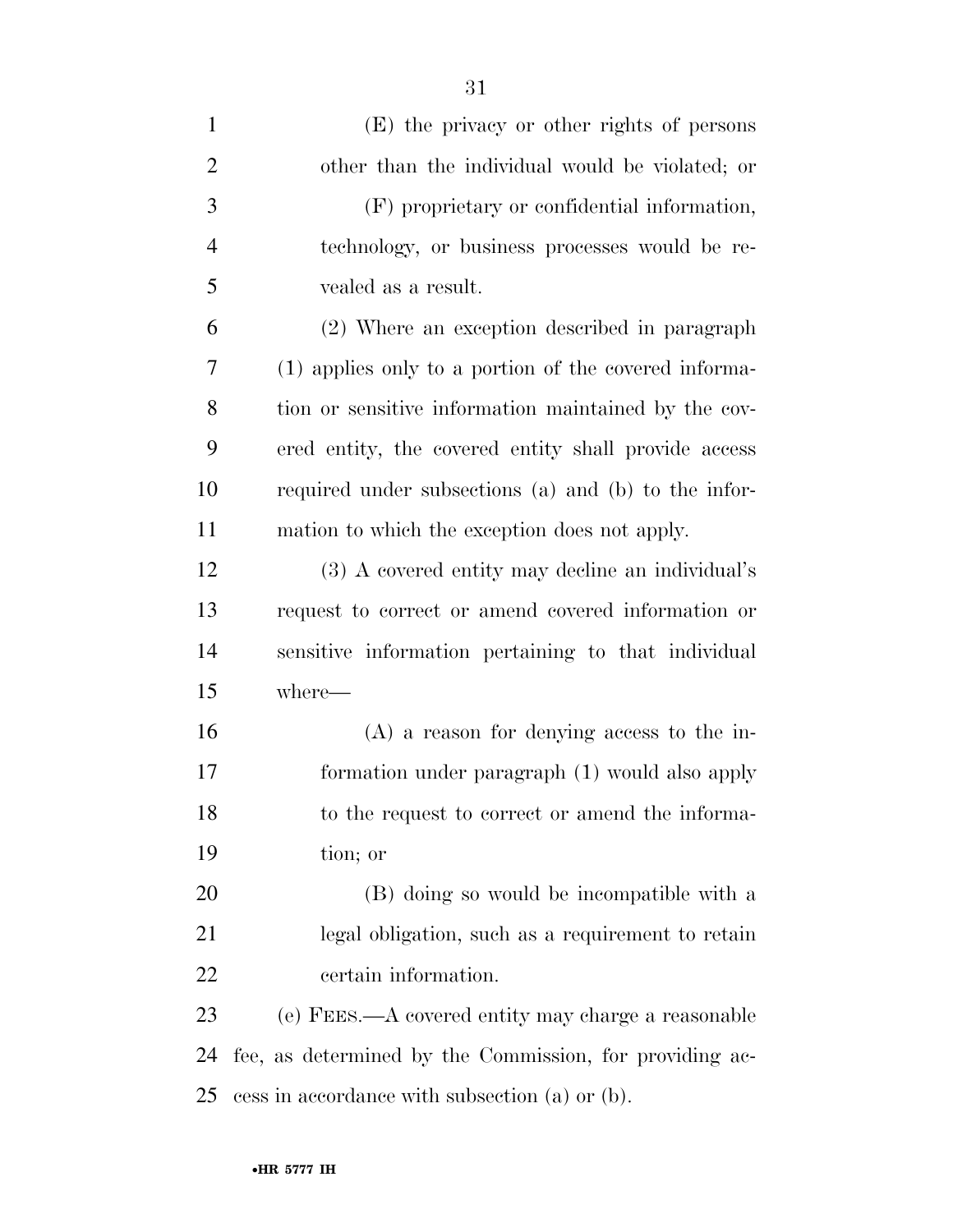| 1  | (f) TIME LIMIT.—A covered entity shall respond to      |
|----|--------------------------------------------------------|
| 2  | any access, correction, or amendment request within 30 |
| 3  | days of the receipt of the request. Such response must |
| 4  | consist of one or more of the following:               |
| 5  | (1) The requested information in accordance            |
| 6  | with subsection $(a)$ or $(b)$ .                       |
| 7  | (2) The general notice in accordance with sub-         |
| 8  | section $(c)$ .                                        |
| 9  | (3) Instructions for accessing, correcting, or         |
| 10 | amending the requested information through an          |
| 11 | automated mechanism.                                   |
| 12 | (4) A confirmation that the requested correc-          |
| 13 | tions or amendments have been made.                    |
| 14 | $(5)$ A notification that the covered entity is de-    |
| 15 | clining to correct or amend information pursuant to    |
| 16 | one of the exceptions described in subsection (d).     |
| 17 | Such notification shall include the reason or reasons  |
| 18 | for not making the suggested correction or amend-      |
| 19 | ment, unless one or more of such exceptions would      |
| 20 | also apply to the disclosure of the reason or reasons. |
| 21 | $(6)$ A request to resubmit the access request         |
| 22 | and an explanation of why the original access re-      |
| 23 | quest was deficient in cases where—                    |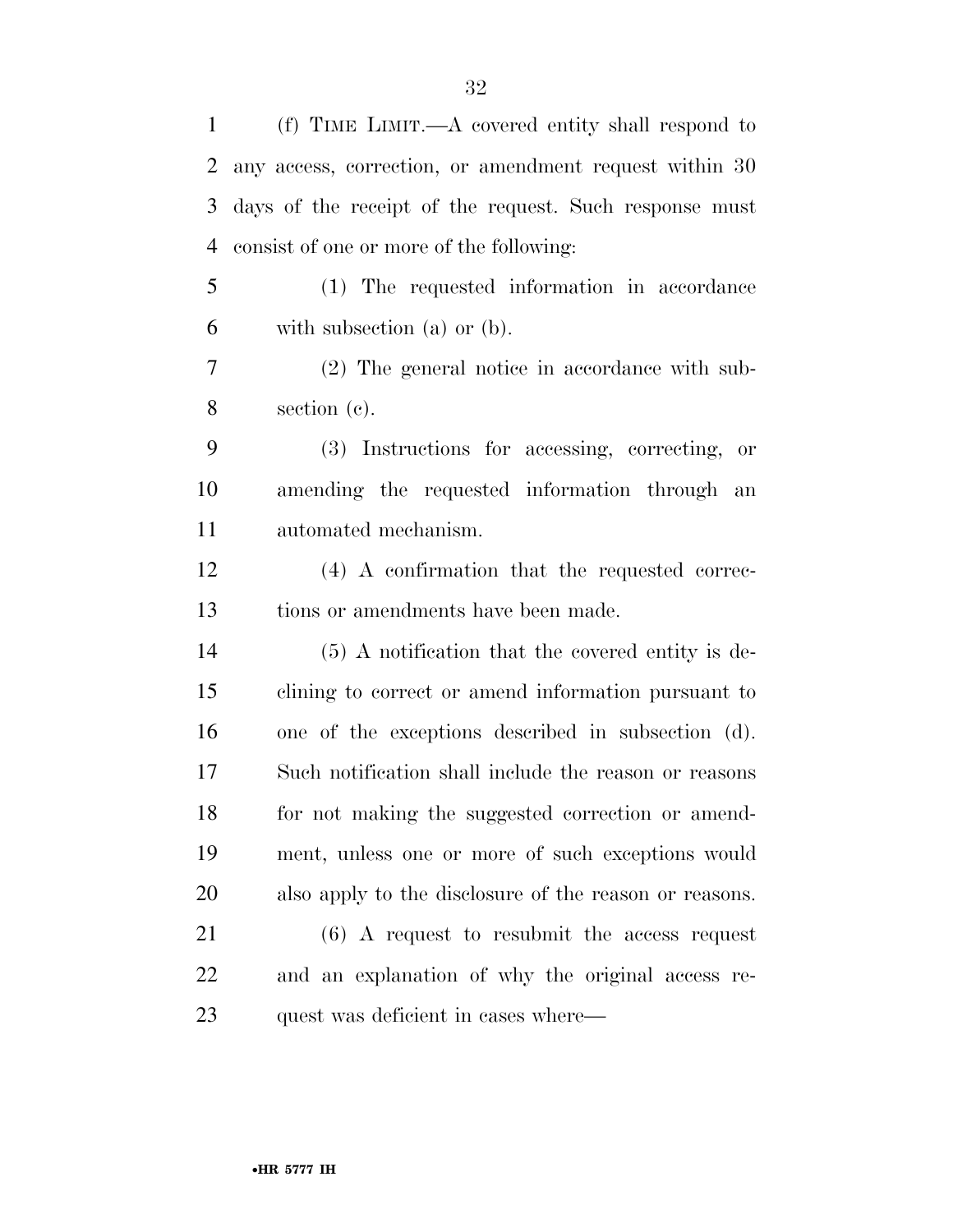| $\mathbf{1}$   | $(A)$ the scope or nature of the request is                 |
|----------------|-------------------------------------------------------------|
| $\overline{2}$ | unclear or the entity needs more information in             |
| 3              | order to respond to the request;                            |
| $\overline{4}$ | (B) the entity charges a fee as permitted                   |
| 5              | under subsection (e), and the fee has not been              |
| 6              | paid; or                                                    |
| 7              | (C) the entity provides interested members                  |
| 8              | of the public other reasonable and accessible in-           |
| 9              | structions for submitting an access request and             |
| 10             | such instructions were not followed.                        |
| 11             | (7) A notification that additional time is needed           |
| 12             | where—                                                      |
| 13             | (A) the entity cannot reasonably provide a                  |
| 14             | full response within 30 days of the receipt of              |
| 15             | the access; and                                             |
| 16             | (B) the time extension needed for a full re-                |
| 17             | sponse is no greater than an additional 30 days.            |
| 18             | (g) RULE OF CONSTRUCTION.—Nothing in this Act               |
| 19             | creates an obligation on a covered entity to provide an in- |
| 20             | dividual with the right to delete information.              |
| 21             | (h) ADDITIONAL REQUIREMENTS WHERE CORREC-                   |
| 22             | TION OR AMENDMENT IS DECLINED.—If the covered enti-         |
| 23             | ty declines to correct or amend the information described   |
| 24             | in subsection (a), the covered entity shall—                |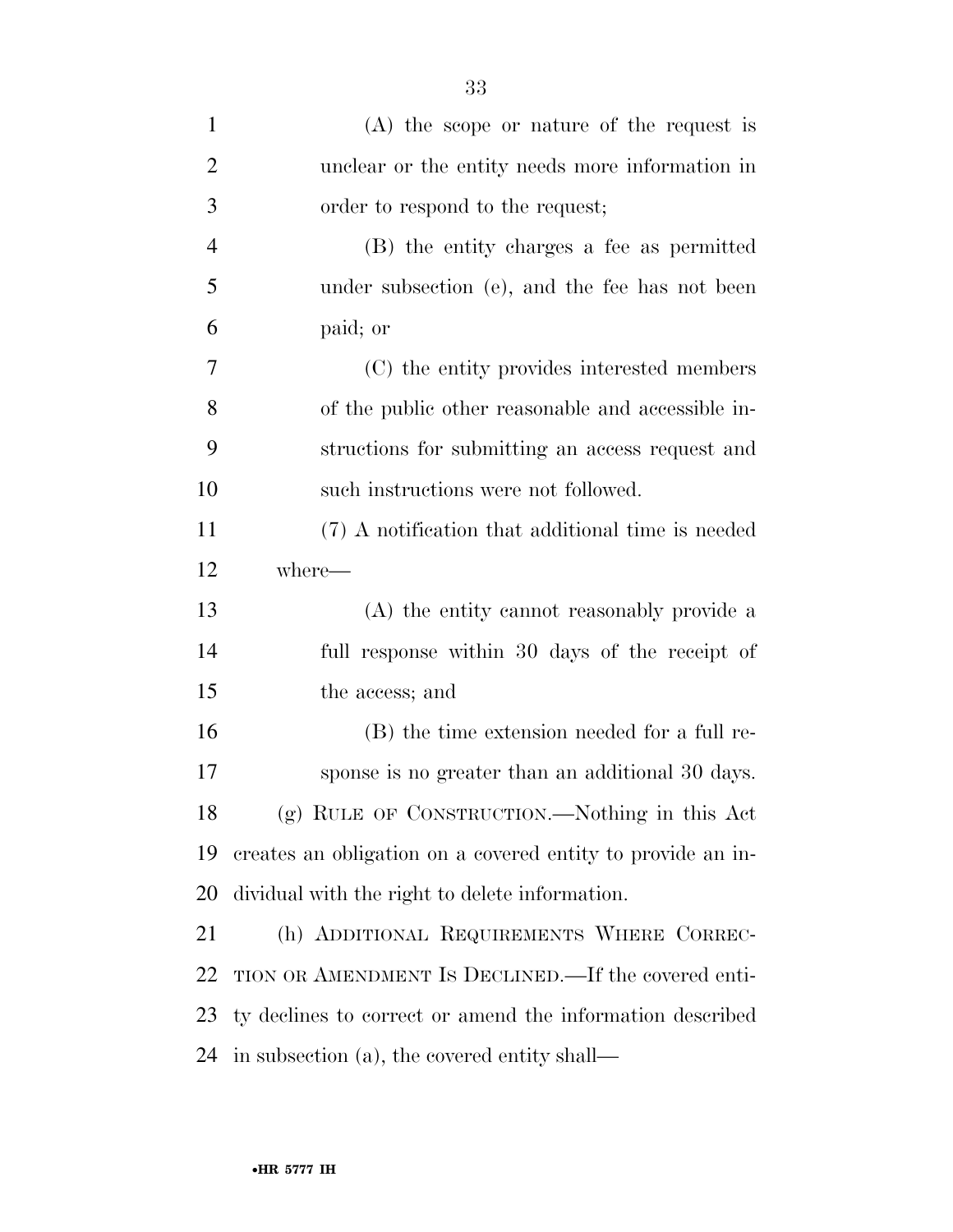(1) note that the information is disputed, in- cluding the individual's statement disputing such in- formation, and take reasonable steps to verify such information under the procedures outlined in section 201 if such information can be independently verified; and

 (2) where the information was obtained from a third party or is publicly available information, in- form the individual of the source of the information, and if reasonably available, where a request for cor- rection may be directed, and, if the individual pro- vides proof that the information is incorrect, correct the inaccuracy in the covered entity's records.

 (i) OTHER LIMITATIONS.—The obligations under this section do not, by themselves, create any obligation on the covered entity to retain, maintain, reorganize, or restruc-ture covered information or sensitive information.

 (j) DATA RETENTION EXCEPTION.—Covered infor- mation or sensitive information retained by the covered entity for under 30 days, or such other period of time as the Commission may determine, shall not be subject to this section.

 (k) RULEMAKING.—Not later than 18 months after the date of the enactment of this Act, the Commission shall promulgate regulations under section 553 of title 5,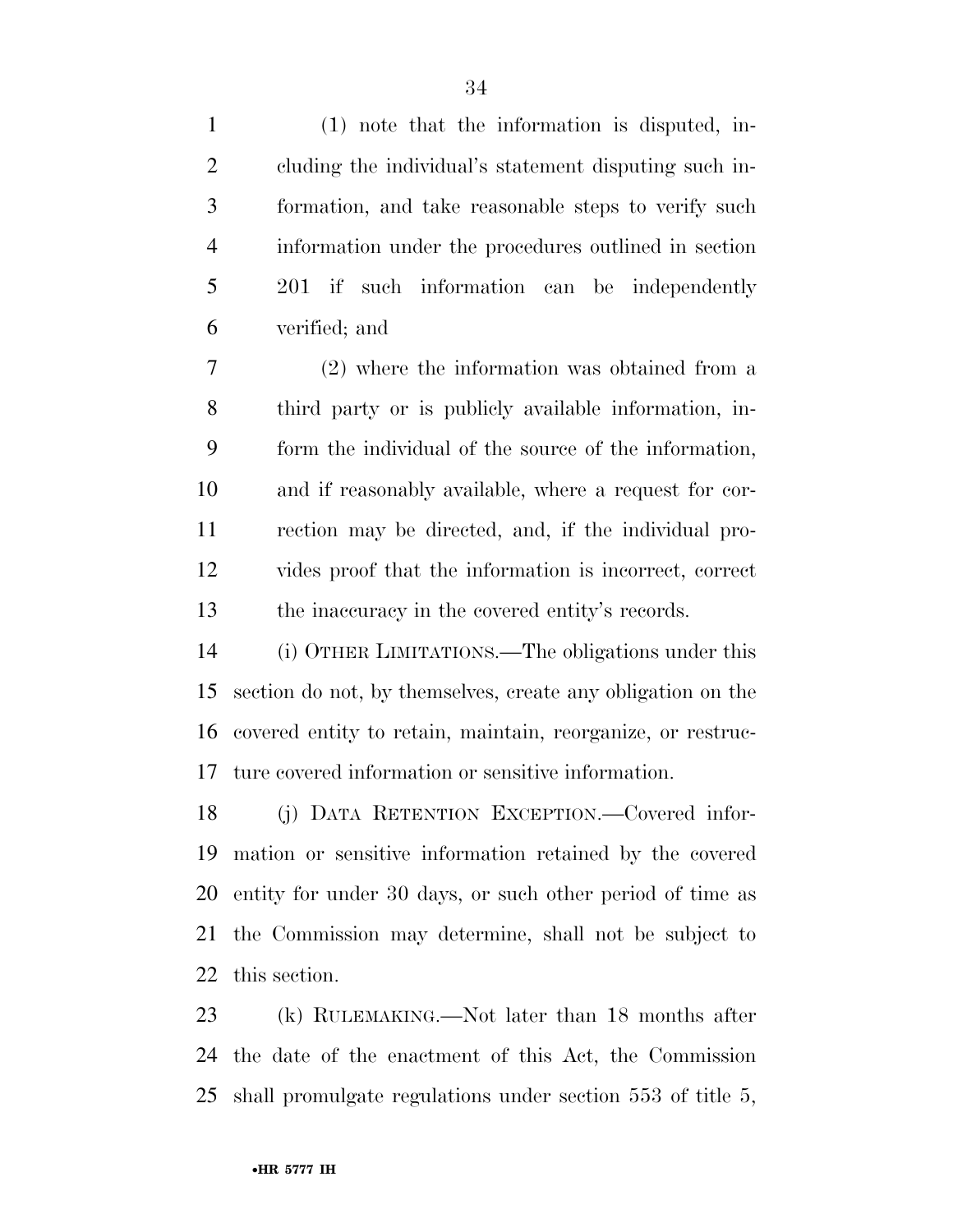United States Code, to implement this section. In addi- tion, the Commission shall promulgate regulations, as nec- essary, on the application of the exceptions and limitations in subsection (d), including any additional circumstances in which a covered entity may limit access to information under such subsection that the Commission determines to be appropriate.

## **TITLE III—DATA SECURITY, DATA MINIMIZATION, AND AC-COUNTABILITY**

**SEC. 301. DATA SECURITY.** 

 (a) IN GENERAL.—Each covered entity and service provider shall establish, implement, and maintain reason- able and appropriate administrative, technical, and phys-ical safeguards to—

- (1) ensure the security, integrity, and confiden- tiality of the covered information or sensitive infor-mation it collects, assembles, or maintains;
- (2) protect against any anticipated threats, rea- sonably foreseeable vulnerabilities, or hazards to the security or integrity of such information; and

 (3) protect against unauthorized access to or use of such information and loss, misuse, alteration, or destruction of such information.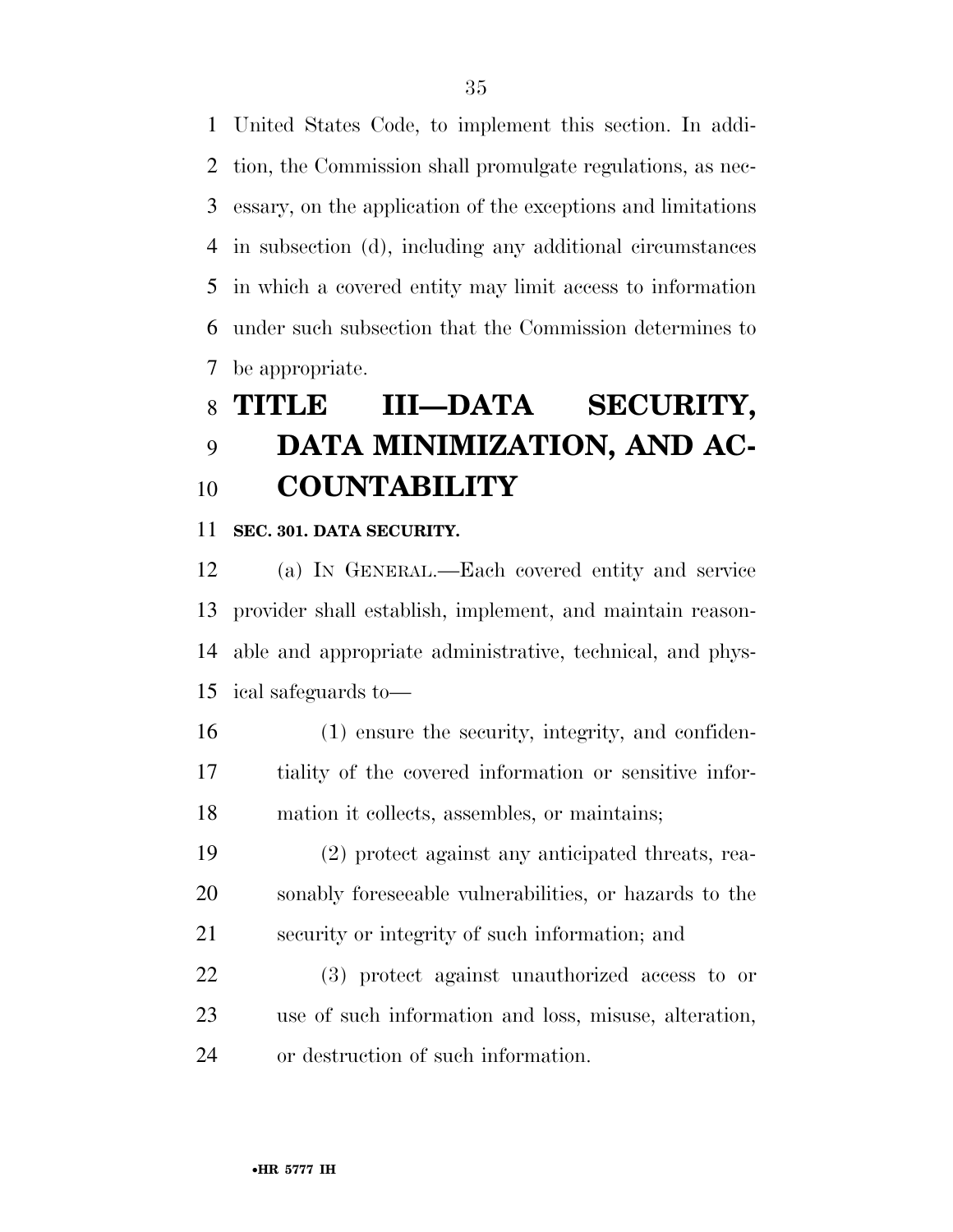| 1  | (b) FACTORS FOR APPROPRIATE SAFEGUARDS.—Not                  |
|----|--------------------------------------------------------------|
| 2  | later than 18 months after the date of the enactment of      |
| 3  | this Act, the Commission shall promulgate regulations        |
| 4  | under section 553 of title 5, United States Code, to imple-  |
| 5  | ment this section. In promulgating such regulations, the     |
| 6  | Commission shall consider—                                   |
| 7  | $(1)$ the size and complexity of an entity;                  |
| 8  | $(2)$ the nature and scope of the activities of an           |
| 9  | entity;                                                      |
| 10 | $(3)$ the sensitivity of the information;                    |
| 11 | (4) the current state of the art in administra-              |
| 12 | tive, technical, and physical safeguards for pro-            |
| 13 | tecting information; and                                     |
| 14 | (5) the cost of implementing such safeguards.                |
| 15 | SEC. 302. ACCOUNTABILITY.                                    |
| 16 | (a) COMPLAINTS TO THE COVERED ENTITY. A cov-                 |
| 17 | ered entity shall provide a process for individuals to make  |
|    | 18 complaints concerning the covered entity's policies and   |
|    | 19 procedures required by this Act.                          |
| 20 | (b) PRIVACY RISK ASSESSMENT.—A covered entity                |
| 21 | shall conduct an assessment of the risks to individuals      |
| 22 | raised by the collection, use, and disclosure of covered in- |
| 23 | formation or sensitive information prior to the implemen-    |
| 24 | tation of commercial projects, marketing initiatives, busi-  |
| 25 | ness models, applications, and other products or services    |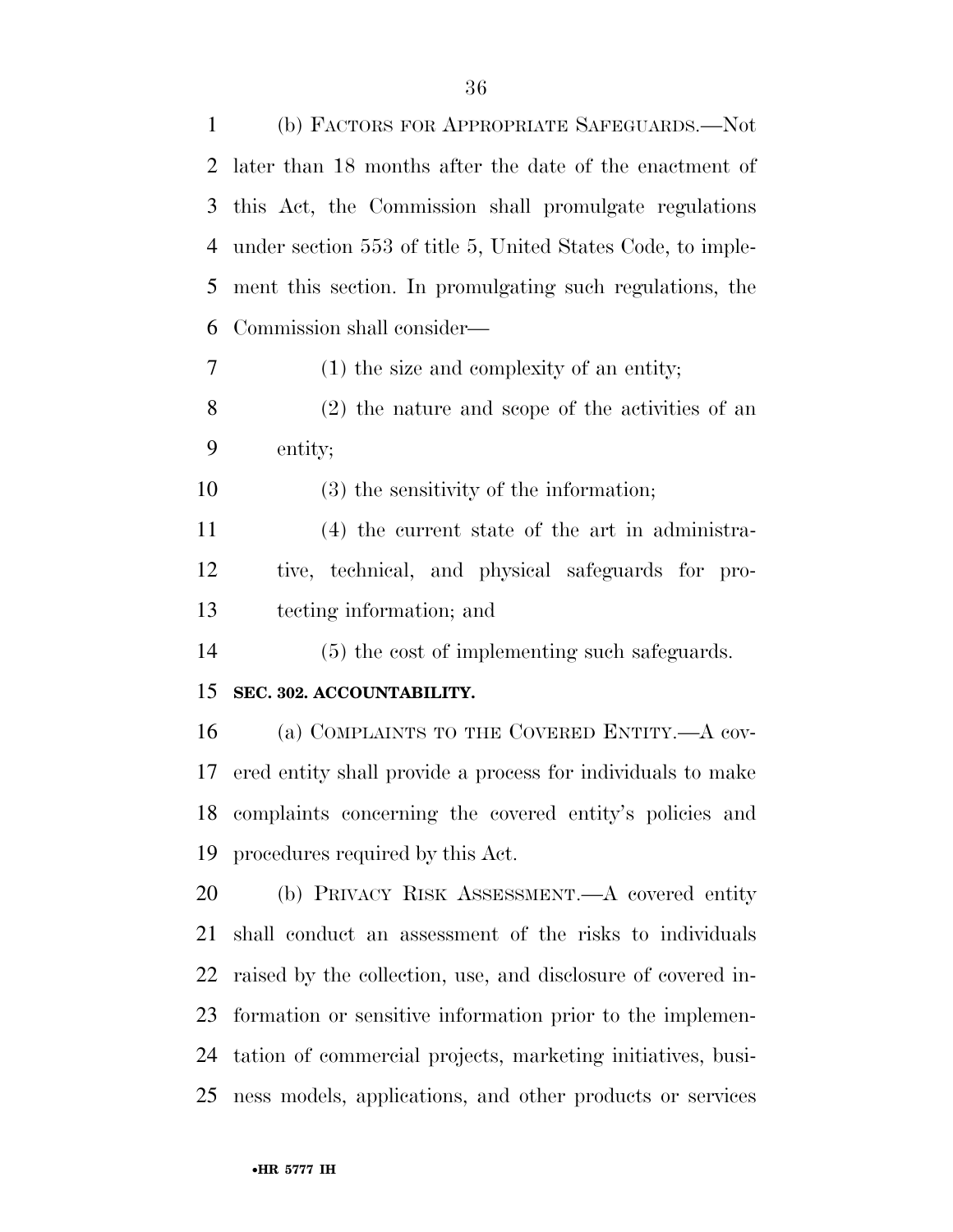in which the covered entity intends to collect, or believes there is a reasonable likelihood it will collect, covered in- formation or sensitive information from or about more than 1,000,000 individuals.

 (c) PERIODIC EVALUATION OF PRACTICES.—A cov- ered entity shall conduct periodic assessments to evalu-ate—

 (1) whether the covered information or sensitive information the covered entity has collected is and remains necessary for the purposes disclosed at the time of collection pursuant to section 101 (c) and (d); and

 (2) whether the covered entity's ongoing collec- tion practices are and remain necessary for a legiti-mate business purpose.

### **SEC. 303. DATA MINIMIZATION OBLIGATIONS.**

 A covered entity that uses covered information or sensitive information for any purpose shall retain such data only as long as necessary to fulfill a legitimate busi-ness purpose or comply with a legal requirement.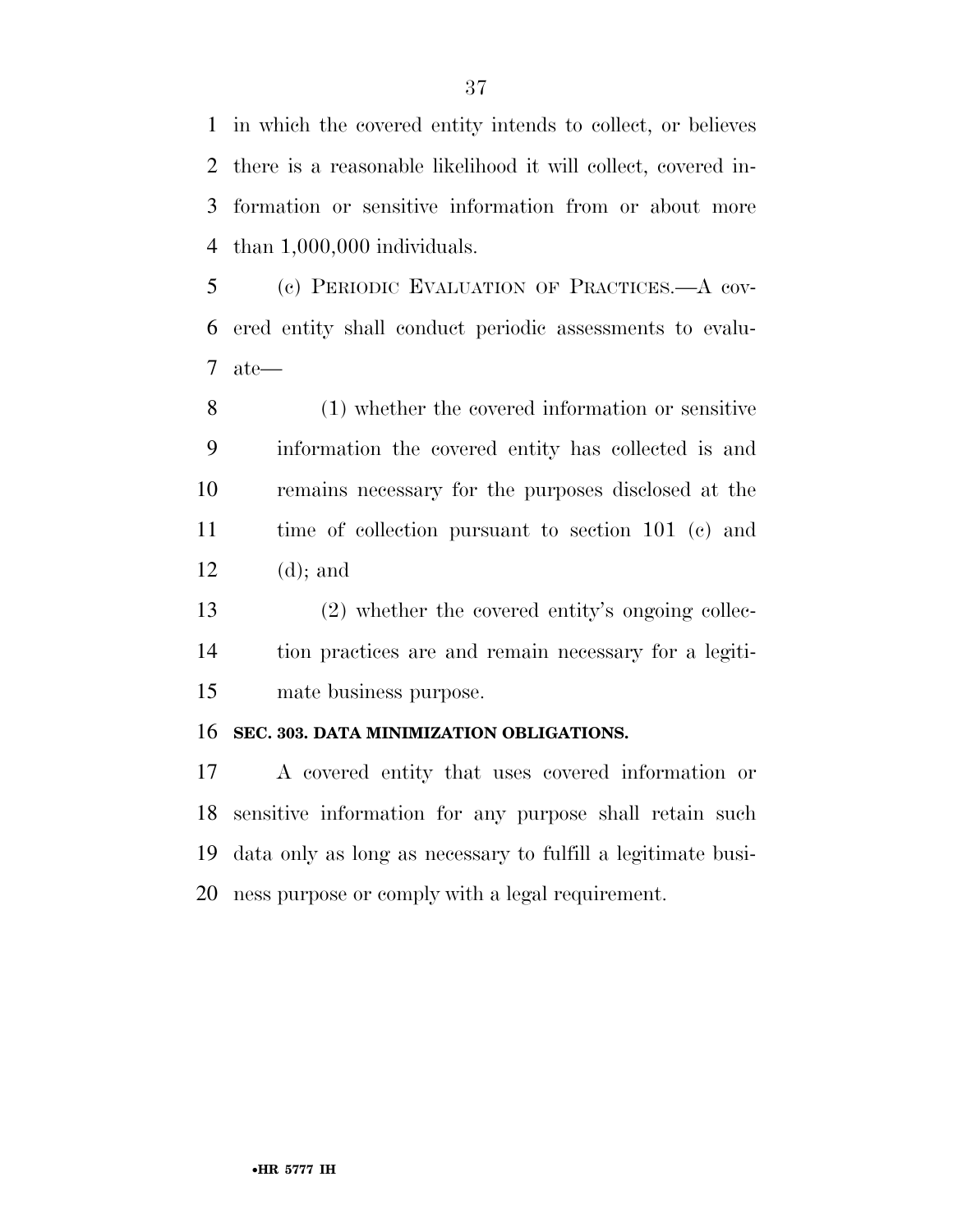# **TITLE IV—SAFE HARBOR AND SELF-REGULATORY CHOICE PROGRAM**

### **SEC. 401. SAFE HARBOR.**

 A covered entity that participates in, and is in compli- ance with, 1 or more self-regulatory programs approved by the Commission under section 402 (in this title referred to as a ''Choice Program'') shall not be subject to—

 (1) the requirements for express affirmative consent required under subsection 104(a) for the specified uses of covered information addressed by the Choice Program as described in section  $403(1)(\text{A});$ 

 (2) the requirement of access to information under section 202(b); or

 (3) liability in a private right of action brought under section 604.

## **SEC. 402. APPROVAL BY THE FEDERAL TRADE COMMIS-SION.**

 (a) INITIAL APPROVAL.—Not later than 270 days after the submission of an application for approval of a Choice Program under this section, the Commission shall approve or decline to approve such program. The Commis-sion shall only approve such program if the Commission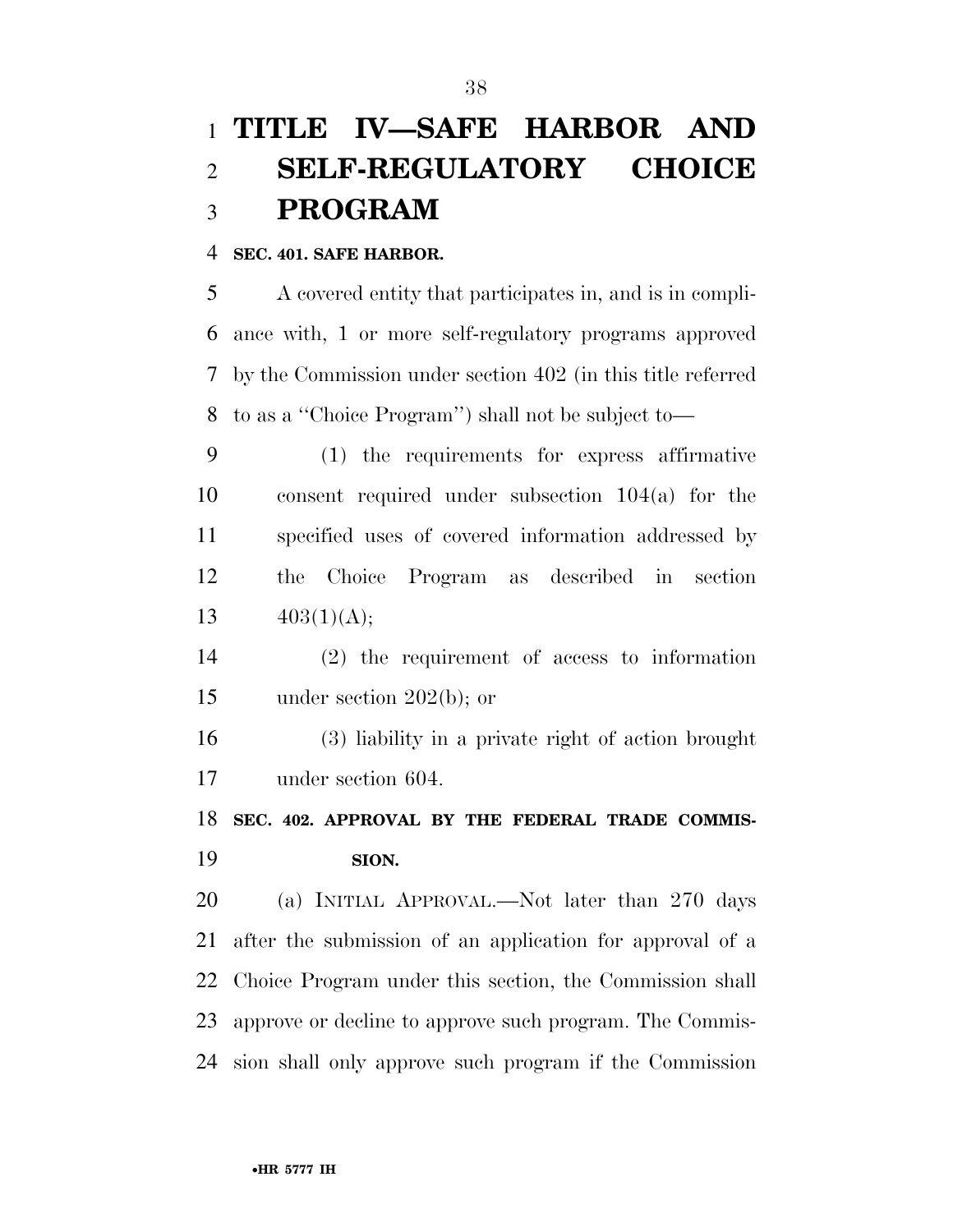finds, after notice and comment, that the program com-plies with the requirements of section 403.

 (b) APPROVAL OF MODIFICATIONS.—The Commis- sion shall approve or decline to approve any material change in a Choice Program previously approved by the Commission within 120 days after submission of an appli- cation for approval by such program. The Commission shall only approve such material change if the Commission finds, after notice and comment, that the proposed change complies with the requirements of section 403.

 (c) DURATION.—A Choice Program approved by the Commission under this section shall be approved for a pe-riod of 5 years.

 (d) APPEALS.—Final action by the Commission on a request for approval, or the failure to act within 270 days on a request for approval, submitted under this sec- tion may be appealed to a district court of the United States of appropriate jurisdiction as provided for in sec-tion 706 of title 5, United States Code.

 **SEC. 403. REQUIREMENTS OF SELF-REGULATORY PRO-GRAM.** 

 To be approved as a Choice Program under this sec-tion, a program shall—

(1) provide individuals with—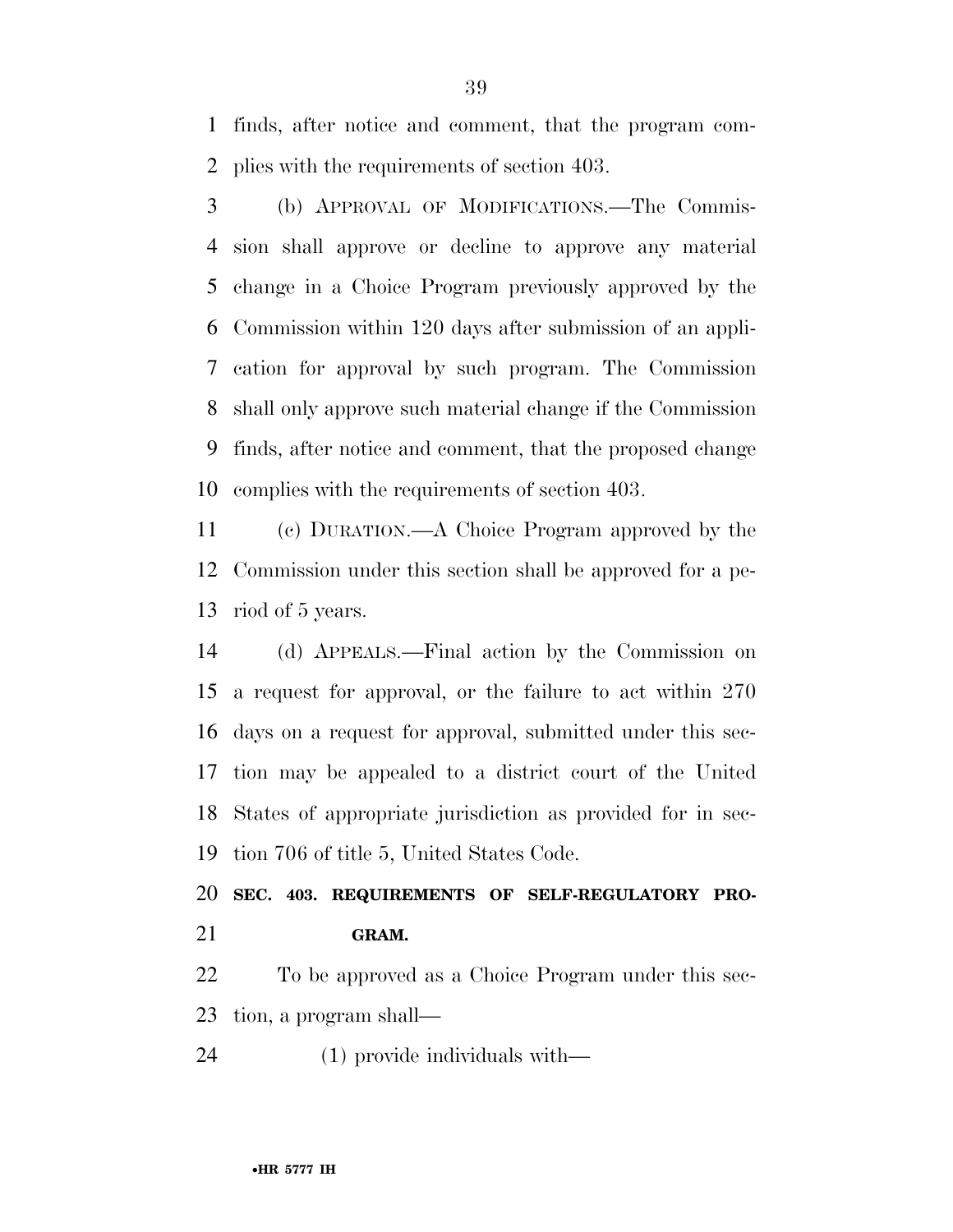(A) a clear and conspicuous opt-out mech- anism that, when selected by the individual, prohibits all covered entities participating in the Choice Program from disclosing covered infor- mation to a third party for 1 or more specified uses, and may offer individuals a preference management tool that will enable an individual to make more detailed choices about the trans- fer of covered information to a third party; and (B) a clear and conspicuous mechanism to set communication preferences, online behav- ioral advertising preferences, and such other preferences as the Choice Program may deter- mine, subject to the approval of the Commis- sion, that when selected by the individual, ap- plies the individual's selected preferences to all covered entities participating in the Choice Pro- gram; and (2) establish— (A) guidelines and procedures requiring a participating covered entity to provide equiva-

 lent or greater protections for individuals and their covered information and sensitive informa-

24 tion as are provided under titles I and II;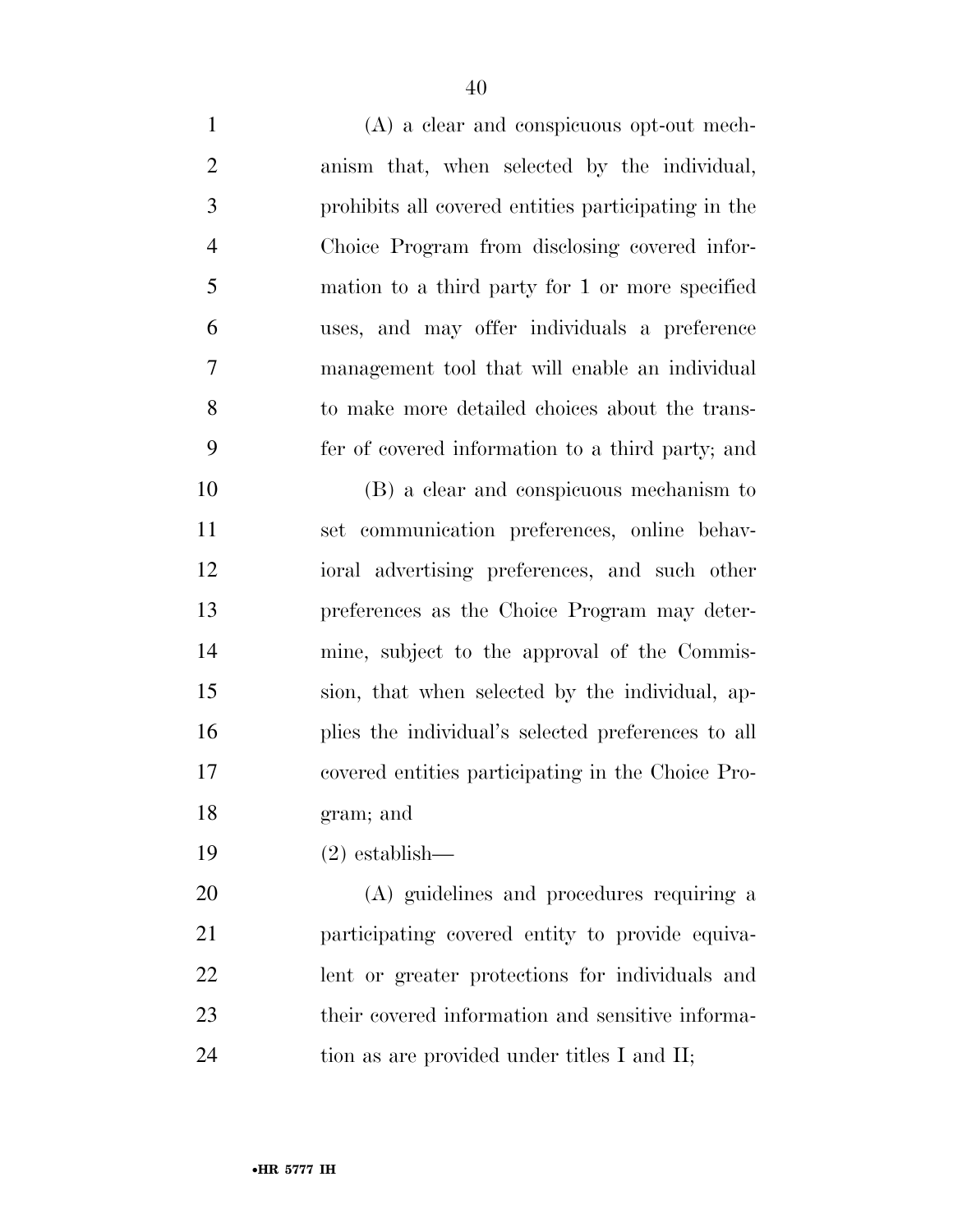|               | (B) procedures for reviewing applications        |
|---------------|--------------------------------------------------|
|               | by covered entities to participate in the Choice |
| $\mathcal{R}$ | Program;                                         |

 (C) procedures for periodic assessment of its procedures and for conducting periodic ran- dom compliance testing of covered entities par-ticipating in such Choice Program; and

 (D) consequences for failure to comply with program requirements, such as public no-10 tice of the covered entity's noncompliance, sus- pension, or expulsion from the program, or re-ferral to the Commission for enforcement.

## **SEC. 404. RULEMAKING.**

 Not later than 18 months after the date of enactment of this Act, the Commission shall promulgate regulations under section 553 of title 5, United States Code, to imple- ment this section and to provide compliance guidance for entities seeking to be approved under this title, including regulations—

 (1) establishing criteria for the submission of the application, including evidence of how the Choice Program will comply with the requirements of sec-tion 403;

 (2) establishing criteria for opt-out mechanisms and communication preferences, online behavioral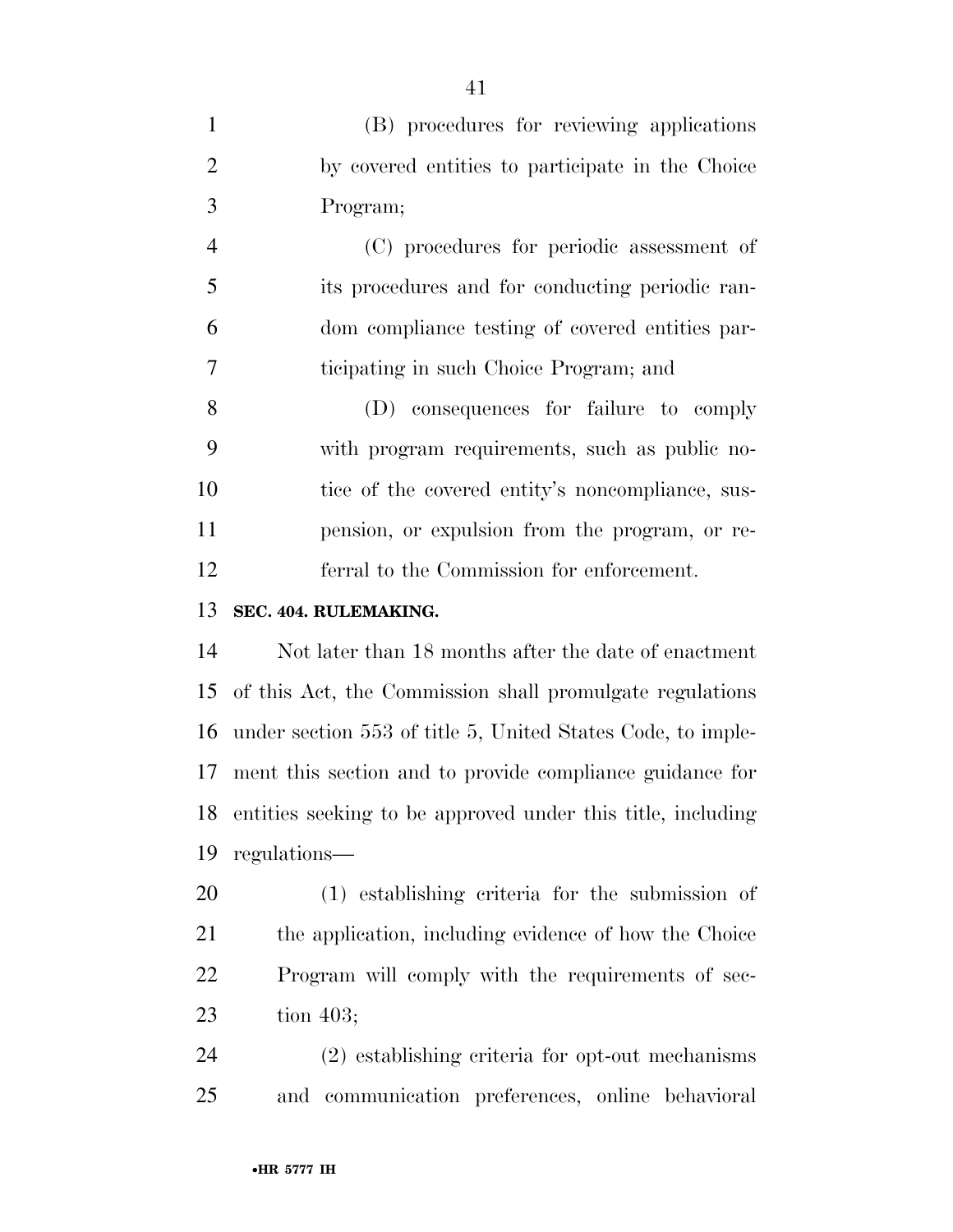advertising preferences, or other preferences meeting 2 the requirements of this title;

 (3) establishing consequences for failure to comply with the requirements of section 403, such as public notice of the Choice Program's noncompli- ance and suspension or revocation of the Commis- sion's approval of such Program as described in sec-tion 402;

 (4) allowing for and promoting continued evo- lution and innovation in privacy protection, mean- ingful consumer control, simplified approaches to disclosure, and transparency; and

 (5) providing additional incentives for self-regu- lation by covered entities to implement the protec- tions afforded individuals under titles I and II of this Act, including provisions for ensuring that a covered entity will be considered to be in compliance with the requirements of titles I and II and the reg- ulations issued under such titles if that covered enti- ty complies with guidelines or requirements of a Choice Program approved under section 402.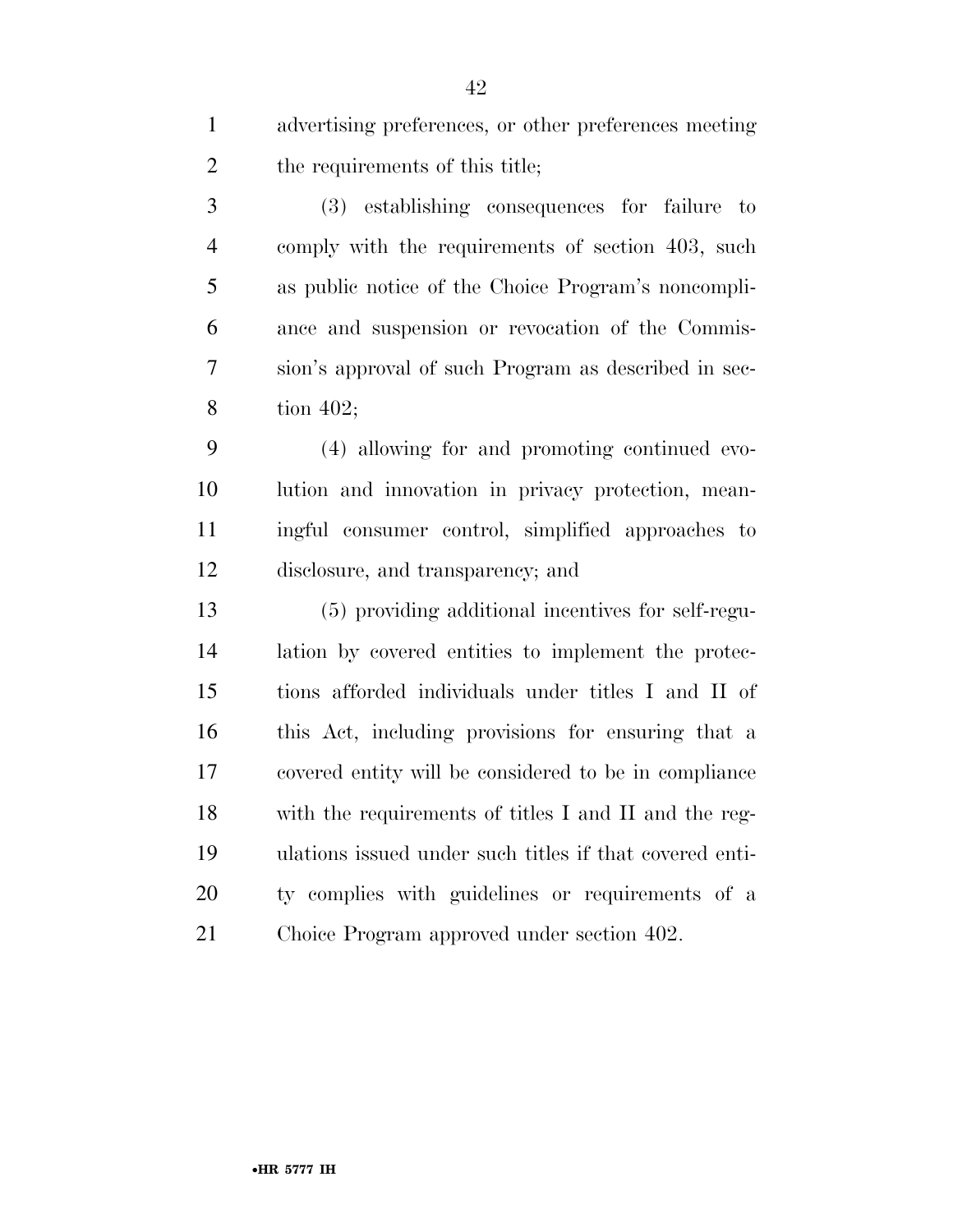| $\mathbf{1}$   | <b>TITLE V-EXEMPTIONS</b>                                        |
|----------------|------------------------------------------------------------------|
| $\overline{2}$ | SEC. 501. USE OF AGGREGATE OR DEIDENTIFIED INFORMA-              |
| 3              | TION.                                                            |
| $\overline{4}$ | (a) GENERAL EXCLUSION.—Subject to subsections                    |
| 5              | (b) and (c), nothing in this Act shall preclude a covered        |
| 6              | entity from collecting, using, or disclosing—                    |
| 7              | $(1)$ aggregate information; or                                  |
| 8              | (2) covered information or sensitive information                 |
| 9              | from which identifying information has been ob-                  |
| 10             | scured or removed using reasonable and appropriate               |
| 11             | methods such that the remaining information does                 |
| 12             | not identify, and there is no reasonable basis to be-            |
| 13             | lieve that the information can be used to identify—              |
| 14             | (A) the specific individual to whom such                         |
| 15             | covered information relates; or                                  |
| 16             | (B) a computer or device owned or used by                        |
| 17             | a specific individual.                                           |
| 18             | (b) REASONABLE PROCEDURES FOR DISCLOSURE.—                       |
| 19             | If a covered entity discloses the information described in       |
| 20             | paragraphs $(1)$ and $(2)$ of subsection $(a)$ to a third party, |
| 21             | the covered entity shall take reasonable steps to protect        |
| 22             | such information, including, in the case of the information      |
| 23             | described in such paragraph $(2)$ , not disclosing the algo-     |
| 24             | rithm or other mechanism used to obscure or remove the           |
| 25             | identifying information, and obtaining satisfactory written      |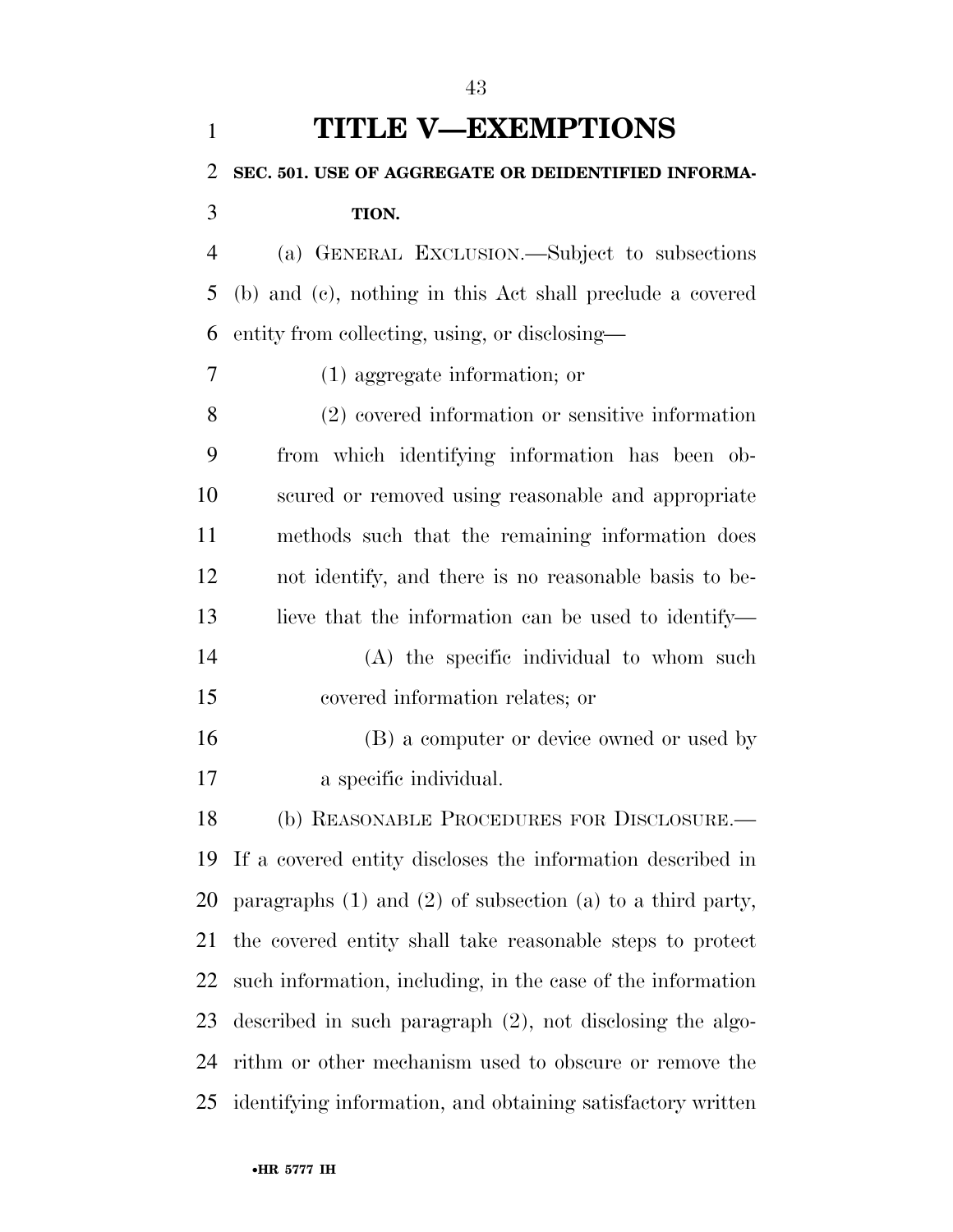assurance that the third party will not attempt to recon-struct the identifying information.

 (c) PROHIBITION ON RECONSTRUCTING OR REVEAL-ING IDENTIFYING INFORMATION.—

 (1) IN GENERAL.—It shall be unlawful for any person to reconstruct or reveal the identifying infor- mation that has been removed or obscured (as de-8 scribed in subsection  $(a)(2)$  and for which a covered entity claims or has claimed the benefit of the gen-eral exemption in subsection (a).

 (2) RULEMAKING.—Not later than 18 months after the date of the enactment of this Act, the Commission shall promulgate regulations under sec- tion 553 of title 5, United States Code, to establish exemptions to this subsection. In promulgating such regulations, the Commission shall consider—

 (A) the purposes for which such identifying information may need to be reconstructed or re-vealed;

 (B) the size and sensitivity of the data set; and

 (C) public policy issues such as health, safety, and national security.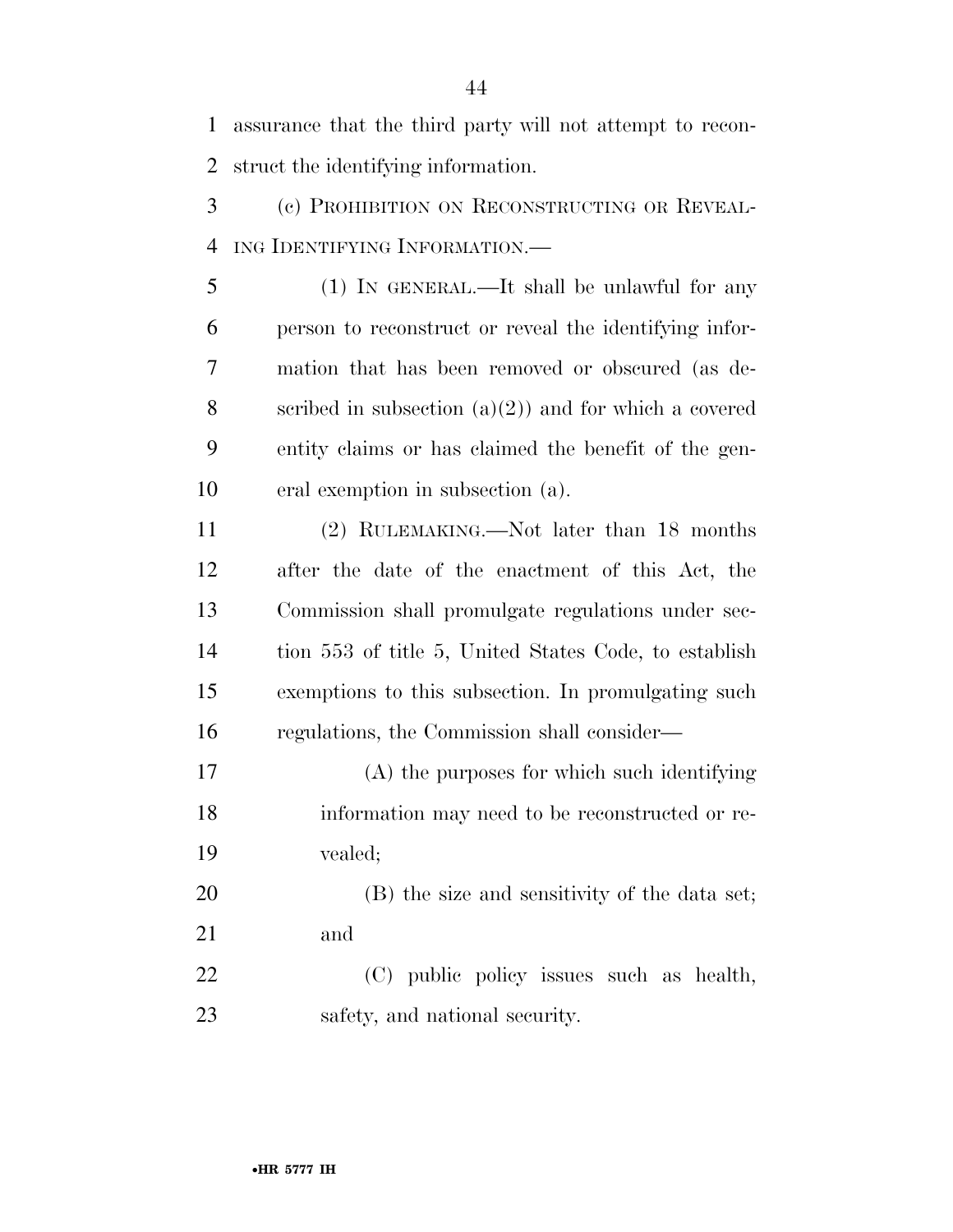| 1              | SEC. 502. ACTIVITIES COVERED BY OTHER FEDERAL PRI-       |
|----------------|----------------------------------------------------------|
| $\overline{2}$ | VACY LAWS.                                               |
| 3              | Except as provided expressly in this Act, this Act       |
| 4              | shall have no effect on activities covered by any of the |
| 5              | following:                                               |
| 6              | $(1)$ Title V of the Gramm-Leach-Bliley Act $(15)$       |
| 7              | U.S.C. 6801 et seq.).                                    |
| 8              | (2) The Fair Credit Reporting Act (15 U.S.C.             |
| 9              | 1681 et seq.).                                           |
| 10             | (3) The Health Insurance Portability and Ac-             |
| 11             | countability Act of 1996 (Public Law 104–191).           |
| 12             | (4) Part C of title XI of the Social Security Act        |
| 13             | $(42 \text{ U.S.C. } 1320d \text{ et seq.}).$            |
| 14             | $(5)$ Sections 222 and 631 of the Communica-             |
| 15             | tions Act of 1934 (47 U.S.C. 222 and 47 U.S.C.           |
| 16             | $551$ .                                                  |
| 17             | (6) The Children's Online Privacy Protection             |
| 18             | Act of 1998 (15 U.S.C. 6501 et seq.).                    |
| 19             | $(7)$ The CAN-SPAM Act of 2003 $(15 \text{ U.S.C.})$     |
| 20             | 7701 et seq.).                                           |
| 21             | (8) The Electronic Communications Privacy Act            |
| 22             | of 1986 (18 U.S.C. 2510 et seq.).                        |
| 23             | (9) The Video Privacy Protection Act (18)                |
| 24             | U.S.C. 2710 et seq.).                                    |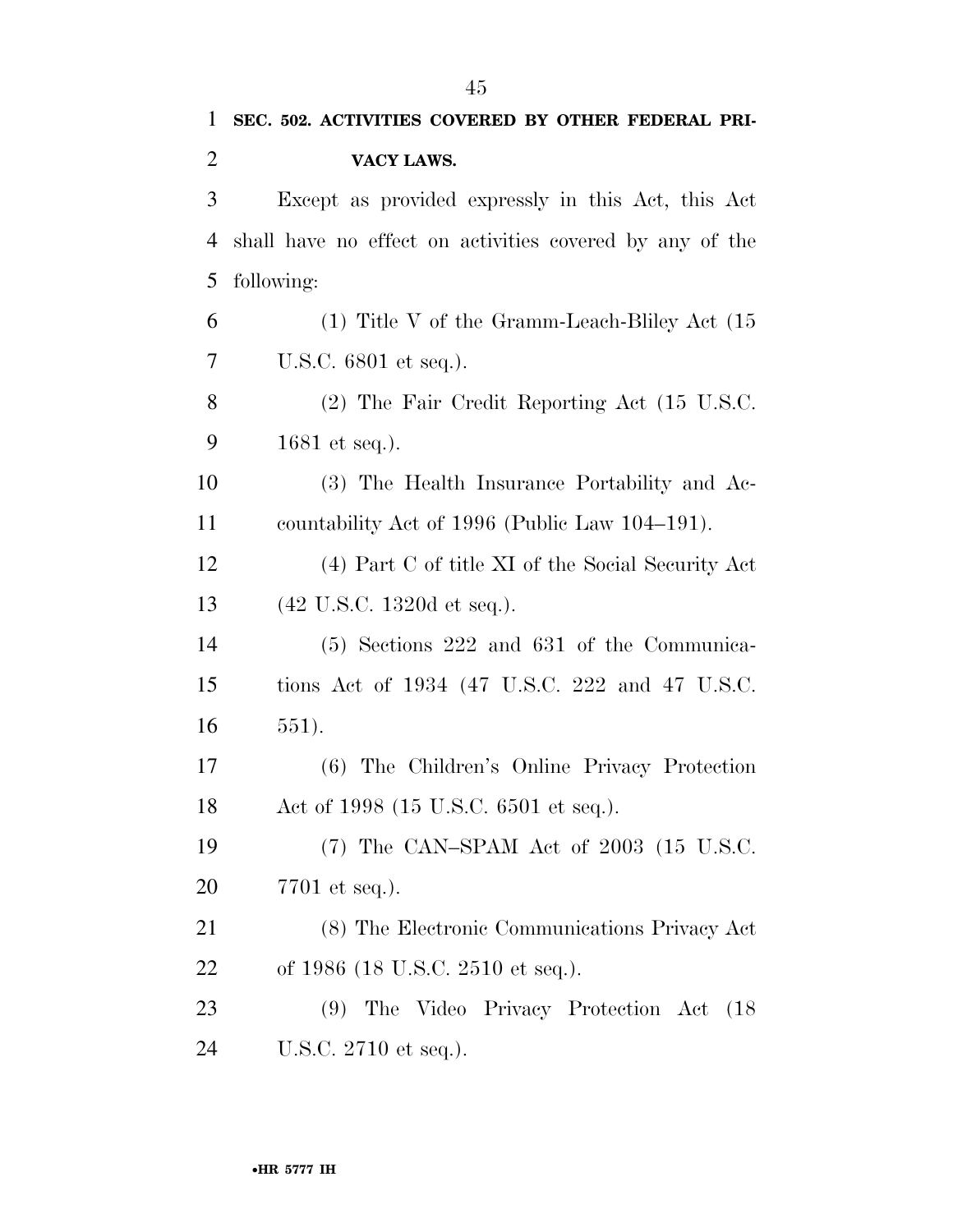## **TITLE VI—APPLICATION AND ENFORCEMENT**

#### **SEC. 601. GENERAL APPLICATION.**

 The requirements of this Act shall only apply to those persons over which the Commission has authority pursu-6 ant to section  $5(a)(2)$  of the Federal Trade Commission Act. Notwithstanding any provision of such Act or any other provision of law, common carriers subject to the Communications Act of 1934 (47 U.S.C. 151 et seq.) and any amendment thereto shall be subject to the jurisdiction of the Commission for purposes of this Act.

## **SEC. 602. ENFORCEMENT BY THE FEDERAL TRADE COM-MISSION.**

 (a) UNFAIR OR DECEPTIVE ACTS OR PRACTICES.— A violation of titles I, II, or III shall be treated as an unfair and deceptive act or practice in violation of a regu- lation under section 18(a)(1)(B) of the Federal Trade Commission Act (15 U.S.C. 57a(a)(1)(B)) regarding un-fair or deceptive acts or practices.

 (b) POWERS OF COMMISSION.—The Commission shall enforce this Act in the same manner, by the same means, and with the same jurisdiction, powers, and duties as though all applicable terms and provisions of the Fed- eral Trade Commission Act (15 U.S.C. 41 et seq.) were incorporated into and made a part of this Act. Any person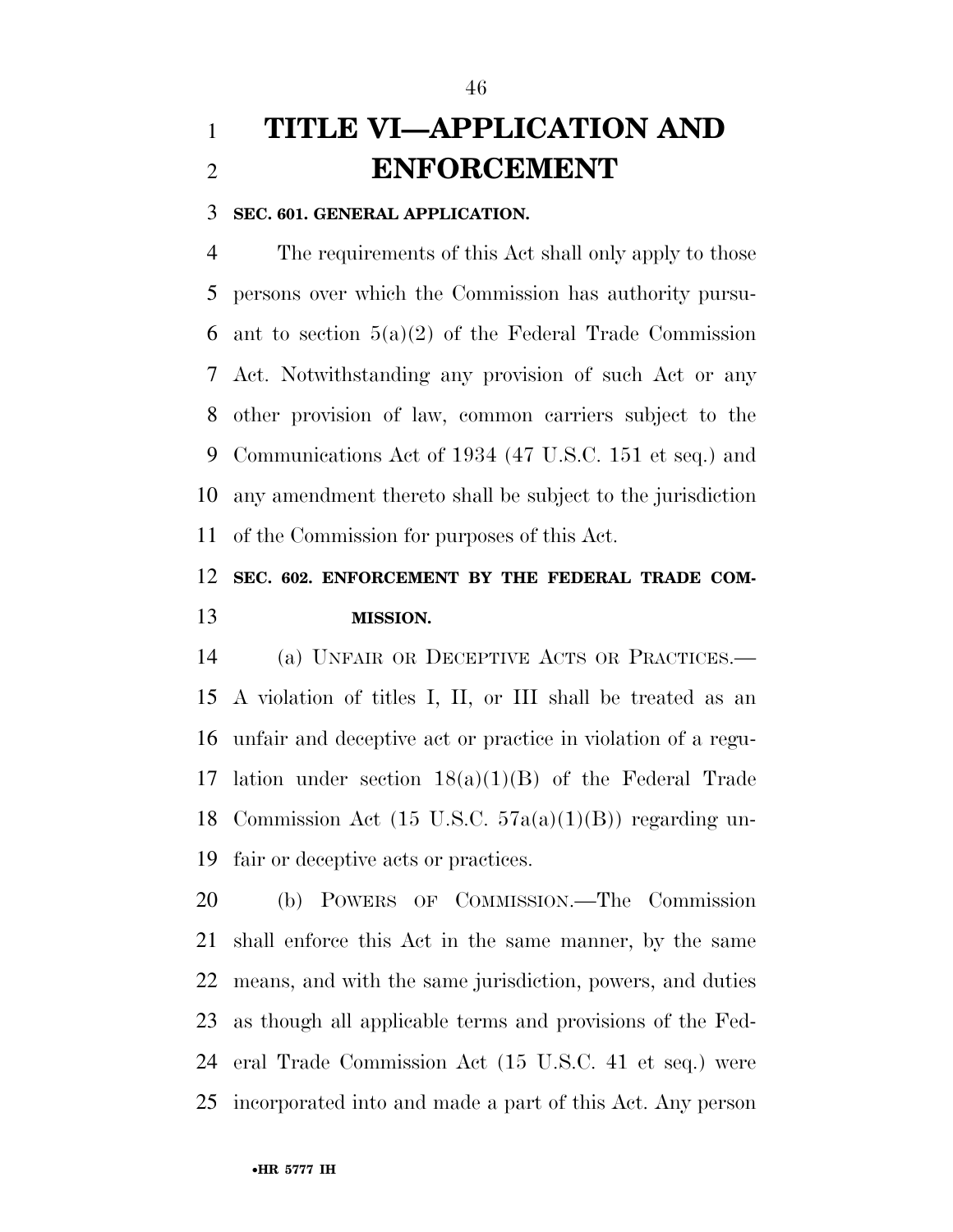who violates this Act or the regulations issued under this Act shall be subject to the penalties and entitled to the privileges and immunities provided in that Act.

- (c) RULEMAKING AUTHORITY.—
- (1) RULEMAKING.—The Commission may, in accordance with section 553 of title 5, United States Code, issue such regulations it determines to be nec-essary to carry out this Act.
- (2) AUTHORITY TO GRANT EXCEPTIONS.—The regulations prescribed under paragraph (1) may in- clude such additional exceptions to titles I, II, III, IV, and V of this Act as the Commission considers consistent with the purposes of this Act.
- (3) LIMITATION.—In promulgating rules under this Act, the Commission shall not require the de- ployment or use of any specific products or tech- nologies, including any specific computer software or hardware.

#### **SEC. 603. ENFORCEMENT BY STATE ATTORNEYS GENERAL.**

 (a) CIVIL ACTION.—In any case in which the Attor- ney General of a State, or an official or agency of a State, has reason to believe that an interest of the residents of that State has been or is threatened or adversely affected by any person who violates this Act, the attorney general, official, or agency of the State, as parens patriae, may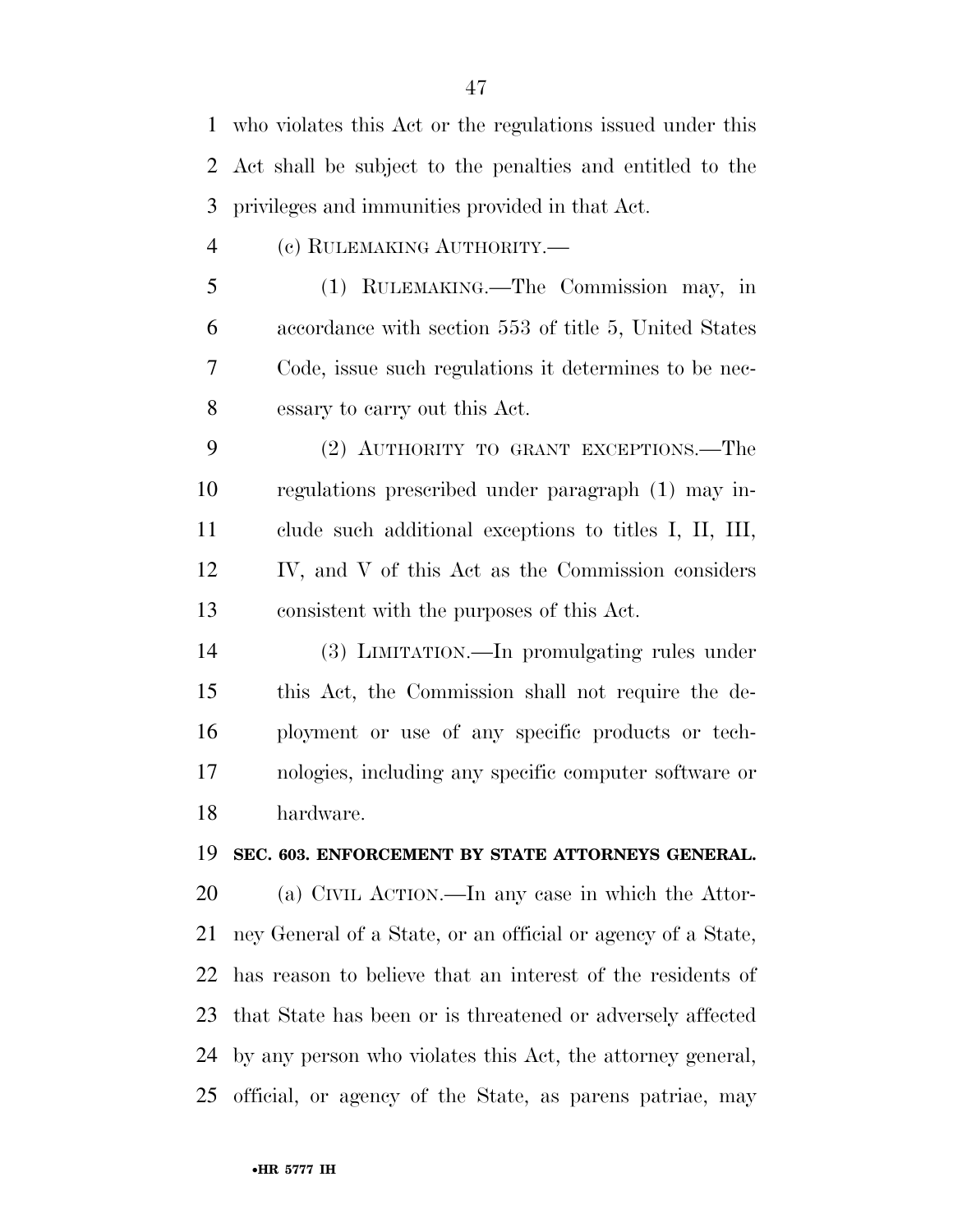| $\mathbf{1}$   | bring a civil action on behalf of the residents of the State |
|----------------|--------------------------------------------------------------|
| $\overline{2}$ | in an appropriate district court of the United States—       |
| 3              | (1) to enjoin further violation of this Act by the           |
| $\overline{4}$ | defendant;                                                   |
| 5              | $(2)$ to compel compliance with this Act; or                 |
| 6              | $(3)$ for violations of titles I, II, or III of this         |
| 7              | Act, to obtain civil penalties in the amount deter-          |
| 8              | mined under subsection (b).                                  |
| 9              | (b) CIVIL PENALTIES.—                                        |
| 10             | (1) CALCULATION.—For purposes of calculating                 |
| 11             | the civil penalties that may be obtained under sub-          |
| 12             | section $(a)(3)$ —                                           |
| 13             | $(A)$ with regard to a violation of title I, the             |
| 14             | amount determined under this paragraph is the                |
| 15             | amount calculated by multiplying the number of               |
| 16             | days that a covered entity is not in compliance              |
| 17             | with such title, or the number of individuals for            |
| 18             | whom the covered entity failed to obtain con-                |
| 19             | sent as required by such title, whichever is                 |
| 20             | greater, by an amount not to exceed $$11,000;$               |
| 21             | and                                                          |
| 22             | (B) with regard to a violation of title II or                |
| 23             | III, the amount determined under this para-                  |
| 24             | graph is the amount calculated by multiplying                |
| 25             | the number of days that a covered entity is not              |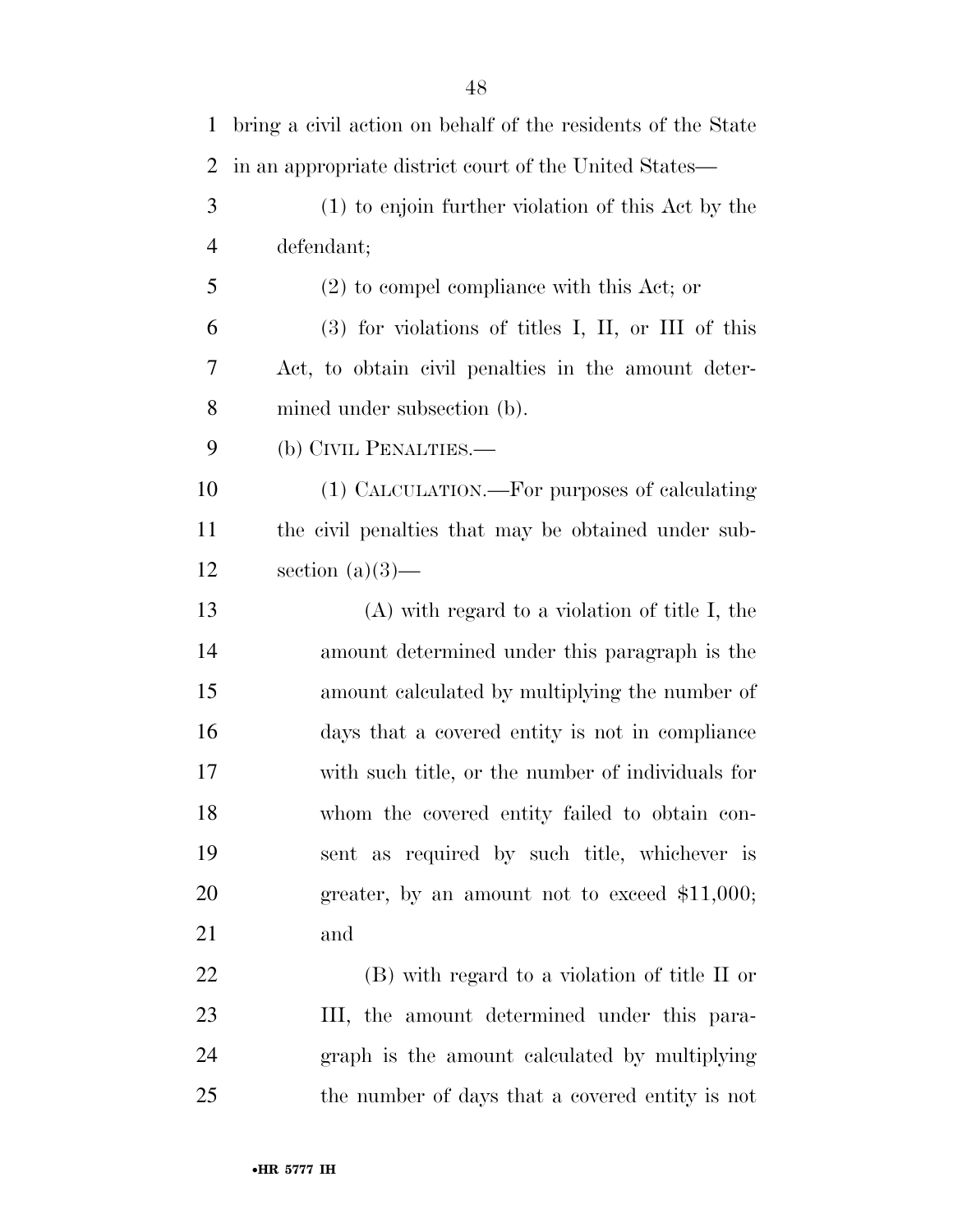| $\mathbf{1}$   | in compliance with such title or titles by an           |
|----------------|---------------------------------------------------------|
| $\overline{2}$ | amount not to exceed \$11,000.                          |
| 3              | (2) ADJUSTMENT FOR INFLATION.—Beginning                 |
| $\overline{4}$ | on the date that the Consumer Price Index for All       |
| 5              | Urban Consumers is first published by the Bureau        |
| 6              | of Labor Statistics that is after 1 year after the date |
| 7              | of enactment of this Act, and each year thereafter,     |
| 8              | the amounts specified in subparagraphs $(A)$ and $(B)$  |
| 9              | of paragraph (1) shall be increased by the percent-     |
| 10             | age increase in the Consumer Price Index published      |
| 11             | on that date from the Consumer Price Index pub-         |
| 12             | lished the previous year.                               |
| 13             | <b>(3)</b><br>MAXIMUM TOTAL LIABILITY.—Notwith-         |
| 14             | standing the number of actions which may be             |
| 15             | brought against a person under this section the         |
| 16             | maximum civil penalty for which any person may be       |
| 17             | liable under this section shall not exceed—             |
| 18             | $(A)$ \$5,000,000 for any related series of             |
| 19             | violations of title I; and                              |
| 20             | $(B)$ \$5,000,000 for any related series of             |
| 21             | violations of title II and title III.                   |
| 22             | (4) EFFECT OF PARTICIPATION IN CHOICE PRO-              |
| 23             | GRAM.—If a covered entity participates in a Choice      |
| 24             | Program established under title IV and cures the al-    |
| 25             | leged violation of title I or II in a reasonable period |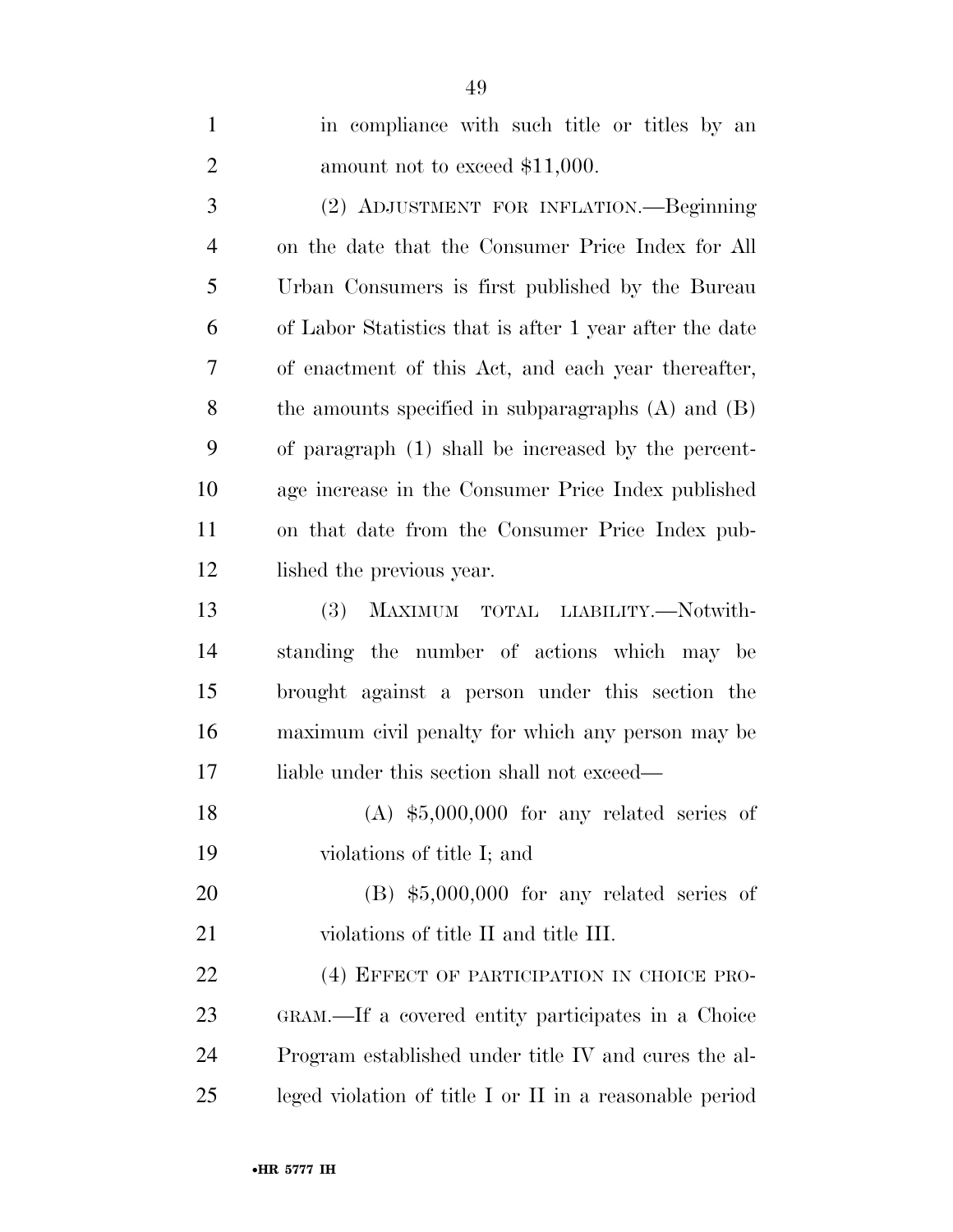| $\mathbf{1}$   | of time after receiving notice of the alleged violation, |
|----------------|----------------------------------------------------------|
| $\overline{2}$ | such conduct shall be taken into consideration by a      |
| 3              | State or a court in determining the amount of civil      |
| $\overline{4}$ | penalties under this subsection.                         |
| 5              | (c) INTERVENTION BY THE FTC.—                            |
| 6              | (1) NOTICE AND INTERVENTION.—The State                   |
| 7              | shall provide prior written notice of any action under   |
| 8              | subsection (a) to the Commission and provide the         |
| 9              | Commission with a copy of its complaint, except in       |
| 10             | any case in which such prior notice is not feasible,     |
| 11             | in which case the State shall serve such notice im-      |
| 12             | mediately upon instituting such action. The Commis-      |
| 13             | sion shall have the right—                               |
| 14             | $(A)$ to intervene in the action;                        |
| 15             | (B) upon so intervening, to be heard on all              |
| 16             | matters arising therein; and                             |
| 17             | (C) to file petitions for appeal.                        |
| 18             | (2) LIMITATION ON STATE ACTION WHILE FED-                |
| 19             | ERAL ACTION IS PENDING.—If the Commission has            |
| 20             | instituted a civil action for violation of this Act, no  |
| 21             | attorney general of a State, or official, or agency of   |
| 22             | a State, may bring an action under this section dur-     |
| 23             | ing the pendency of that action against any defend-      |
| 24             | ant named in the complaint of the Commission for         |
| 25             | any violation of this Act alleged in the complaint.      |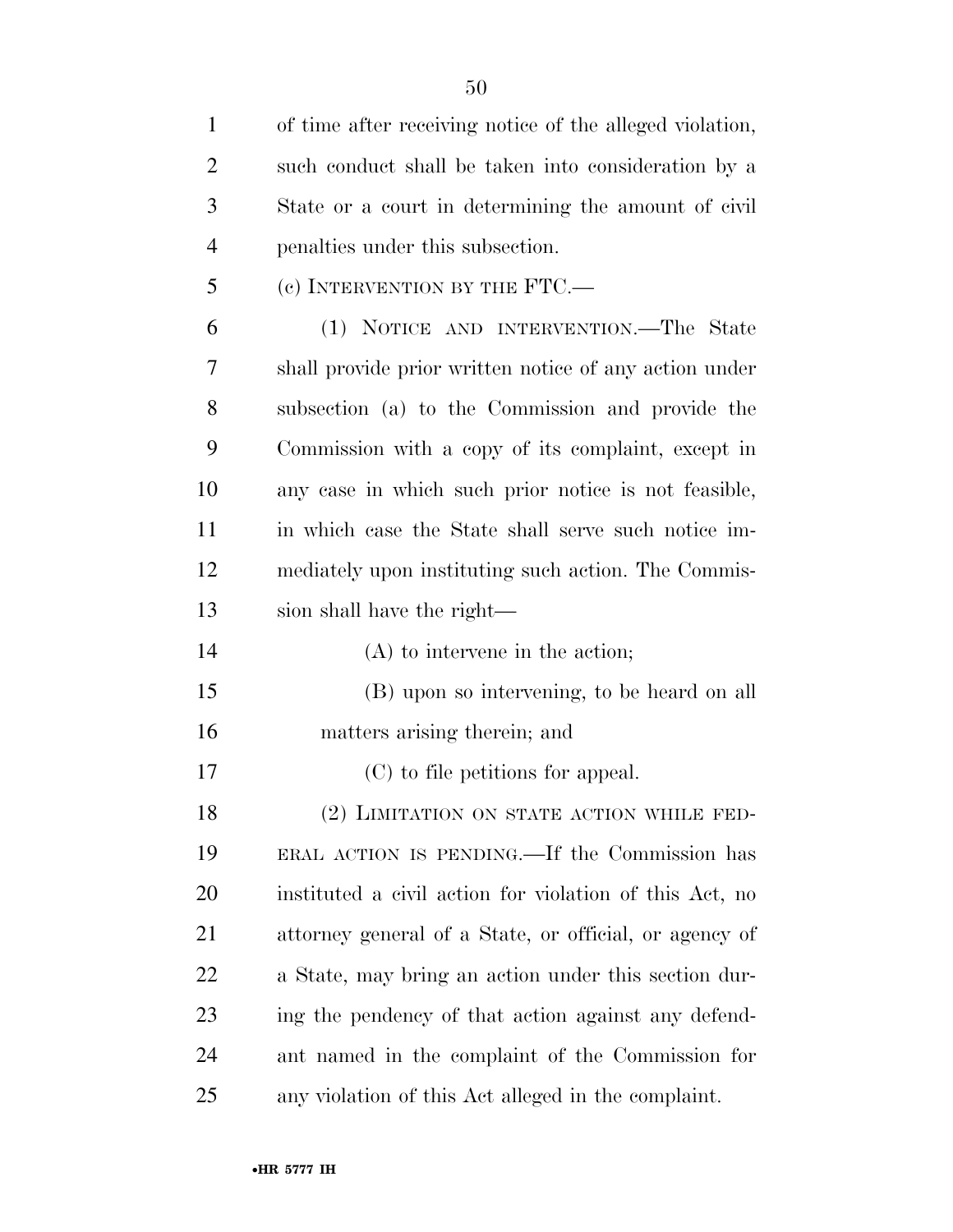(d) CONSTRUCTION.—For purposes of bringing any civil action under subsection (a), nothing in this Act shall be construed to prevent an attorney general of a State from exercising the powers conferred on the attorney gen-eral by the laws of that State to—

(1) conduct investigations;

(2) administer oaths or affirmations; or

 (3) compel the attendance of witnesses or the production of documentary and other evidence.

#### **SEC. 604. PRIVATE RIGHT OF ACTION.**

 (a) IN GENERAL.—A covered entity, other than a covered entity that participates in and is in compliance with a Choice Program established under title IV, who willfully fails to comply with sections 103 or 104 of this Act with respect to any individual is liable to that indi- vidual in a civil action brought in a district court of the United States of appropriate jurisdiction in an amount equal to the sum of—

- (1) the greater of any actual damages of not less than \$100 and not more than \$1,000;
- (2) such amount of punitive damages as the court may allow; and
- (3) in the case of any successful action under this section, the costs of the action together with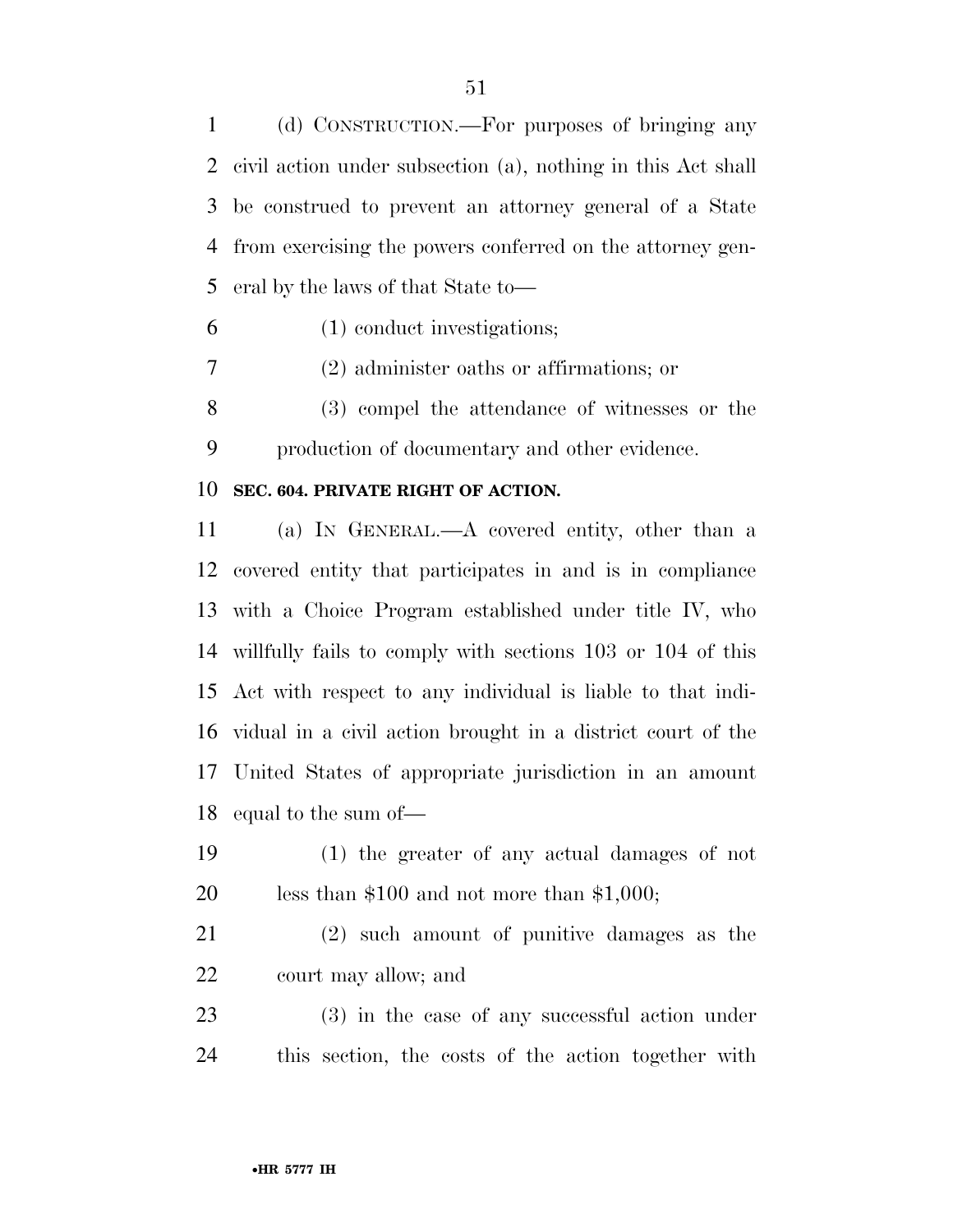reasonable attorney's fees as determined by the court.

 (b) LIMITATION.—A civil action under this section may not be commenced later than 2 years after the date upon which the claimant first discovered or had a reason-able opportunity to discover the violation.

### **SEC. 605. EFFECT ON OTHER LAWS.**

 (a) PREEMPTION OF STATE LAWS.—This Act super- sedes any provision of a statute, regulation, or rule of a State or political subdivision of a State, with respect to those entities covered by the regulations issued pursuant to this Act, that expressly requires covered entities to im- plement requirements with respect to the collection, use, or disclosure of covered information addressed in this Act.

- (b) ADDITIONAL PREEMPTION.—
- (1) IN GENERAL.—No person other than a per- son specified in section 603 or 604 may bring a civil action under the laws of any State if such action is premised in whole or in part upon the defendant vio-lating any provision of this Act.

21 (2) PROTECTION OF STATE CONSUMER PROTEC- TION LAWS.—This subsection shall not be construed to limit the enforcement of any State consumer pro- tection law by an attorney general or other official of a State.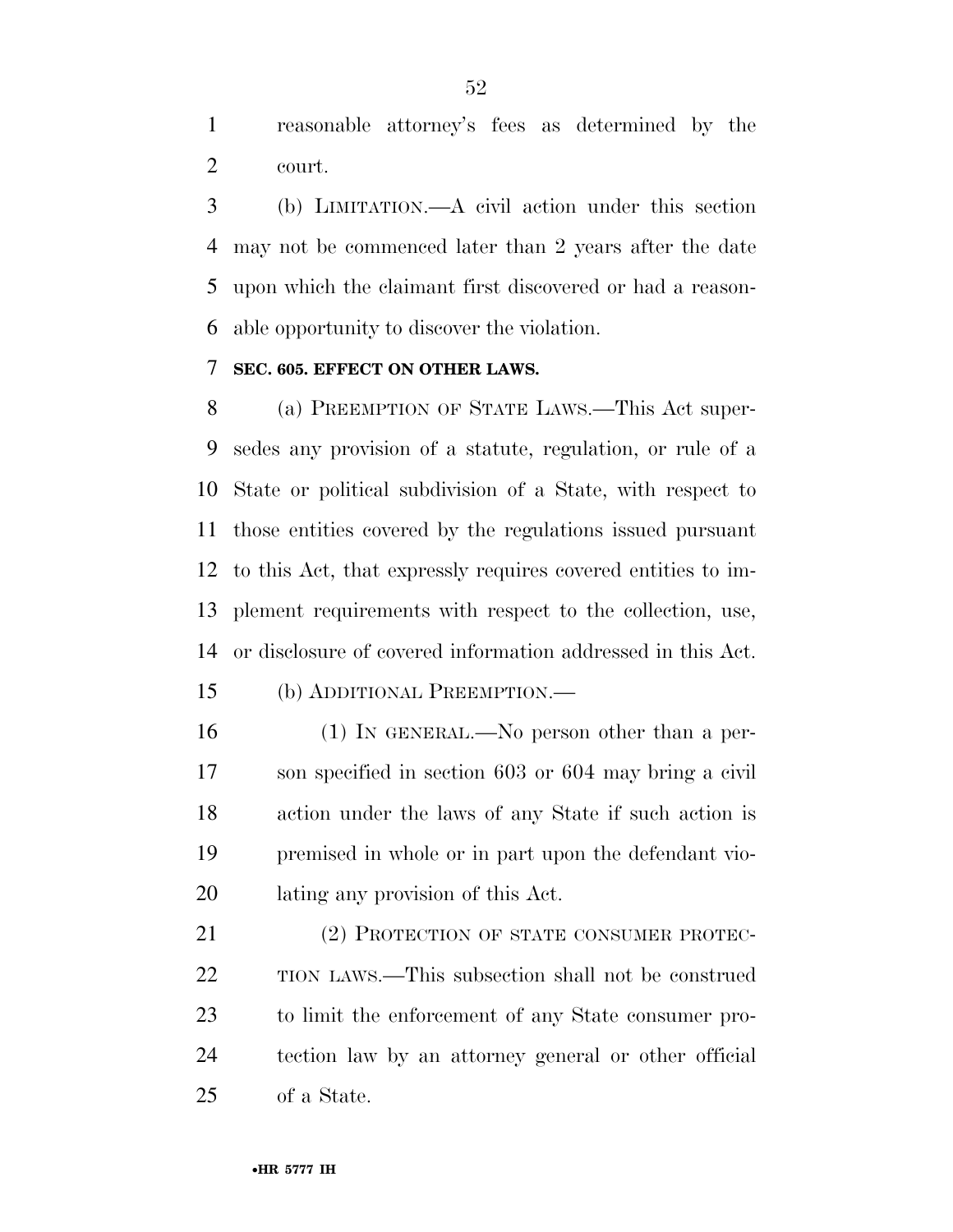| $\mathbf{1}$ | (c) PROTECTION OF CERTAIN STATE LAWS.—This                     |
|--------------|----------------------------------------------------------------|
| 2            | Act shall not be construed to preempt the applicability        |
| 3            | $of$ —                                                         |
| 4            | (1) State laws that address the collection, use,               |
| 5            | or disclosure of health information or financial infor-        |
| 6            | mation;                                                        |
| 7            | (2) State laws that address notification require-              |
| 8            | ments in the event of a data breach;                           |
| 9            | (3) State trespass, contract, or tort law; or                  |
| 10           | (4) other State laws to the extent that those                  |
| 11           | laws relate to acts of fraud.                                  |
| 12           | (d) PRESERVATION OF FTC AUTHORITY.—Nothing                     |
| 13           | in this Act may be construed in any way to limit or affect     |
| 14           | the Commission's authority under any provision of law.         |
| 15           | (e) RULE OF CONSTRUCTION RELATING TO RE-                       |
| 16           | QUIRED DISCLOSURES TO GOVERNMENT ENTITIES.                     |
| 17           | This Act shall not be construed to expand or limit the         |
|              | 18 duty or authority of a covered entity, service provider, or |
| 19           | third party to disclose covered information or sensitive in-   |
| 20           | formation to a government entity under any provision of        |
| 21           | law.                                                           |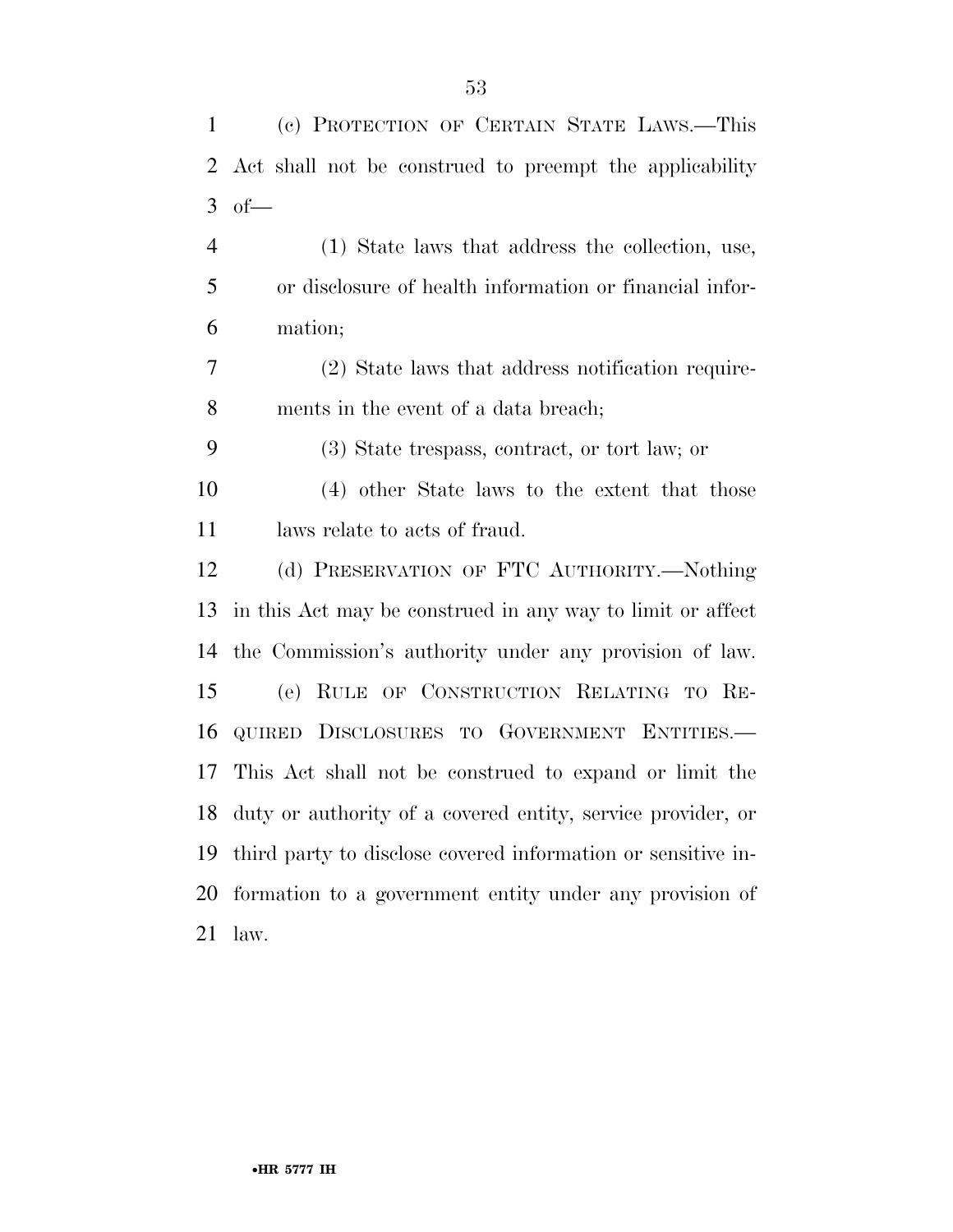## **TITLE VII—MISCELLANEOUS PROVISIONS**

### **SEC. 701. REVIEW.**

 Not later than 5 years after the effective date of the regulations initially issued under this Act, the Commission shall—

 (1) review the implementation of this Act, in- cluding the effect of the implementation of this Act on practices relating to the collection, use, and dis- closure of covered information and sensitive informa-tion; and

 (2) prepare and submit to Congress a report on the results of the review under paragraph (1).

 **SEC. 702. CONSUMER AND BUSINESS EDUCATION CAM-PAIGN.** 

 Beginning on the effective date of this Act as set forth in section 703, the Commission shall—

 (1) conduct a consumer education campaign to inform individuals of the rights and protections af- forded by this Act and the steps that individuals can take to affirmatively consent or decline consent to the collection, use, and disclosure of information under this Act and the regulations issued pursuant to this Act; and